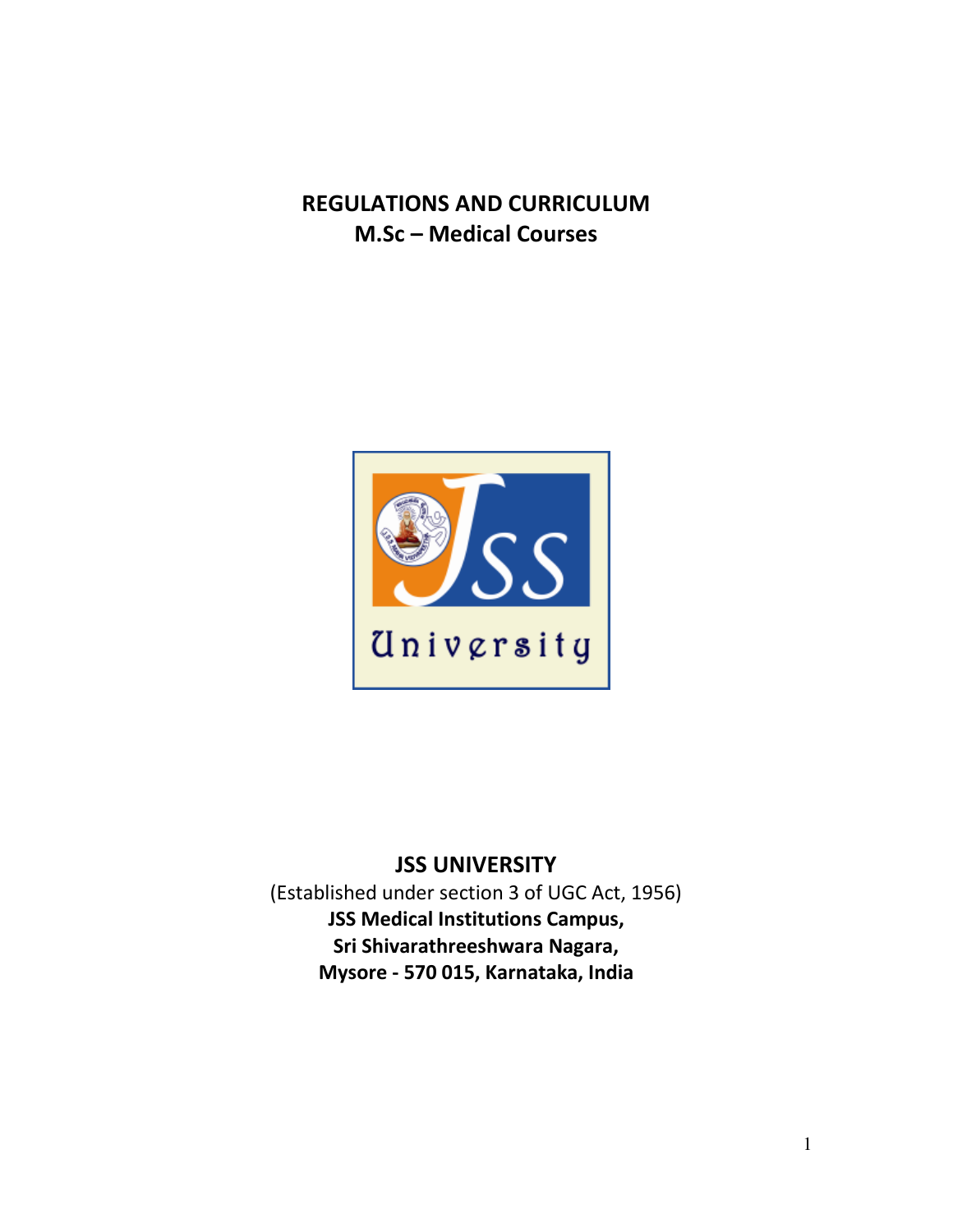# **GOALS AND GENERAL OBJECTIVES OF POSTGRADUATE M.Sc IN MEDICAL SCIENCE**

### **GOAL**

The goal of postgraduate M.Sc in medical sciences shall be to produce competent medical teachers.

- i. who shall have acquired a spirit of scientific inquiry and is oriented to the principles of research methodology and
- ii. who shall have acquired the basic skills in teaching of the medical and paramedical professionals;

# **GENERAL OBJECTIVES**

At the end of the postgraduate training in the discipline concerned the student shall be able to;

- i. Demonstrate competence in basic concepts of research methodology and be able to critically analyze relevant published research literature.
- ii. Develop skills in using educational methods and techniques as applicable to the teaching of medical/nursing students and paramedical health workers.

### **COMPONENTS OF THE COURSE CURRICULUM :**

The major components of the Postgraduate curriculum shall be:

- Theoretical knowledge
- Practical skills
- Thesis skills.
- Attitudes including communication skills.
- Training in research methodology.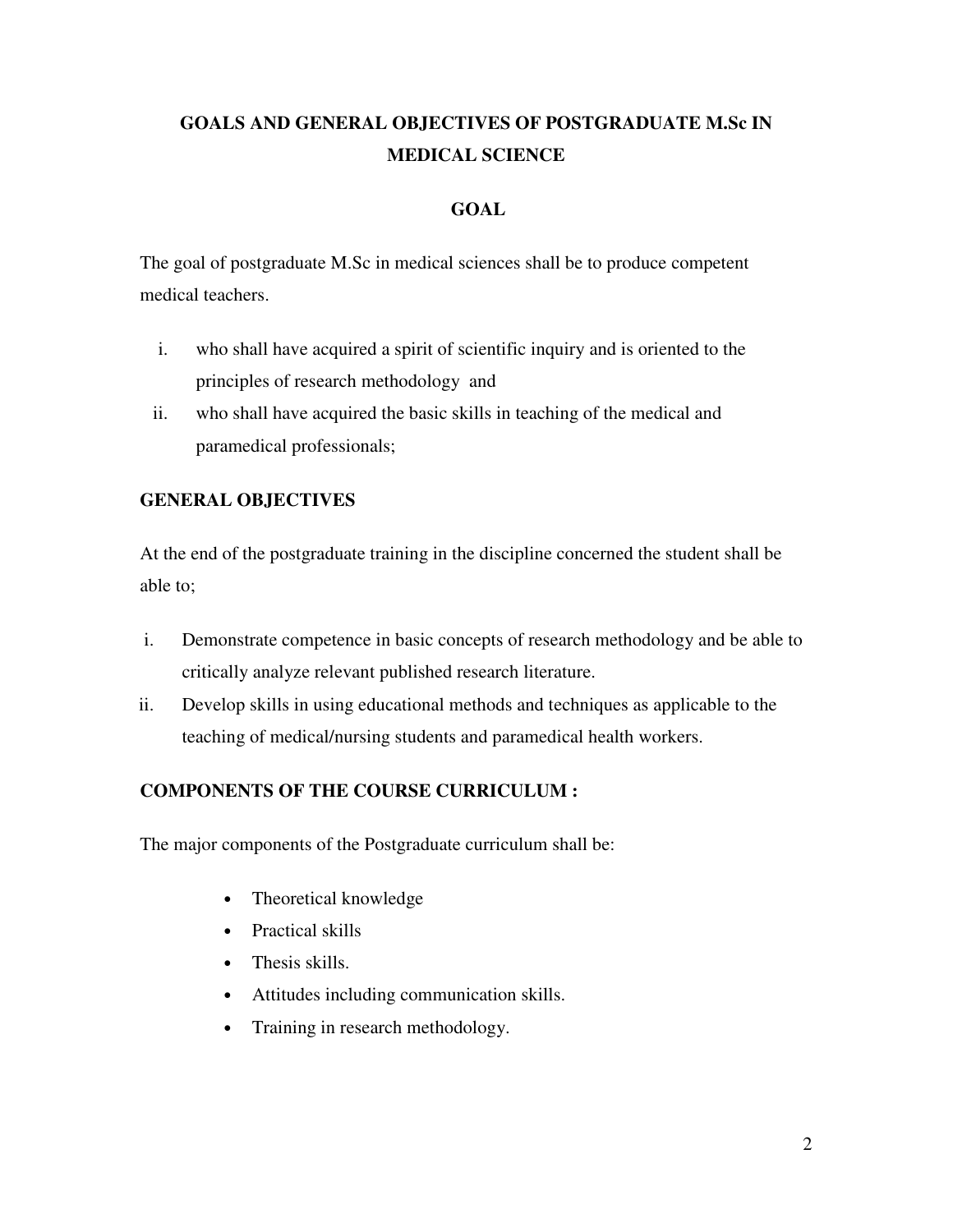# **Regulations**

#### **1. Courses offered in M.Sc medical sciences:**

- a) M.Sc in Anatomy
- b) M.Sc in Biochemistry,
- c) M.Sc in Microbiology
- d) M.Sc in Pharmacology
- e) M.Sc in Physiology

#### **2. Eligibility for Admission**

A candidate seeking admission to M.Sc medical science course should have a bachelor degree under recognized university.

### **3. Qualifications**

The candidate must have passed B.Sc with atleast one subject of biological Sciences or BAMS or MBBS or BHMS or BPT or B.Pharm or any other professional graduates from a recognized University.

### **4. Duration of the course:**

Duration shall be for a period of 3 years.

### **5. Attendance**

Candidates should have attended at least 80% of the total number of classes conducted in an academic year, from the date of commencement of the term to the last working day, as notificed by the University, in each of the subjects prescribed for that year, separately in theory and practical, to be eligible to appear for the university examinations.

### **6. Monitoring Progress of Studies:**

Periodic tests: The concerned departments conduct exams, from first year to third year. The tests may include written papers, particles and viva voce. Records and marks obtained in such tests will be maintained by the Head of the Department and sent to the University, when called for.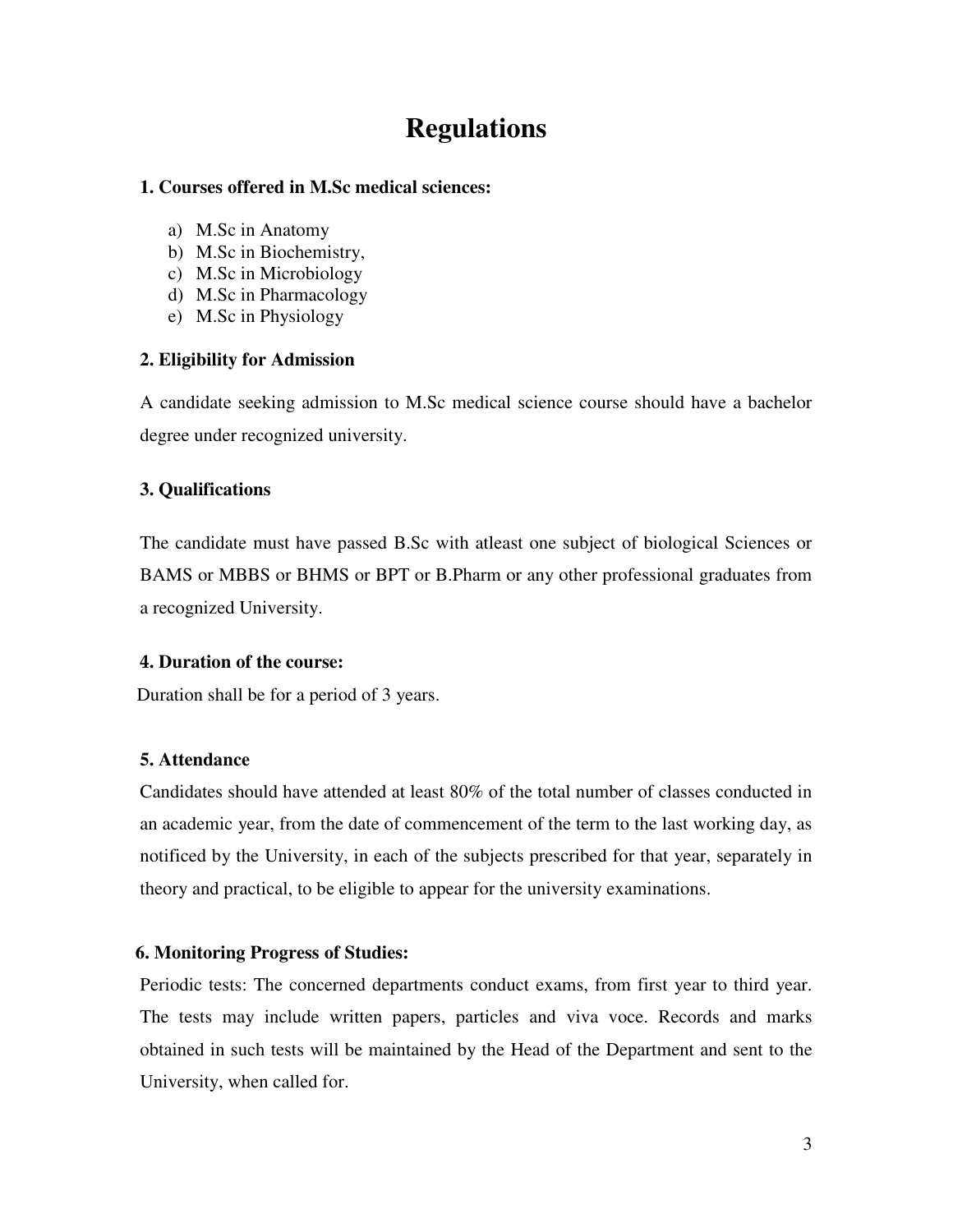Records: Records and marks obtained in tests will be maintained by the Head of the Department and will be made available to the University.

#### **7. Dissertation**

Every candidate pursuing M.Sc degree course is required to carry out work on a selected research project under the guidance of a recognized post graduate teacher in their respective subjects in **second and final year**. The results of such a work shall be submitted in the form of a dissertation.

#### **8. Schedule of Examination**

The university examination for M.Sc courses shall be held at the end of first and third academic year.

#### **9. Scheme of Examination**

#### **I year M.Sc (preliminary) exam:**

#### **INTERNAL ASSESSMENT: (50 marks in each subject)**

Three tests,  $1<sup>st</sup>$  IA at the end of 3rd month,  $2<sup>nd</sup>$  internal at the end of 6 month,  $3<sup>rd</sup>$  internal exam at the end of completing I year course. Average of best two is taken for internal assessment. A candidate should get minimum 35% IA marks to take the university exam.

#### **UNIVERSITY EXAMINATION:**

Theory – 3 hours paper, 100 marks each in Anatomy, Physiology and Bio-chemistry.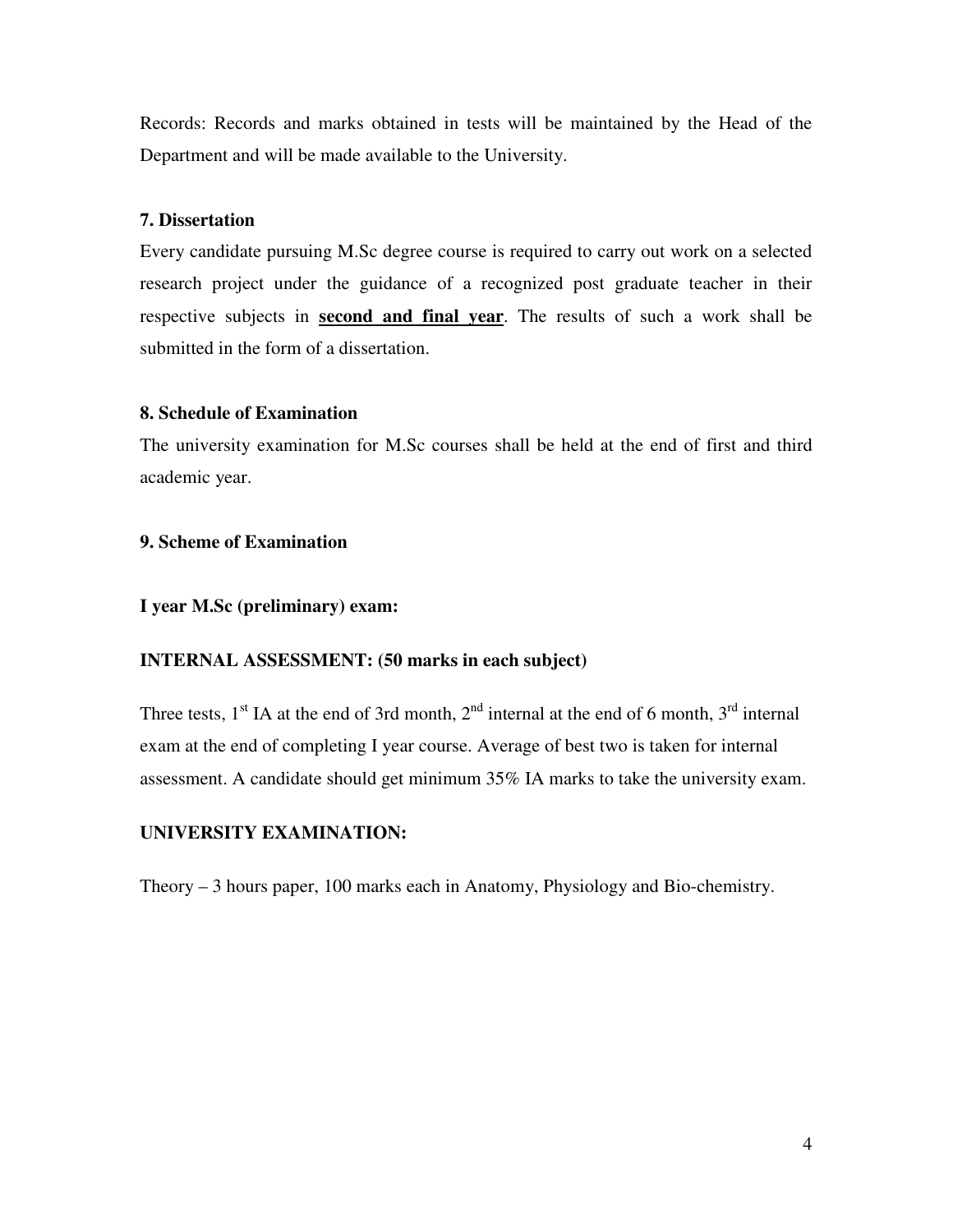# **Pattern of theory question paper**

|                                    | <b>Theory</b>                        |                                      |              |  |
|------------------------------------|--------------------------------------|--------------------------------------|--------------|--|
| <b>Type of</b><br><b>Questions</b> | <b>Number of</b><br><b>Questions</b> | <b>Marks</b><br>for each<br>question | <b>Total</b> |  |
| Long Essay                         | 2                                    | 10                                   | 20           |  |
| <b>Short Essay</b>                 | 10                                   | 5                                    | 50           |  |
| <b>Short Answer</b>                | 10                                   | 3                                    | 30           |  |
| <b>Total Marks</b>                 | <b>100</b>                           |                                      |              |  |

#### **NO PRACTICAL EXAMINATION FOR I YEAR M.Sc (medical) STUDENTS.**

Criteria for declaring as pass in University Examination: A candidate should get 50% marks in each subject (Theory including IA marks).

A candidate securing less than 50% of marks as described above shall be declared to have failed in the examination. Failed candidate may appear in subsequent examination upon payment of fresh fee to the Registrar (Evaluation).

A successful candidate is awarded pass class irrespective of percentage, as these marks will be considered while awarding the class at the end of final year.

**Carry over system:** A candidate who has failed in one or more subject in the **I year university examination** can be permitted to enter II year, **the candidate should clear all the I year subjects 6 months before taking the final year university exams.**

 **For the declaration of the class at the end of final year candidate must have passed all the subjects in first attempt. Otherwise the result will be declared as pass class.**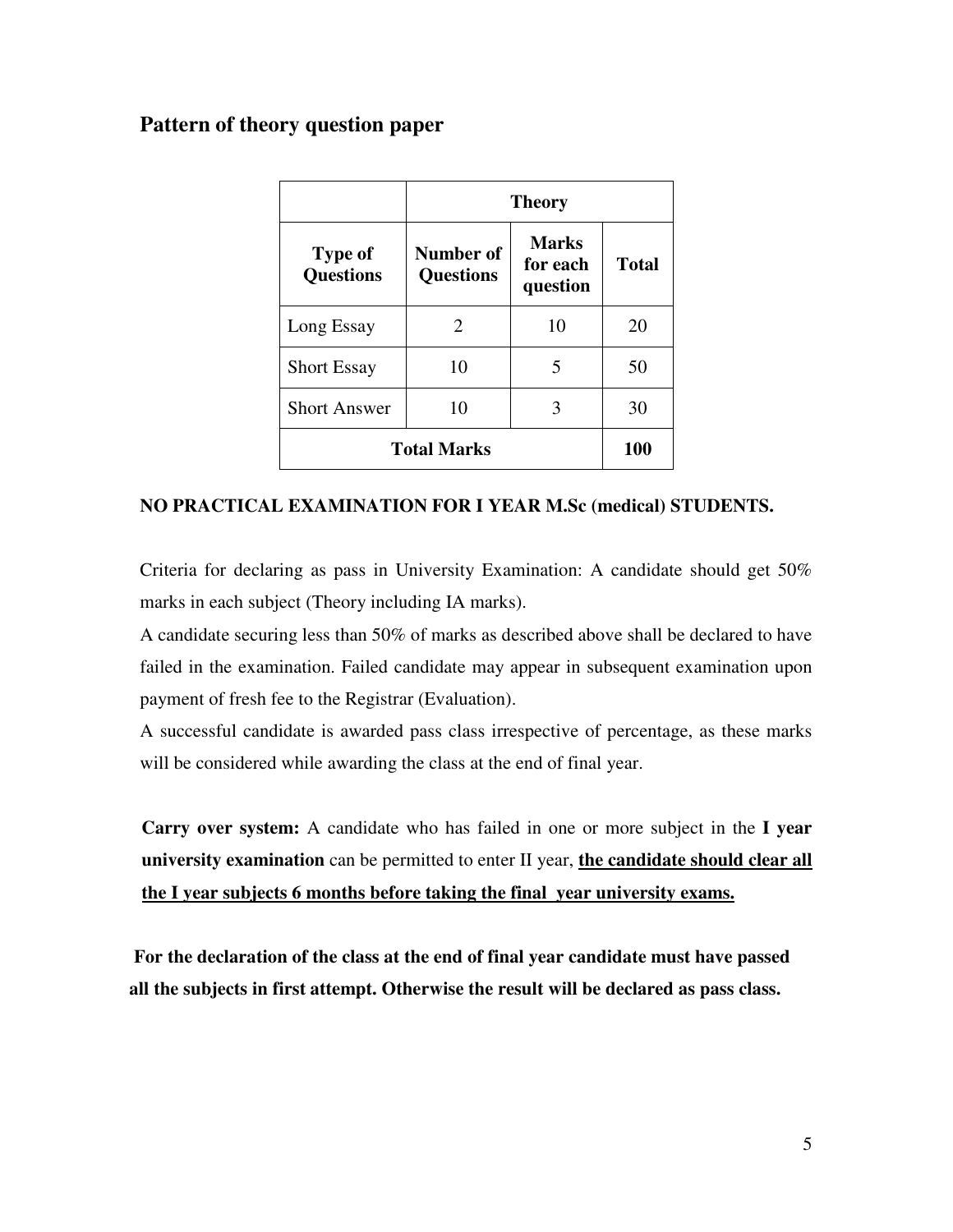### **Syllabus for I year M.Sc (Medical) Anatomy:**

# **General anatomy, Regional anatomy, General embryology and systemic, Histology, and Genetics.**

General anatomy includes introduction to anatomy, Skeleton system with classification, types of bone, features of long bone, ossification, blood supply, Joints – classification with examples, structure of typical synovial joints, Myology – classification with examples, types of skeletal muscles, tendon, aponeurosis, Nervous system – subdivisions, types of cells in CNS, neuron - structure, types, ganglia and nuclei, plexuses.

Regional anatomy – Head and neck – gross including osteology and radiology, Thorax – gross including osteology and radiology, abdomen and pelvis – gross including osteology and radiology.

General embryology includes introduction, mitosis and meiosis, gametogenesis, fertilization, implantation, bilaminar germ disc, notochord formation, trilaminar germ disc, embryonic folds, fetal membranes, placenta.

Systemic embryology includes pharyngeal arches and pouches, development of face and palate, GIT, Respiratory system, CVS, UG system.

Histology – microscopy, basic tissues, blood vessels, lymphoid tissue, salivary glands, tongue, oesophagus, stomach, small intestine, large intestine, pancreas, liver, gall bladder, trachea, lung, kidney, ureter, urinary bladder, testis, epididymis, vas deferens, prostate, ovary, uterus, fallopian tube, placenta, pituitary gland, thyroid and parathyroid glands, suprarenal gland, and skin.

Genetics – introduction, chromosomes, inheritance, karyotyping, chromosomal abnormalities, inborn errors of metabolism and genetic counselling.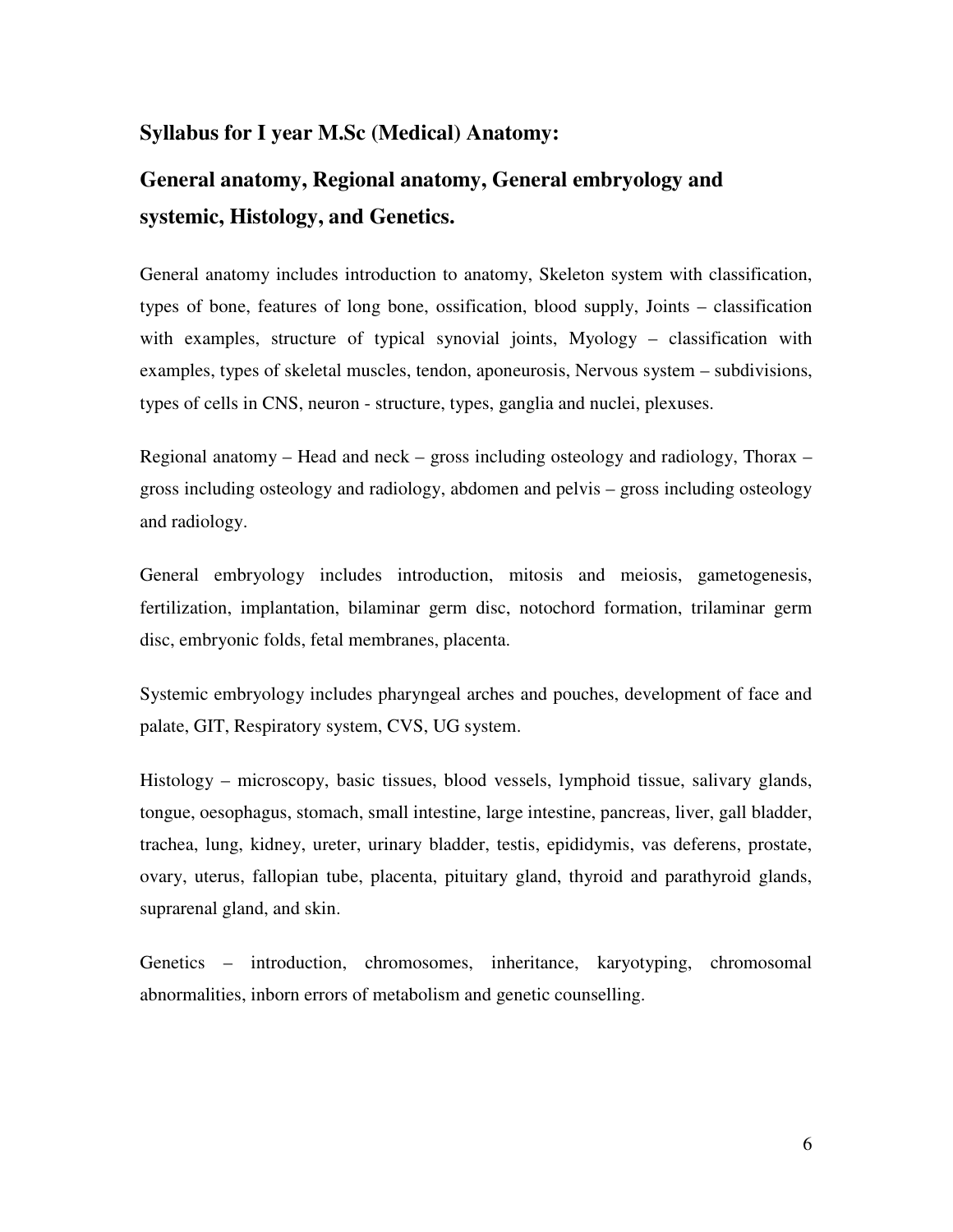# PRACTICAL SYLLABUS M.Sc I year:

Demonstration of dissected specimens – Region wise Thorax, Abdomen and pelvis, Head and Neck and Brain including osteology and radiology.

Histology – Study of histology slides - system wise.

# **Distribution of theory and practical hours:**

4 hours theory/week.

2 hours practicals/week for gross anatomy.

2 hours practicals for histology.

# **RECOMMENDED TEXT BOOKS**

### **I Gross Anatomy**

1. Clinical Anatomy for Medical Student By R.S. Snell 7th Edition 2003 Lippincott Williams & Wilkins

3. Grants Atlas of Anatomy By A. Agur, M. Lec 11th Edition 2004

# **II. Histology**

1. Histology: A text & atlas By M.H. Ross 4th Edition 2002 G.I. Kaye, W. Pawlina Lippincott Williams & Wilkins

2. DiFiore's- Atlas of Histology with By V. Eroschenko Functional correlations International Edition 10th Edition 2004

# **III Developmental Anatomy**

1. Langman's- Medical Embryology T. Sadler with Simbryo Version 1CD-ROM Lippincott, Williams and Wilkins 9th Edition 2003

# **IV Neuroanatomy**

1. Clinical Neuroanatomy By Richard S. Snell for Medical Students Lippincott, William and Wilkins 5th Edition 2001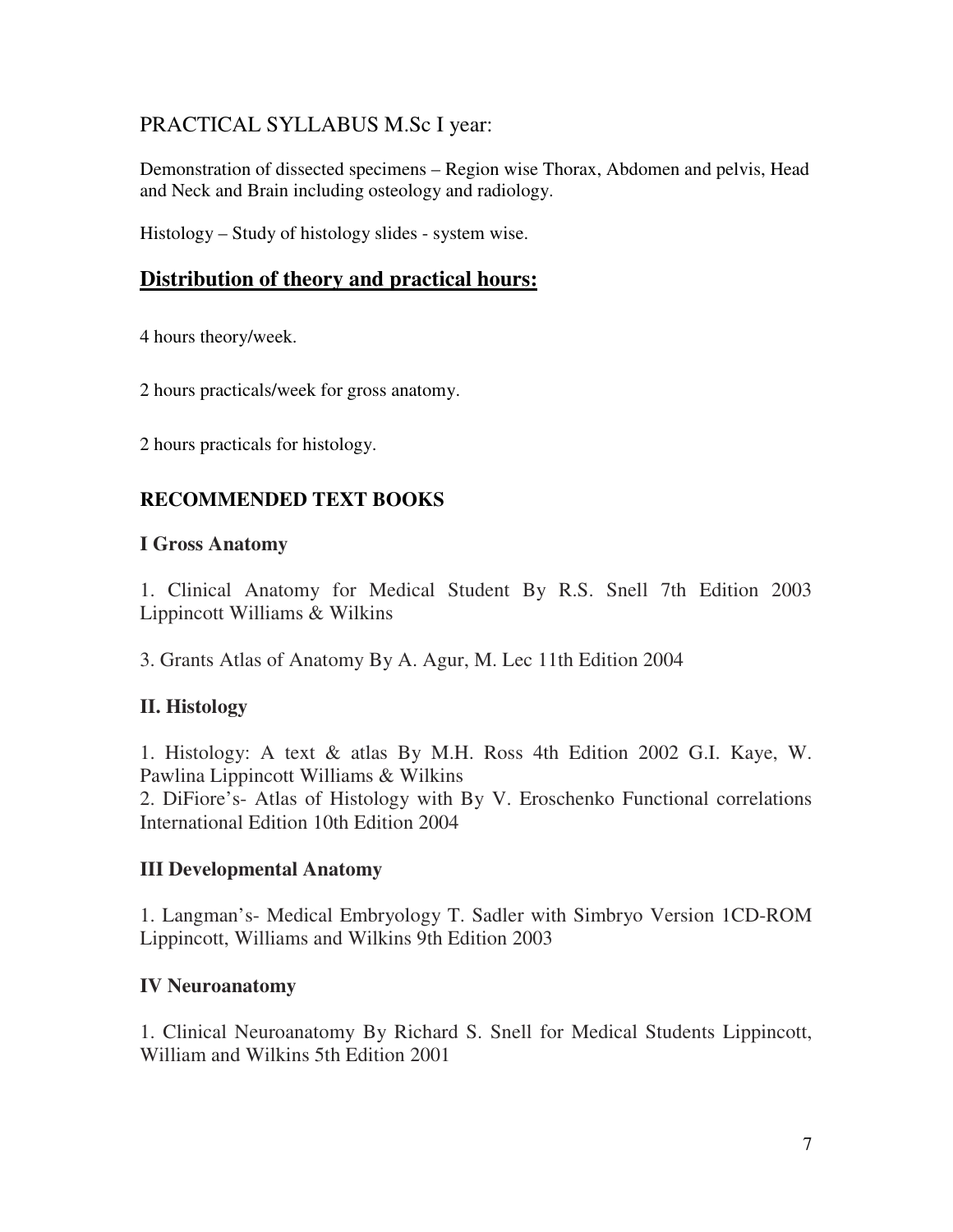### **UNIVERSITY EXAMINATION**

#### **THEORY : 100 Marks**

### **Distribution of chapters for anatomy paper with weightage of marks for University Examination**

| Anatomy                       |     |  |  |
|-------------------------------|-----|--|--|
| <b>Topics</b><br><b>Marks</b> |     |  |  |
| Head and Neck                 | 25  |  |  |
| Brain, Spinal cord            | 10  |  |  |
| Abdomen, pelvis and perineum  | 25  |  |  |
| Thorax including diaphragm    | 15  |  |  |
| General Anatomy - 05          |     |  |  |
| Embryology - 10               | 25  |  |  |
| Histology - 10                |     |  |  |
| Total                         | 100 |  |  |

**For passing candidate should get 50% in theory including Internal assessment.** 

**Maximum marks theory – 100 Internal assessment - 50**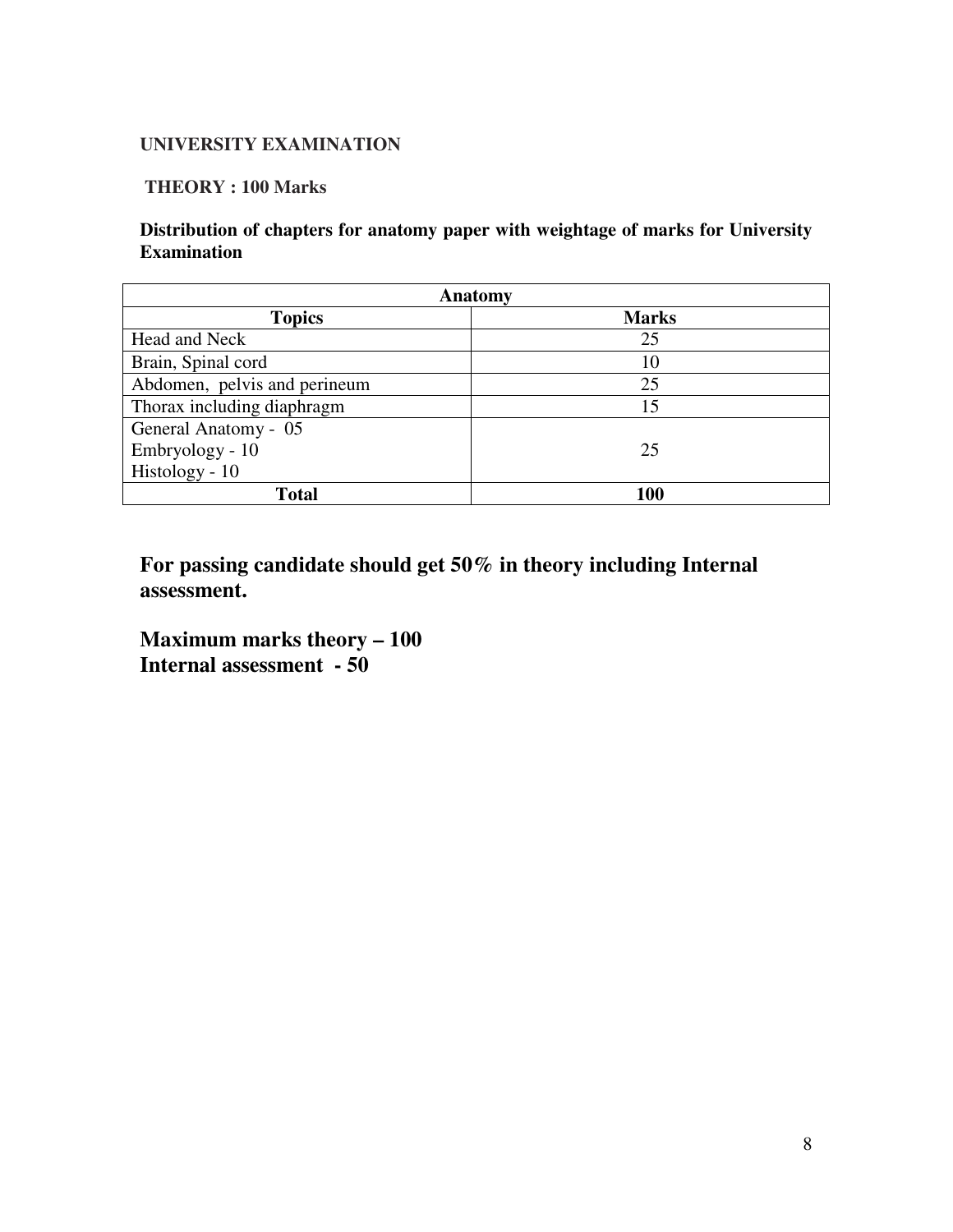# **Syllabus for I year M.Sc (Medical) PHYSIOLOGY**

# I. General physiology:

Organisation of the cell and its functions Structure of cell membrane, cell organelles Intercellular communications Transport across cell membrane Membrane potentials Body fluid compartments and changes in body fluid compartments, oedema and dehydration, osmolarity and osmolality Homeostasis, concepts of physiological norms, range and variations Genetic control of protein synthesis, apoptosis, programmed cell death.

### II. Blood:

Composition and functions of blood

Plasma proteins – Types, normal values, origin, functions, variation in health and diseases

Red blood cells – erythropoiesis definition, sites and stages of erythropoiesis, regulation

Morphology of RBC, functions, normal vaiues, variations, PCV and ESR, determination, anemias and its clinical significance

Haemoglobin – structure, functions, types, derivatives, methods of estimation, normal values, anemias, tyoes and features

Life span and destruction of RBC, RE system, functions, jaundice, types Leucocytes – leucopoiesis, sites of granulopoiesis, lymphopoiesis and monocytopoiesis

Morphology of different types of leucocytes, functions, variations, immunity, transplantation of tissues and organs

Platelets – thrombopoiesis, sites, stages, morphology, functions, normal values and variation

Hemostasis and blood coagulation – definition, clotting factors, mechanism of clotting

Clot retraction, fibrinolysis, bleeding disorders, tests for clotting, anticoagulants, actions and uses

Blood groups – ABO system and Rh factor

Blood transfusion – indications, types, reactions, lymph – origin, circulation, functions of lymph and lymph nodes, blood volume, determination, regulations

III. Nerve and muscle: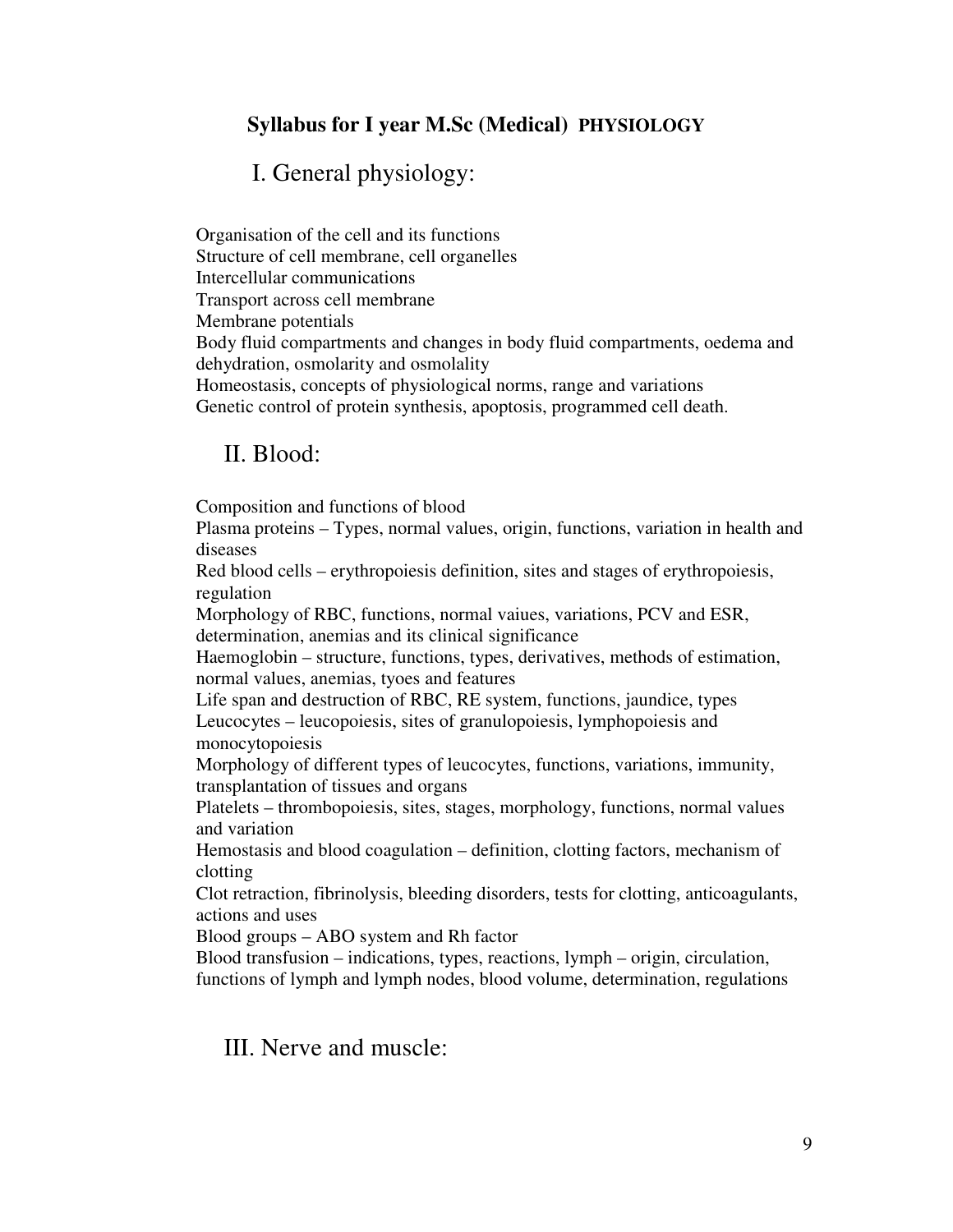Structure of a neuron and classification of nerve fibers, properties, potential in nerve fibers, degeneration and regeneration of Nerve fibers, Neuroglia Muscle: types, physiological anatomy of skeletal muscle Neuromuscular junction and myasthenia gravis and NMJ blocking drugs Mechanism of muscle contraction and its molecular basis, types of contraction – isotonic and isometric contractions Energetics of muscle contraction – Rigor mortis Types and properties of muscle fiber Structure ond types of smooth muscle Contraction of smooth muscle

# IV. Gastrointestinal system:

Introduction – Anatomy of GItract, salivary secretion, types of salivary glands, innervations, composition of saliva, regulation, functions

Gastric secretion – structure of gastric mucosa, innervation, origin, composition and function of gastric juice, mechanism of secretion of HCL, functions Regulation of gastric secretion, methods of study, phases of gastric secretion,

factors influencing gastric secretion, peptic ulcer

Pancreatic secretion – structure of pancreas, innervations, composition and functions of pancreatic juice, Mechanism of secretion, regulation, tests for pancreatic exocrine function

Liver and gall bladder – function of liver, composition and functions of bile, function of gall bladder, filling and emptying, regulation, cholecystectomy, gall stones

Small intestine – structure, composition and function of succus entericus, regulation, large intestine – structure, function, secretion

Gastro-intestinal motility – stages of degulation, mechanism, disturbances, types of movement, gastric emptying regulation

Movement of small intestine – types, regulation, ileo-caecal valve, functions, movements of colon, defecation

Gastro-intestinal hormones and their actions, digestion of carbohydrates, proteins and fats

Absorption of carbohydrates, proteins, fats, vitamins, water and electrolytes

# V. Kidney, skin and temperature regulation:

Functional anatomy of kidney, renal blood flow, its determination, regulation and peculiarities

GFR – definition, measurement, filtration membrane, forces involved, control of GFR

Tubular function – reabsorption, secretion and concentration mechanism Nerve supply to urinary bladder, micturition, Non excretory functions of kidney Renal function tests

Skin and its functions and temperature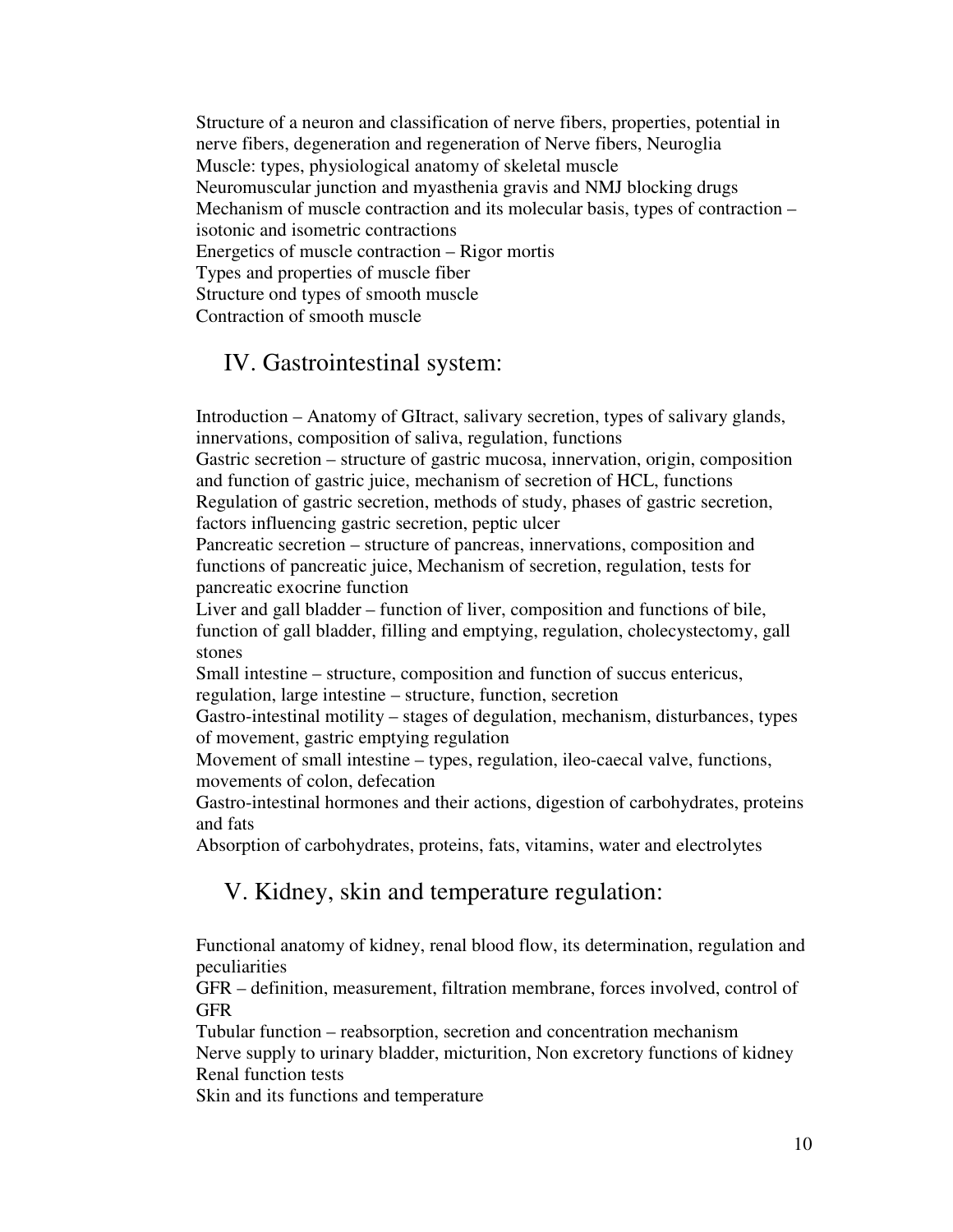# VI. Respiration:

Introduction – functional anatomy of respiratory tract Pulmonary ventilation – mechanism of ventilation, muscles, pressure changes, pressure volume inter relationship, compliance, airway resistance Surfactant – source, chemical nature, functions, lumg volumes and capacities, definition, determination, normal values, significance Alveolar ventilation – dead space, significance, pulmonary circulation, ventilation perfusion ratio and its significance Respiratory membrane, partial pressure of gases, diffusion of gases, diffusion capacity, factors affecting diffusion of gas Oxygen transport – forms of transport, O2 – Hb dissociation curve, factors affecting it, myoglobin CO2 transport – form of transport, CO2 dissociation curve, chloride shift, Haldane effect Regulation of respiration – organization of respiratory centers, Non-chemical regulation, respiration and acid-base balance Hypoxia – types, effects, voluntary hyperventilation, periodic breathing Dyspnoea, Asphyxia, Cyanosis, Decompression sickness, Artificial respiratory methods Pulmonary function tests, respiratory adjustments during muscular exercise

# VII. Cardio vascular system:

Functional anatomy of heart, blood vessels, conducting system, systemic and pulmonary circulation Innervation of the heart and blood vessels, VMC Haemodynamics Properties of cardiac muscle Cardiac cycle Heart rate and regulation of heart rate Cardiac output definitions, variations, method of determination, regulation Blood pressure Shock Regional circulation Cardio vascular changes during muscular exercises

# VIII. Endocrines:

Introduction to endocrinology, classification, general properties and mechanism of action of hormones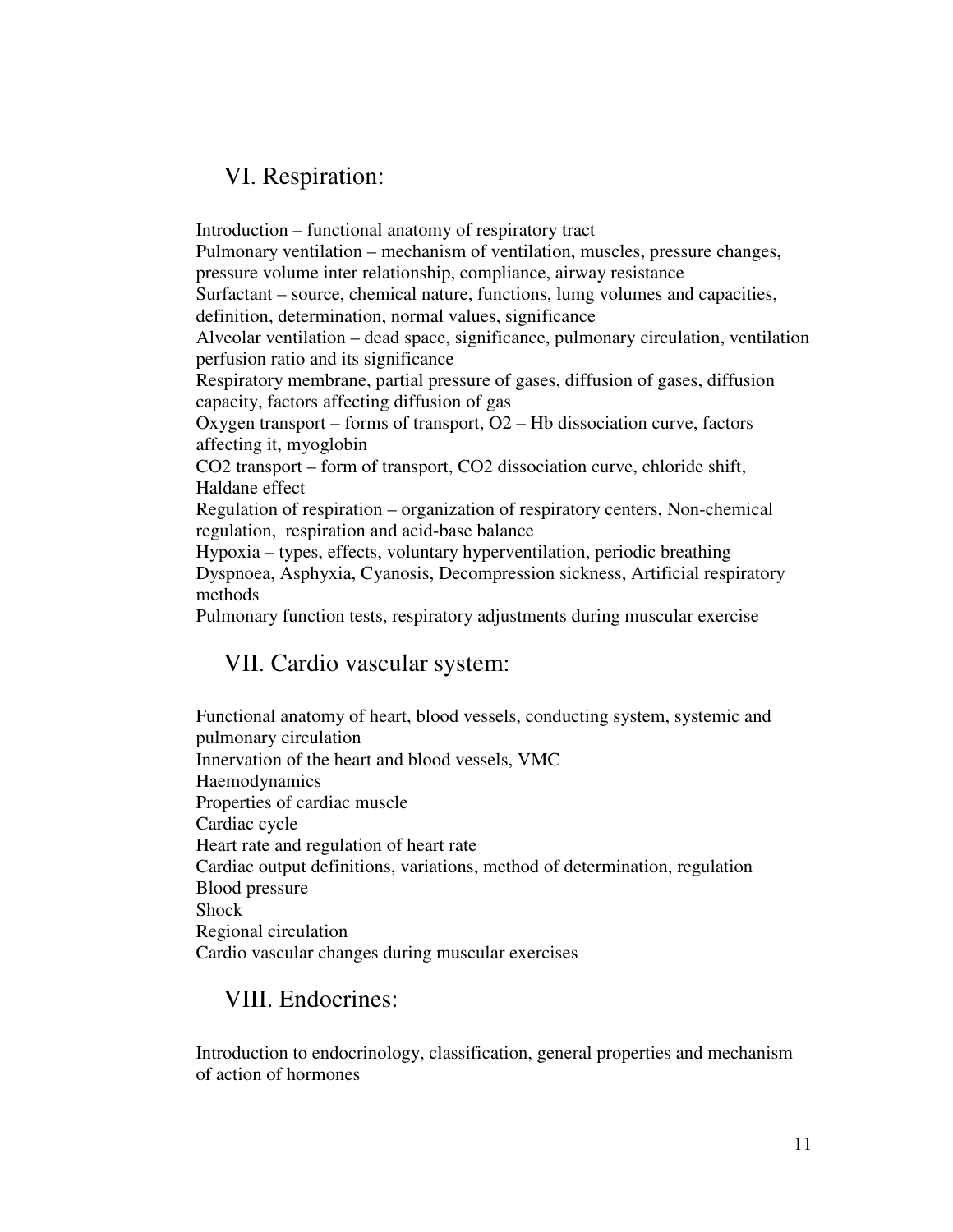Pituitary gland – anterior pituitary hormones, their actions, control and disorders, actions, control and disorders of posterior pituitary hormones

Thyroid gland – synthesis, actions of iodine containing thyroid hormones, control of secretion, thyroid function tests and disorders

Calcium – functions, control- parathormone, calcitonin and 1-25 (OH) D -23 disorders

Endocrine pancreas – Insulin and Glucagon, source, actions, regulation, clinical disorders

Adrenal gland – adrenal cortex – nomenclature, actions, control, disorders, adrenal medullary hormones – synthesis, actions and control

# IX. Reproduction:

Introduction

Male reproductive system – physiological anatomy, spermatogenesis and its regulation, testicular hormones, composition of semen Female reproductive system – menstrual cycle, pregnancy and parturition, lactation and family planning

# X. Central nervous system:

Organization of central nervous system Synapse – transmission and properties, neurotransmitters Receptors and properties Sensory system – primary sensations, ascending tracts and sensory cortex Pain sensation and thalamus Spinal cord – reflexes Motor tracts, basal rebellum, contral of motor ganglia, vestibular apparatus, cavity and postural reflexes Hypothalamus, ANS, Limbic system, prefrontal lobe Higher mental functions Sleep and EEG Learning and memory Language and speech CSF and blood brain barrier (BBB)

# XI. Special senses:

Vision – functional anatomy of eye Aqueous humour, IOP, Glaucoma Optics of eye Image forming mechanism Visual activity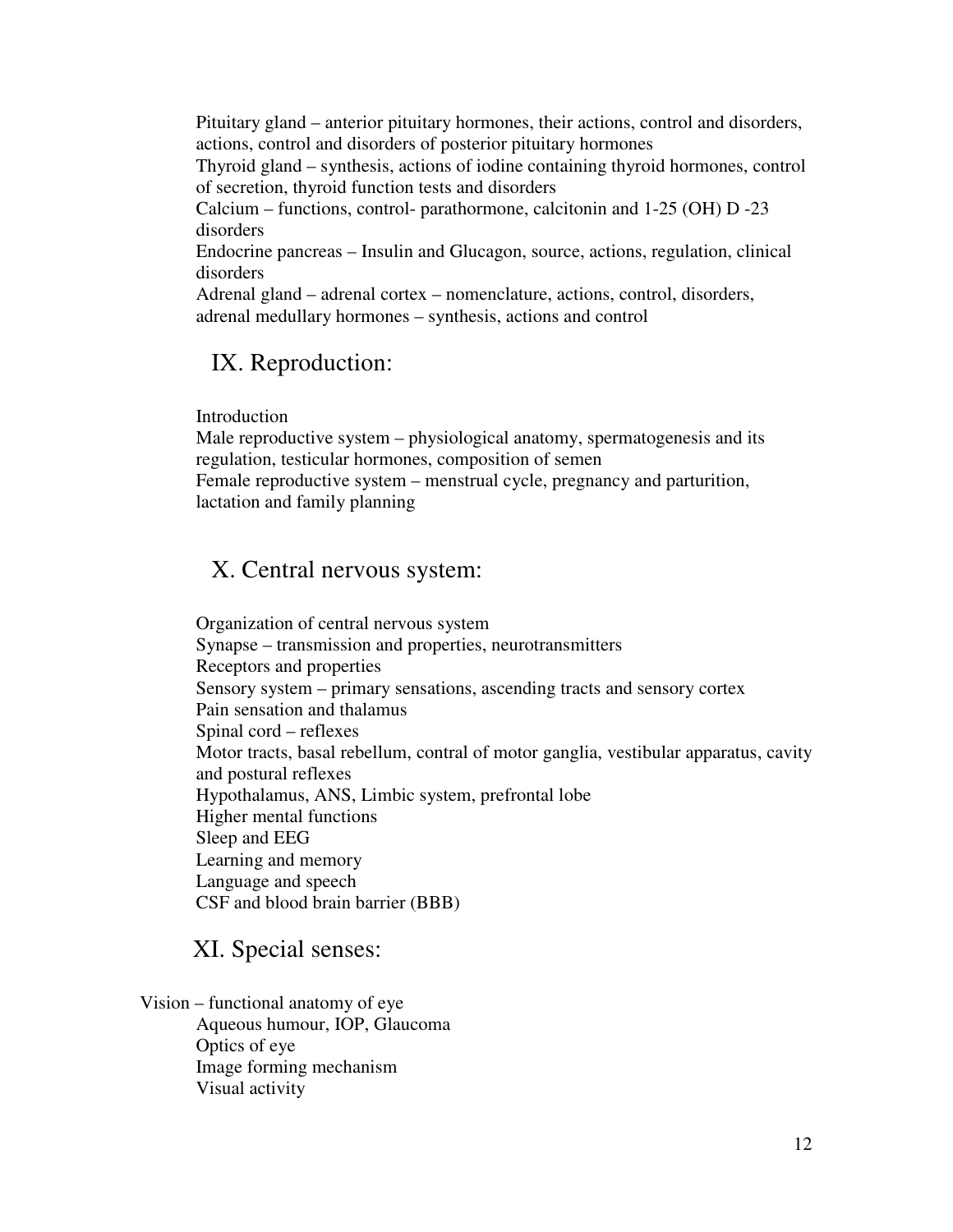Errors of refractions Retina – structure and electrical activity of photoreceptors Visual pathway and its lesion, visual cortex, depth perception Accomdation, dark adaptation, papillary reflexes Colour vision with applied aspect.

Hearing – functional anatomy of ear Physics of sound Role of tympanic membrane, middle ear and cochlea in hearing Auditory pathway and auditory cortex Tests for hearing and deafness.

Taste and smell – modalities, receptors, pathways, cortical and limbic areas associated with taste and smell, olfaction and memory.

# PRACTICAL SYLLABUS M.Sc I year:

Study of the microscope Hemoglobin estimation and Packed cell volume estimation Study of Haemocytometer and Red cell count Blood indices Rouleaux formation and Erythrocyte sedimentation rate Behaviors of RBCs in different tonicities of sodium chloride solution and osmotic fragility Construction of Price-Jones curve Determination of blood groups, major and minor, cross matching, Determination of agglutinin White cell count Preparation and staining of a peripheral smear: Differential leucocyte count Arneth count: sex differences in Neutrophil, Absolute Eosinophil count Reticulocyte count Platelet count Laboratory tests for haemostasis: Bleeding time, clotting time, prothrombin time, clot retraction Clinical examination of CVS, Respiratory system and cranial nerves. Demonstration of Human experiments (Spirometry, ECG)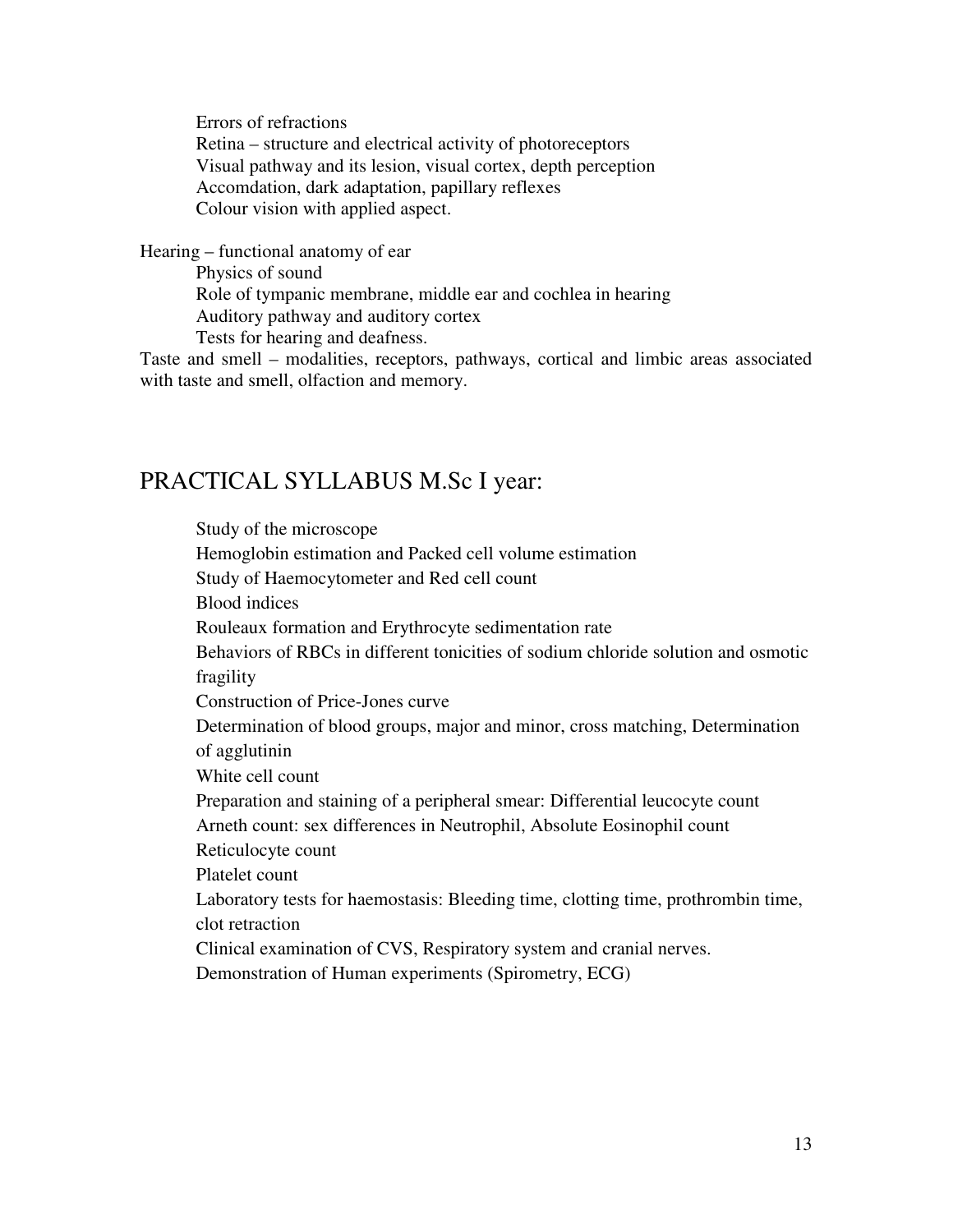# **RECOMMENDED TEXT BOOKS**

- 1. GUYTON (Arthur C), Text of Medical Physiology  $11<sup>th</sup>$  Edition, 2008, Prism Publishers, Bangalore.
- 2. GANONG (William F), Review of Medical Physiology, 23<sup>rd</sup> Edition, and Lange.
- 3. CHAUDHURI (Sujith K),  $5<sup>th</sup>$  Edition Concise Medical Physiology New Central Books, Calcutta.
- 4. TORTORA (Gerald J), Principles of anatomy and physiology  $11<sup>th</sup>$  Edition John Waley & Sons, Ref. college publication.
- 5. A.K. Jain Textbook of Medical Physiology,  $4<sup>th</sup>$  Edition 2008.
- 6. BIJLANI (RL), Understanding medical physiology; text book for medical students, Jaypee Brothers, New Delhi
- 7. Shambulingam Text book of Physiology.

# **UNIVERSITY EXAMINATION**

### **THEORY : 100 Marks**

**Distribution of chapters for anatomy paper with weightage of marks for University Examination** 

| <b>PAPER - I</b>        |              |  |  |
|-------------------------|--------------|--|--|
| <b>Subjects</b>         | <b>Marks</b> |  |  |
| General Physiology      | 03           |  |  |
| <b>Blood</b>            | 10           |  |  |
| Cardiovascular system   | 12           |  |  |
| Respiratory system      | 10           |  |  |
| Gastrointestinal system | 09           |  |  |
| Renal system            | 06           |  |  |
| Endocrine               | 10           |  |  |
| Special senses          | 09           |  |  |
| Reproduction            | 06           |  |  |
| Central Nervus system   | 14           |  |  |
| Muscle-Nerve            | 08           |  |  |
| Skin & Body Temperature | 03           |  |  |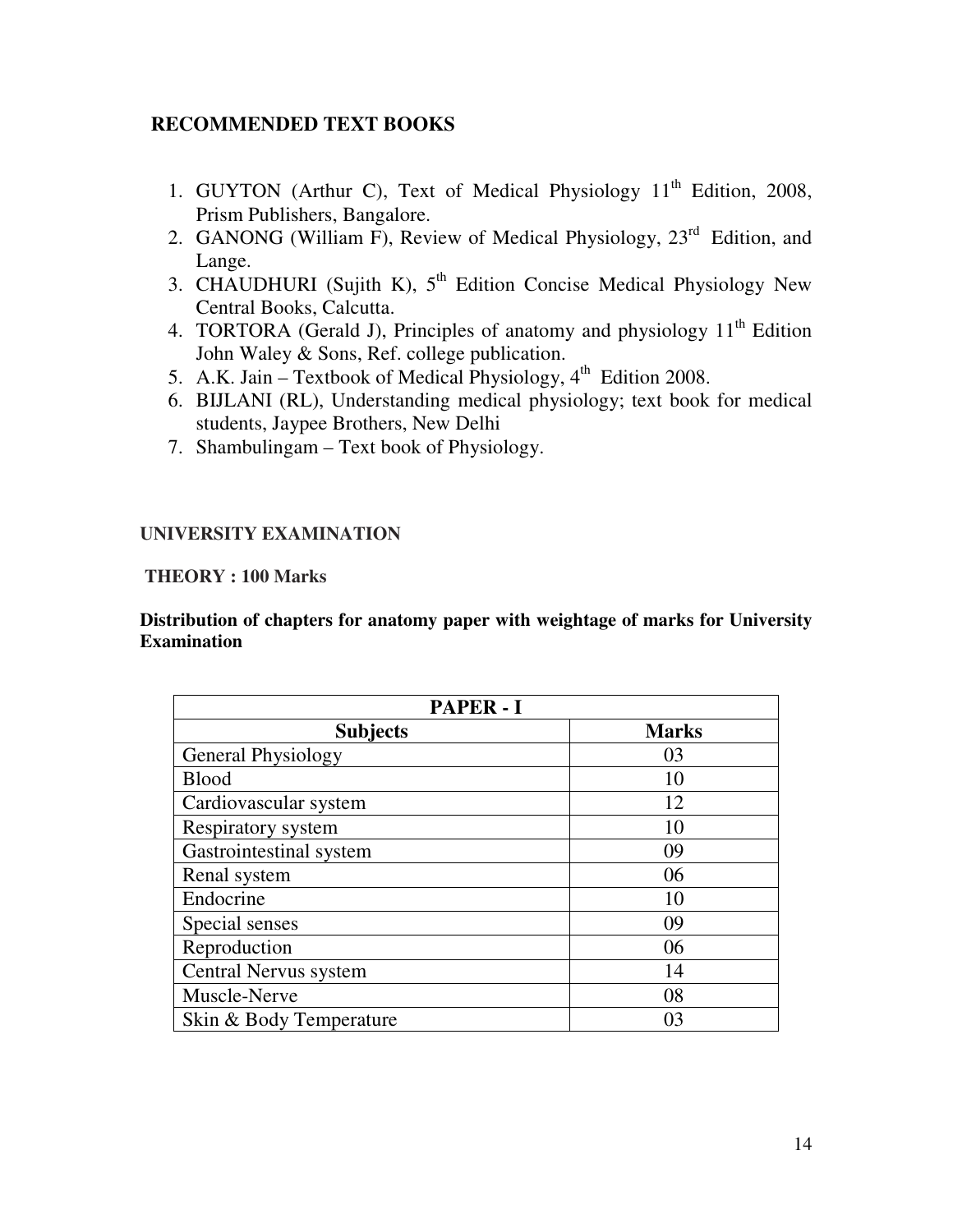**For passing candidate should get 50% in theory including Internal assessment.** 

**Maximum marks theory – 100 Internal assessment - 50**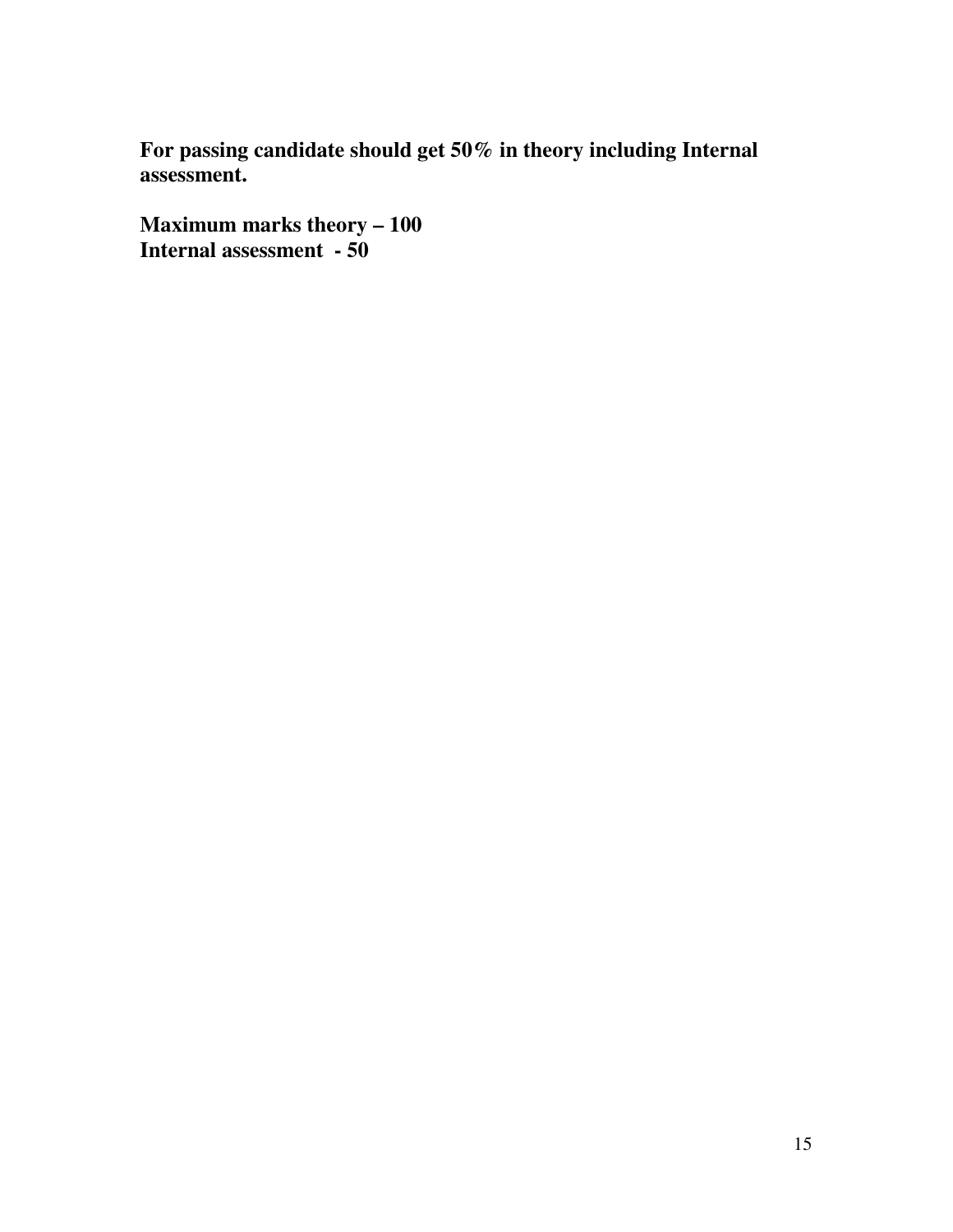# **Syllabus for I year M.Sc (Medical) Bio-chemistry: THEORY**

# I. **Introduction**

Importance and scope of medical biochemistry in prevention, diagnosis and therapeutics of diseases

# **II. Cell Biology**

- a. Cell membrane structure and composition
- b. Functions of cellular structures
- c. Transport across the cell membrane
	- i. Facilitated diffusion
	- ii. Passive transport
	- iii. Active transport
	- iv. Receptor mediation
	- v. Endocytosis and exocytosis

# **III. Chemistry of Carbohydrates**

- a. Definition, classification and their biological importance
- b. Monosaccharides structure, classification and properties (along with important derivates of monosaccharides and reactions of carbohydrates)
- c. Isomerism and stereoisomerism
- d. Disaccharides & oligosaccharides-structure, properties & importance
- e. Polysaccharides homo and heteropolysaccharides structure, distribution and functions
- f. Dietary fibres

# **IV. Chemistry of amino acids, peptides and proteins**

- a. Amino acids Structure, types, various classifications and properties
- b. Peptides structure and functions of biologically important peptides e.g. Glutathione, oxytocin and vasopressin, ANP and BNP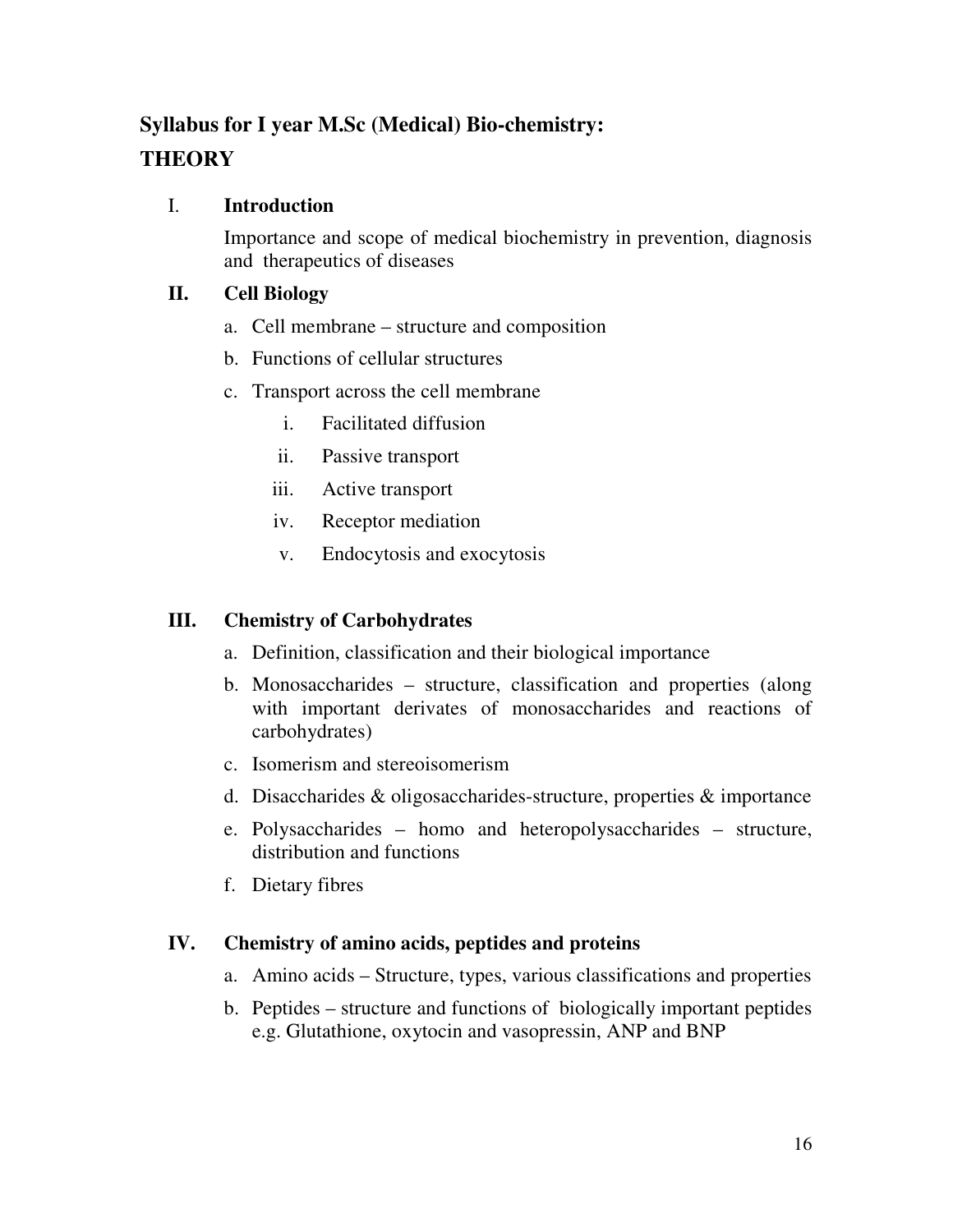- c. Proteins definition, classifications, functions, properties (physical and chemical), structural organization, structure- function relationship with reference to hemoglobin
- d. Separation techniques electrophoresis and chromatography

# **V. Chemistry of lipids**

- a. Definition, classification, properties and biological importance
- b. Simple lipids Structure, distribution and functions
- c. Compound lipids phospholipids, sphingolipids, glycolipids composition, distribution and functions
- d. Derived lipids fatty acids, steroids, eicosanoids chemistry, distribution, classification and functions

# **VI. Chemistry of nucleic acids**

- a. Purines and pyrimidines structure, structural analogues and their clinical applications
- b. Nucleoside, nucleotide and other biologically important nucleotides
- c. Nucleic acids definition, types
- d. DNA structure, types of DNA and functions
- e. RNA structure, types and functions

### **VII. Enzymology**

- a. Definition, classification, properties
- b. Coenzymes and cofactors (apoenzyme, holoenzyme, cofactors and activators)
- c. Mechanism of enzyme action
- d. Factors affecting enzyme activity and Km, its significance (derivation not required)
- e. Enzyme inhibition types with Lineweaver-Burk plots and clinical importance
- f. Enzyme regulation modes, mechanism and importance
- g. Isoenzymes definition, chemistry, separation and clinical importance
- h. Diagnostic and therapeutic importance of enzymes
- i. Proenzymes, multienzyme complex and metalloenzymes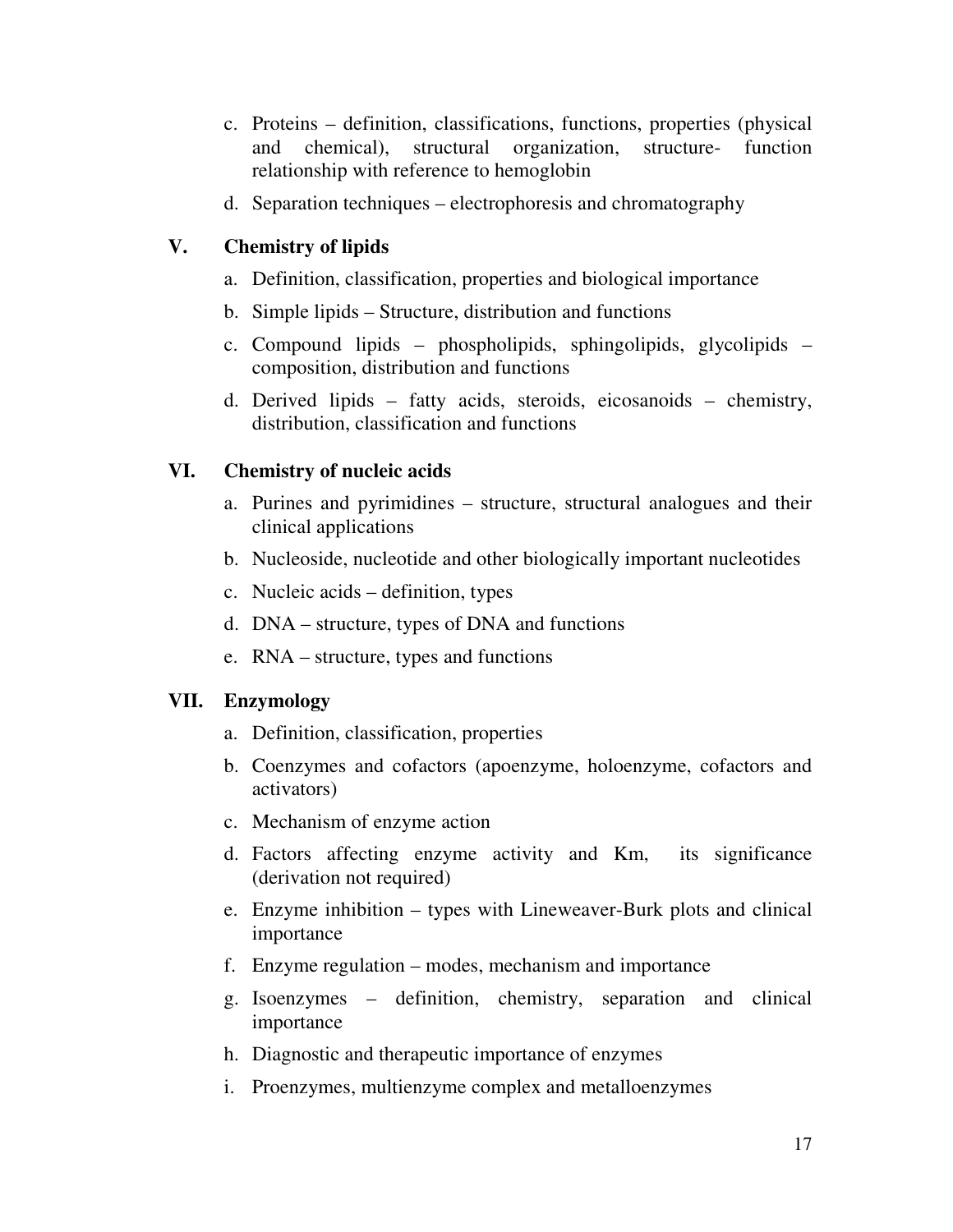j. RIA and ELISA

# **VIII. Vitamins**

- a. Definition and classification
- b. Chemistry, sources, absorption and transport, biochemical role, RDA, and deficiency, antivitamins and hypervitaminosis of fat and water soluble vitamins

# **IX. Minerals**

a. Classification, sources, absorption, transport, fate, metabolism, biochemical functions, excretion, regulation, RDA, deficiency manifestations of the following: calcium, phosphorous, iron, copper, iodine, zinc, fluoride, magnesium, manganese, selenium, sodium, potassium and chloride.

# **X. Bioenergitics and Biological Oxidation**

- a. Redox potential, concept of bioenergetics in relation to thermodynamics
- b. High energy compounds
- c. Enzymes involved with special reference to oxygenases
- d. Shuttle mechanisms
- e. Components and organization of respiratory chain in mitochondria
- f. Oxidative phosphorylation
- g. Formation of ATP and its regulation
- h. Inhibitors and uncouplers (Brown adipose tissue and thermogenesis)

# **XI. Digestion and absorption**

- a. Carbohydrate
- b. Lipids
- c. Proteins
- d. Malabsorption syndromes and other related disorders

# **XII. Metabolism of carbohydrates**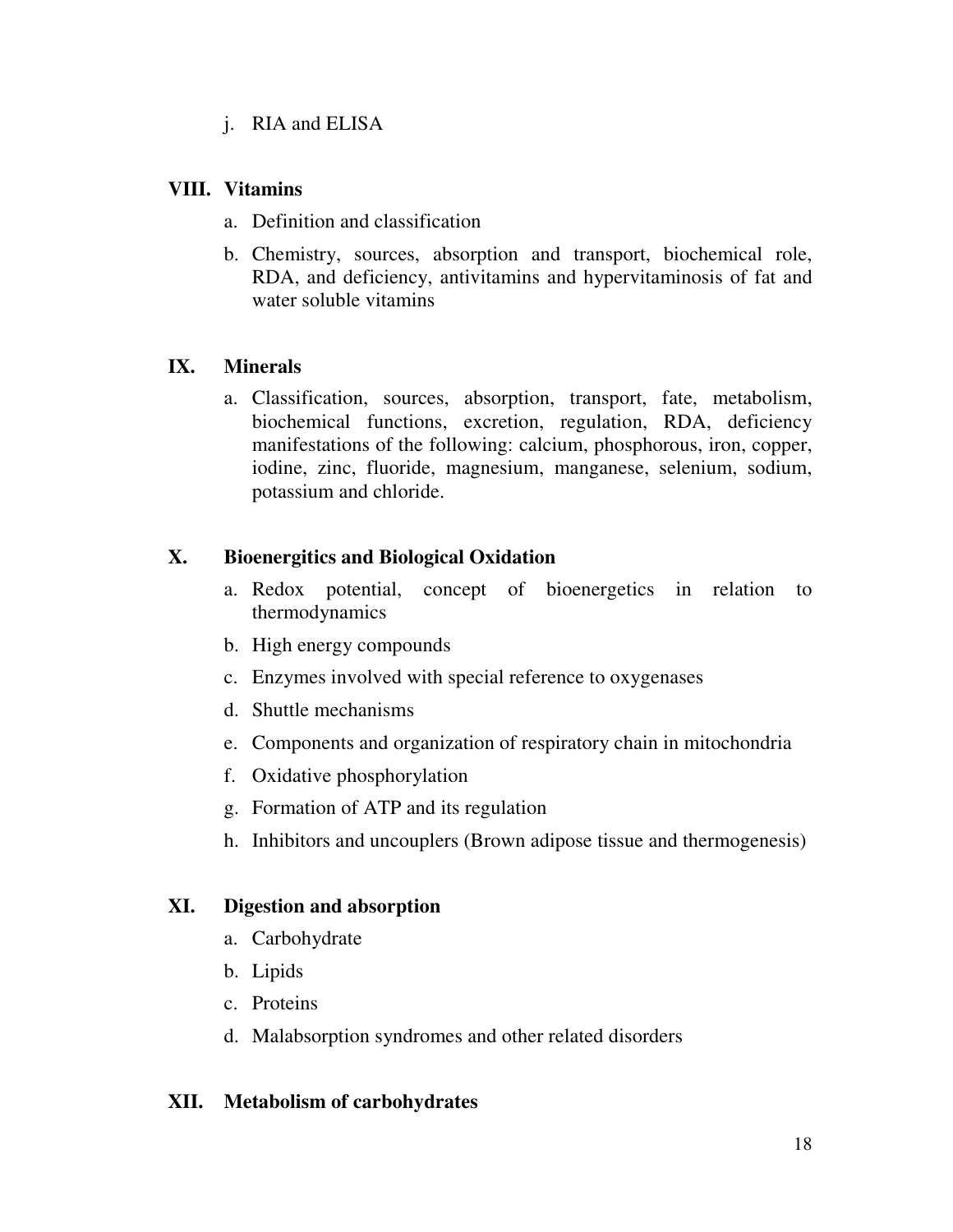- a. Glucose transporters
- b. Glycolysis
- c. Oxidation of pyruvate
- d. TCA cycle
- e. Gluconeogenesis, Cori's cycle
- f. Metabolism of glycogen (glycogenesis, glycogenolysis, storage disorders)
- g. HMP shunt pathway
- h. Metabolism of fructose, galactose, uronic acid pathway, inborn errors associated with them
- i. Blood glucose regulation
- j. Diabetes Mellitus etiology, metabolism in Diabetes Mellitus, biochemical basis of acute and chronic complications, laboratory diagnosis and monitoring (Glycated Hb, Fructosamine)
- k. Glucose tolerance test and glucose challenge test

#### **XIII. Metabolism of amino acids and proteins**

- a. Dynamic state of body proteins, protein turnover, nitrogen balance
- b. Cellular reactions of amino acids
- c. Formation, transport and disposal of ammonia (urea cycle)
- d. Metabolism of amino acids glycine, serine, aromatic amino acids, sulphur containing amino acids, histidine, arginine, glutamic acid, branched chain amino acids (first three steps) and metabolic disorders associated with them along with laboratory diagnosis.
- e. Specialized products obtained from amino acid metabolism and their importance (Polyamines, creatine, nitric oxide)\*

#### **XIV. Metabolism of lipids**

- a. oxidation of fatty acids alpha, beta, omega beta oxidation of odd chain and even chain fatty acids along with disorders
- b. Formation and utilization of ketone bodies and ketosis
- c. De novo synthesis of fatty acids, elongation and desaturation
- d. Phospholipids (lecithin and cephalin only) and triglycerides formation and breakdown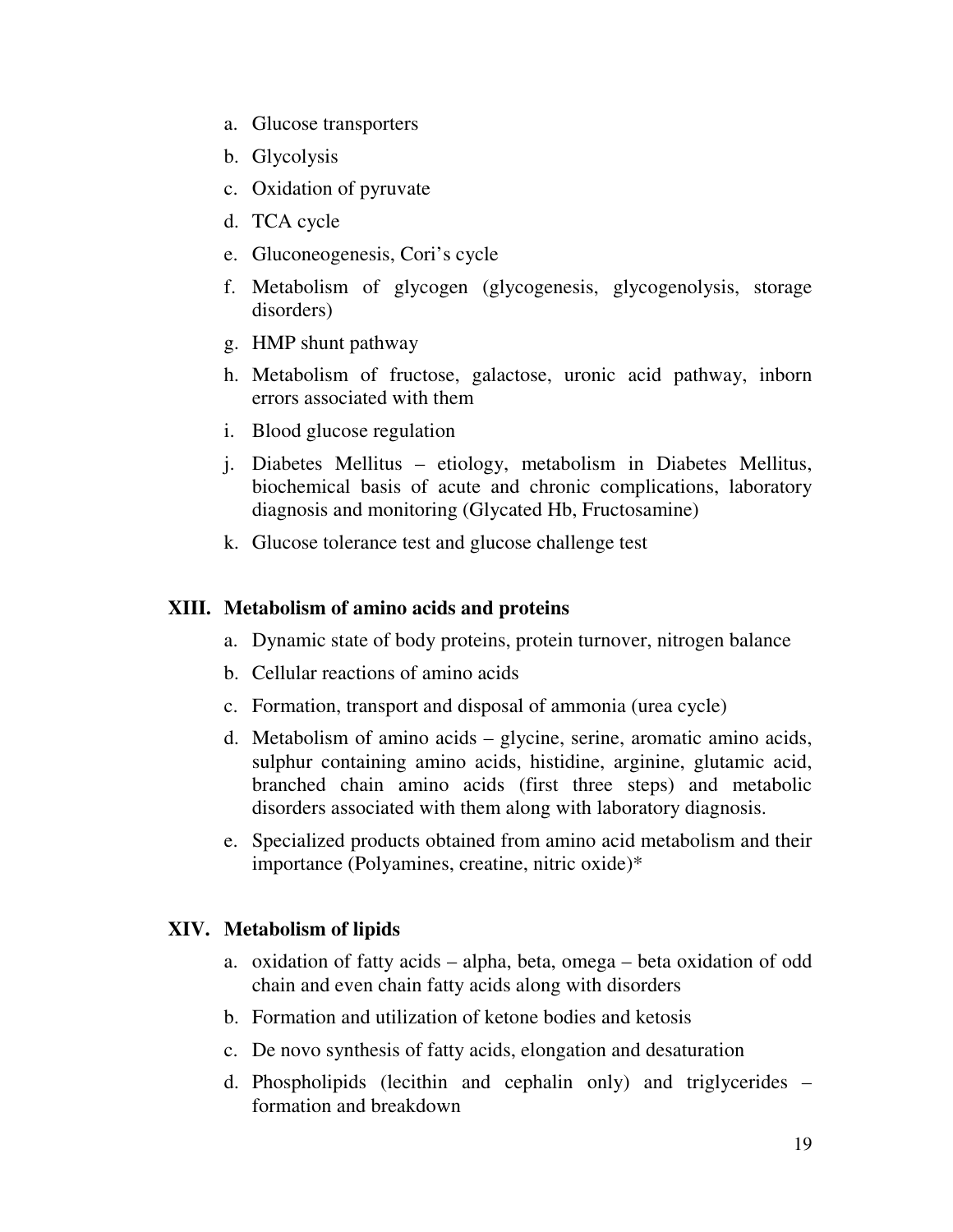- e. Lipid storage disorders
- f. Synthesis of cholesterol (only crucial intermediates), Fate of cholesterol and other compounds derived from cholesterol
- g. Lipoproteins classification, metabolism, functions and disorders
- h. Atherosclerosis and role of PUFA in preventing atherosclerosis
- i. Eicosanoids
- j. Metabolism in adipose tissue, fatty liver and lipotrophic factors

### **XV. Metabolism of nucleic acids**

- a. Biosynthesis and breakdown of purine and pyrimidine nucleotides
- b. Salvage pathways and disorders

### **XVI. Intermediary metabolism**

- a. Integration of carbohydrate, protein and lipid metabolism
- b. Regulation by hormones in starvation, well fed state and diabetes mellitus
- c. Methods of study of intermediary metabolism

# **XVII. Hemoglobin metabolism**

- a. Biosynthesis of heme, regulation and porphyrias
- b. Degradation of hemoglobin
- c. Biochemical basis of jaundice and distinguishing features of different types of jaundice
- d. Hemoglobin variants and Hb derivatives
- e. Abnormal hemoglobins, hemoglobinopathies and thalassemia

# **XVIII. Genetics and Molecular biology**

- a. DNA replication
- b. Transcription, post transcriptional modifications, reverse transcriptase
- c. Genetic code, translation, post translational modifications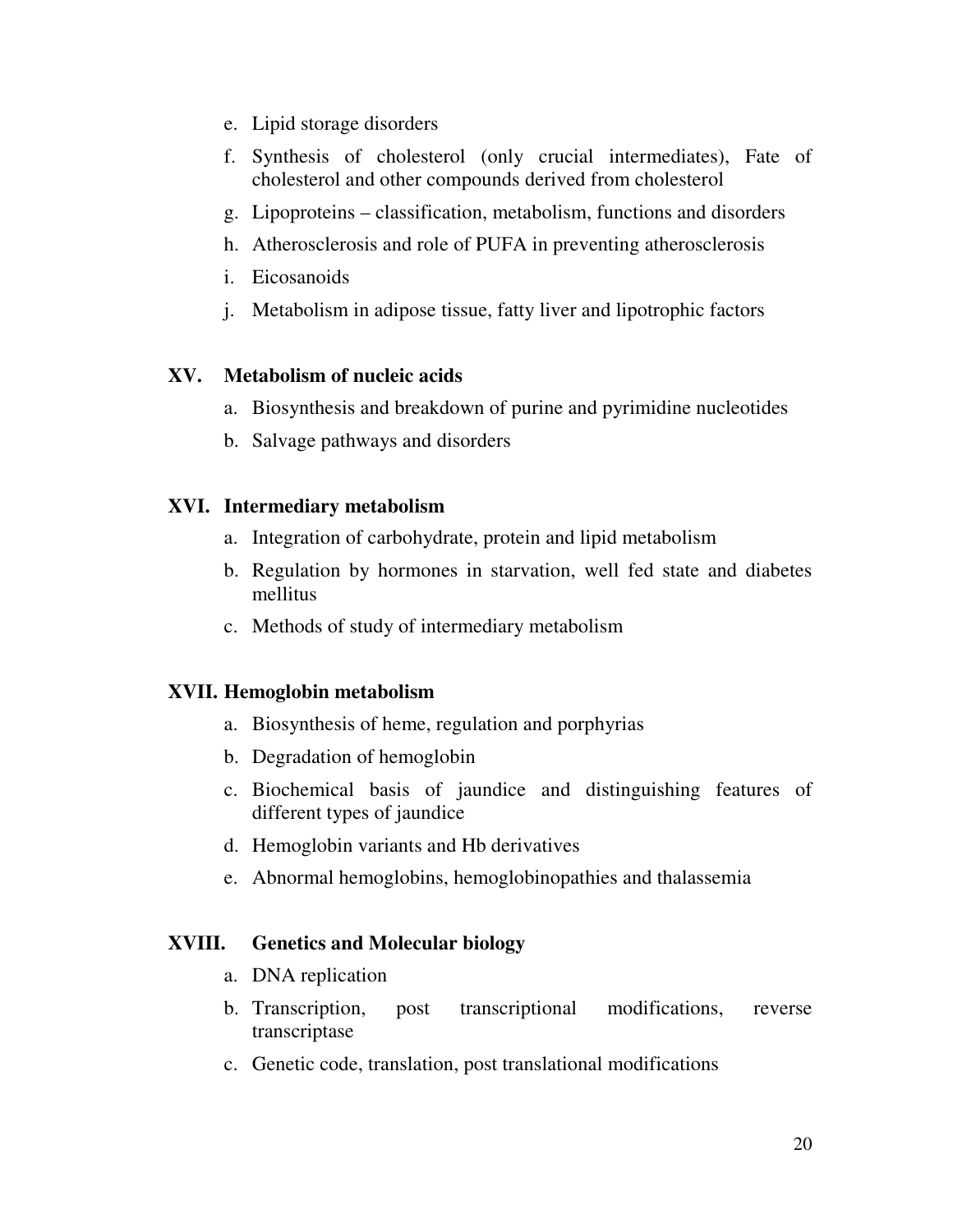d. Regulation of gene expression, mutation, Polymerase Chain Reaction, recombinant DNA technology, gene therapy, blotting techniques, Restriction Fragment Length Polymorphism, DNA fingerprinting

# **XIX. Nutrition**

- a. Nutrients, Calorific value of food, BMR, SDA, respiratory quotient and its applications
- b. Balanced diet based on age, sex and activity, biological value of proteins, nitrogen balance
- c. Protein energy malnutrition kwashiorkor and marasmus
- d. Biochemistry of starvation and obesity
- e. Dietetics, Total parenteral nutrition, dietary fibres

# **XX. Acid base balance**

- a. Basic concepts of acids, bases, buffers, pH, H ion concentration, derivation of Henderson – Hasselbach equation with its applications
- b. pH of blood and its regulation
- c. Anion gap and its importance
- d. Acidosis, alkalosis, assessment of acid-base status

# **XXI. Water and electrolyte balance**

- a. Body water compartments, Donnan membrane equilibrium, osmolality, electrolytes concentration in body fluid compartments, water balance, regulation of water balance
- b. Electrolyte balance, regulation and its disorders

# **XXII. Function tests**

- a. Liver function tests
- b. Renal function tests
- c. Thyroid function tests

# **XXIII. Endocrinology**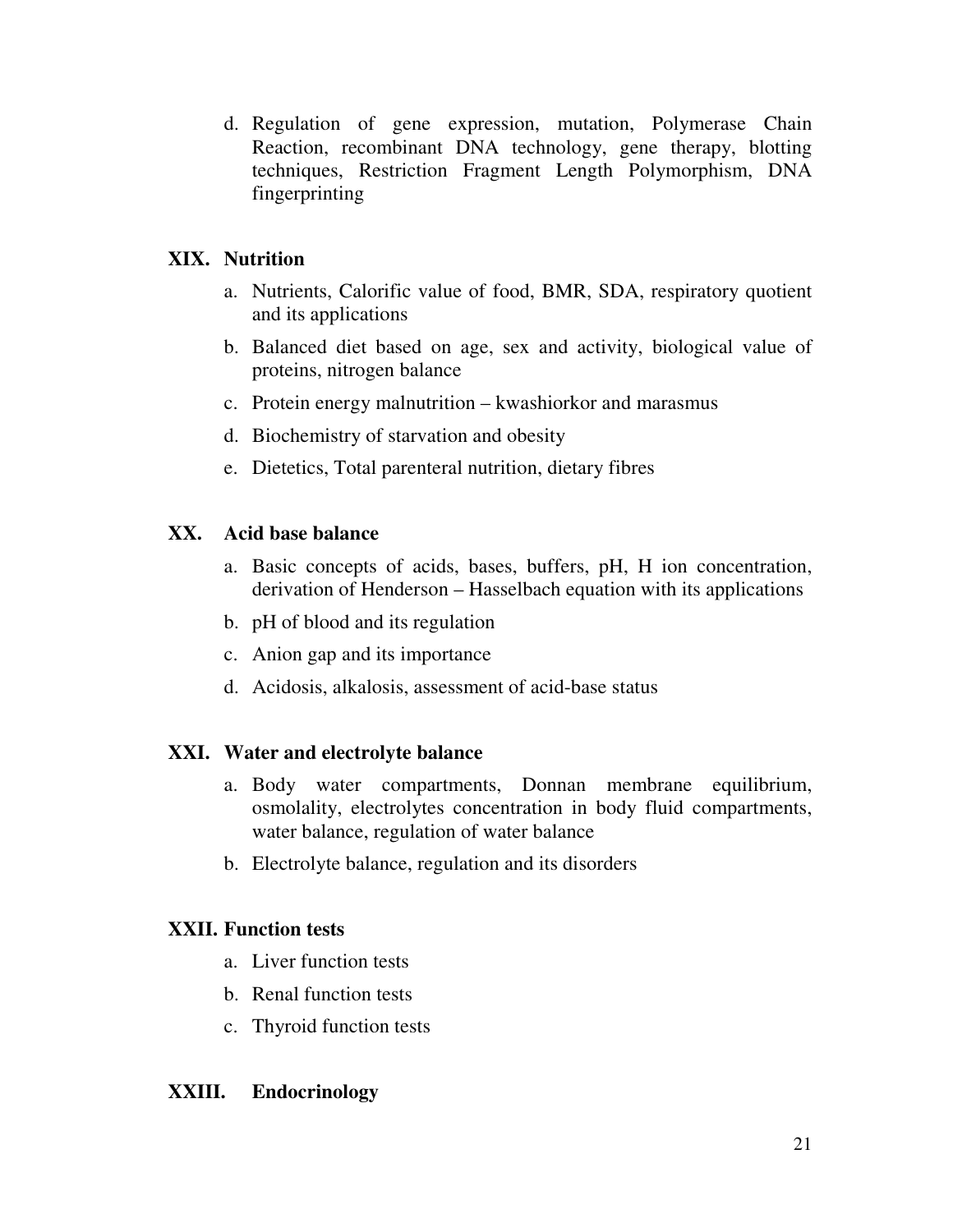Classification of hormones, mechanism of hormone action, Mechanism of action of insulin, glucagon, epinephrine and steroid hormones

### **XXIV. Plasma proteins**

- a. Classification, site of synthesis, functions, electrophoretogram in health and disease
- b. Acute phase proteins
- c. Immunoglobulins structure, types, functions and associated disorders

# **XXV. Metabolsim of Xenobiotics**

# **XXVI. Radioisotopes and their application in medicine**

### **XXVII. Biochemistry of cancer**

- a. Carcinogens
- b. Oncogenes
- c. Growth factors
- d. Tumor markers

### **XXVIII. Myocardial Infarction**

- a. Causes
- b. Cardiac markers
- c. Lipid profile

# **XXIX. Free radical and antioxidants**

- **XXX. Quality control**
- **XXXI. Biomedical waste management**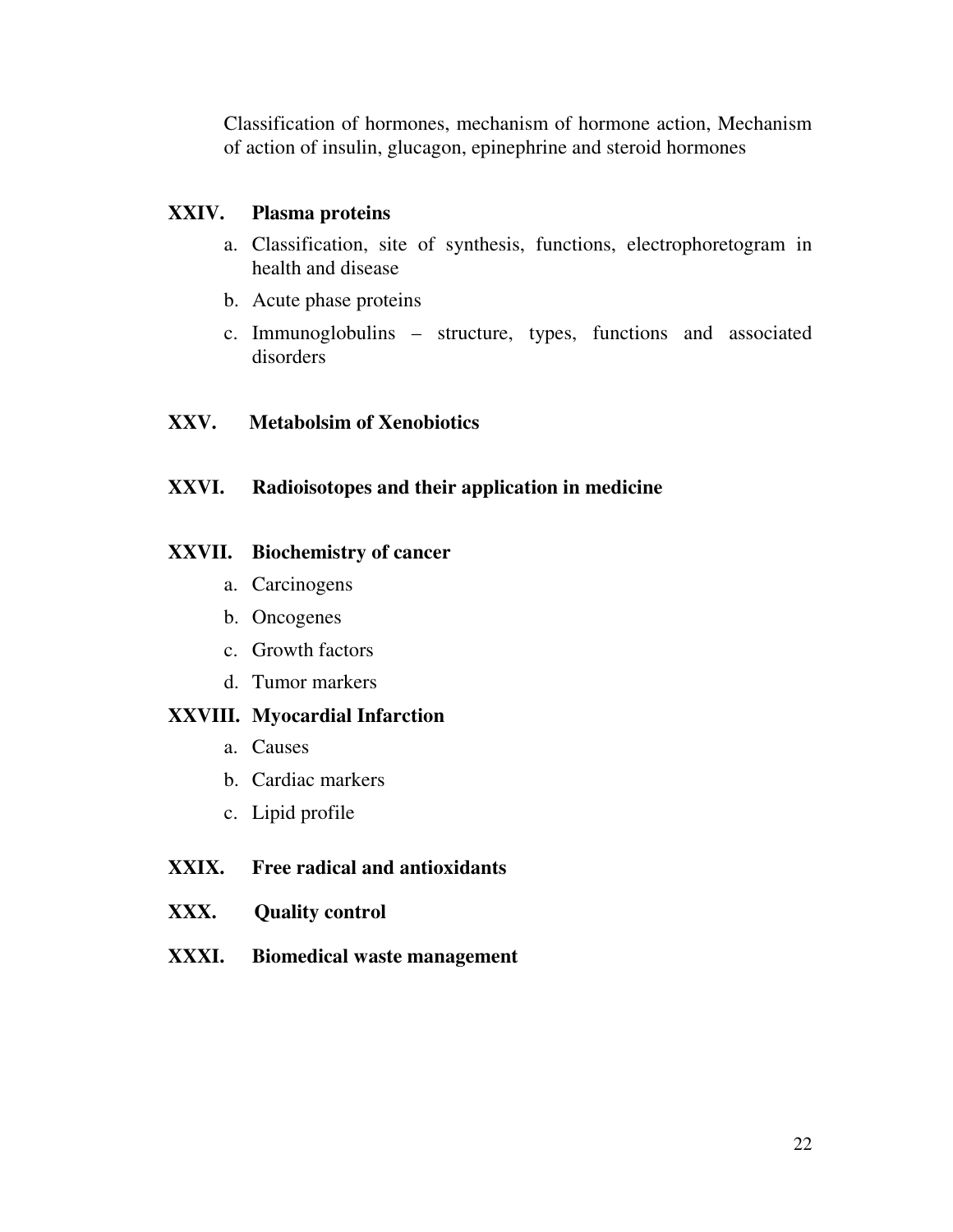# **PRACTICALS SYLLABUS:**

| I.     | Introduction                                                                                   |  |  |
|--------|------------------------------------------------------------------------------------------------|--|--|
| II.    | Demonstration – reactions of carbohydrates                                                     |  |  |
| Ш.     | Reactions of glucose, fructose and xylose                                                      |  |  |
| IV.    | Reactions of lactose and maltose                                                               |  |  |
| V.     | Reactions of sucrose and starch                                                                |  |  |
| VI.    | Identification of unknown carbohydrate                                                         |  |  |
| VII.   | Demonstration - Precipitation reactions of albumin and casein                                  |  |  |
| VIII.  | Precipitation reactions of albumin and casein                                                  |  |  |
| IX.    | Demonstration – colour reactions of proteins                                                   |  |  |
| X.     | Colour reactions of albumin                                                                    |  |  |
| XI.    | Colour reactions of casein                                                                     |  |  |
| XII.   | Identification of unknown protein                                                              |  |  |
| XIII.  | Demonstration and practical – reactions of NPN substances                                      |  |  |
| XIV.   | Identification of substance of physiological importance                                        |  |  |
| XV.    | Demonstration - Analysis of normal urine                                                       |  |  |
| XVI.   | Analysis of normal urine                                                                       |  |  |
| XVII.  | Demonstration – analysis of abnormal urine                                                     |  |  |
| XVIII. | Analysis of abnormal urine                                                                     |  |  |
| XIX.   | Spectroscopic examination of hemoglobin derivatives<br>and<br>preparation of hemin crystals    |  |  |
| XX.    | Spot test for Phenylketonuria, alkaptonuria, homocystinuria                                    |  |  |
| XXI.   | <b>Spotters</b>                                                                                |  |  |
| XXII.  | Estimation of blood glucose and interpretation                                                 |  |  |
| XXIII. | Estimation of blood urea and interpretation                                                    |  |  |
| XXIV.  | Estimation of urinary creatinine and calculation of creatinine<br>clearance and interpretation |  |  |
| XXV.   | Estimation of serum inorganic phosphate and interpretation                                     |  |  |
| XXVI.  | Estimation of serum total protein, albumin and A/G ratio and<br>interpretation                 |  |  |
| XXVII. | Interpretation of charts and case reports                                                      |  |  |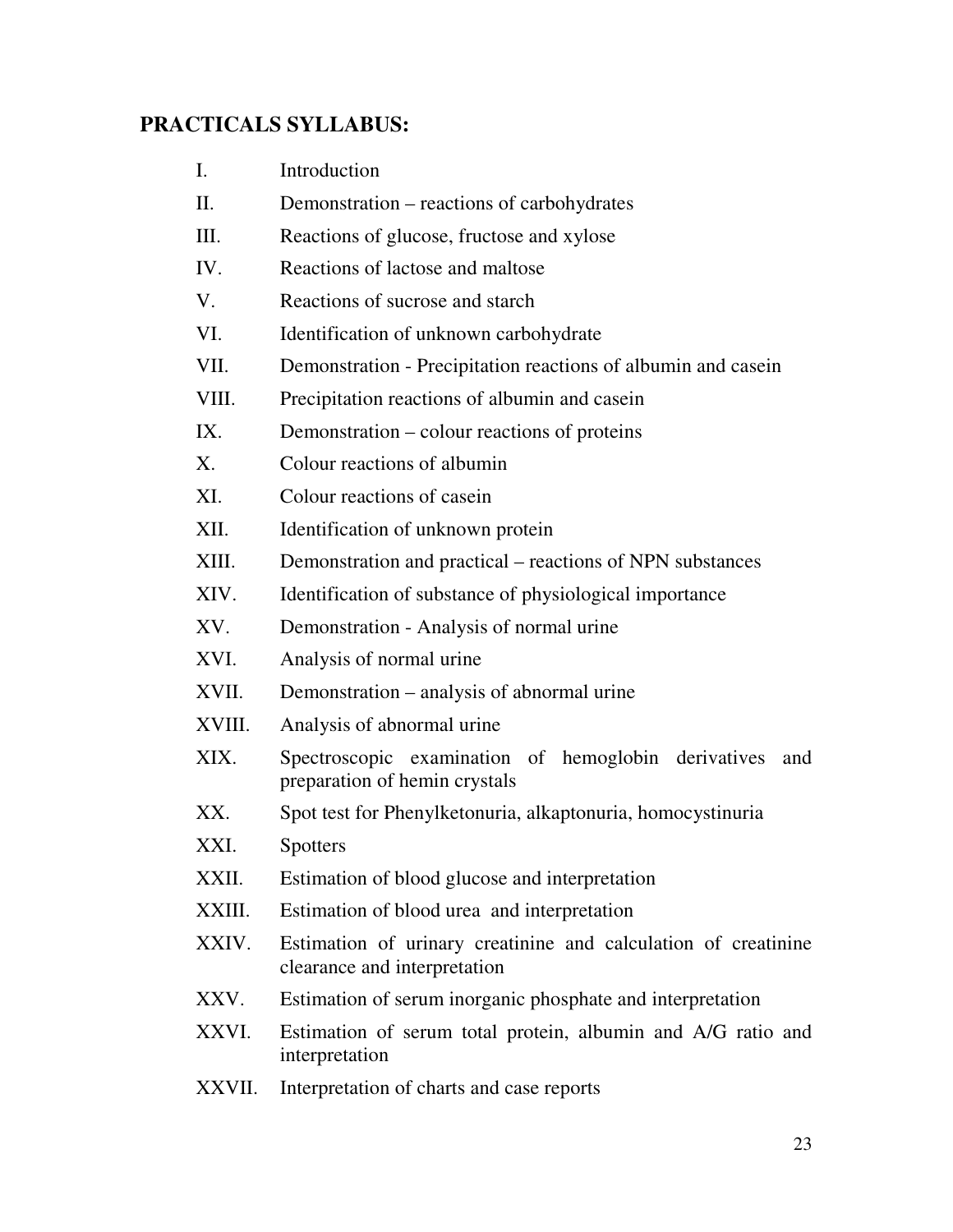- XXVIII. Principles of colorimetry
- XXIX. Paper chromatography
- XXX. Electrophoresis
- XXXI. GTT and OGCT
- XXXII. Determination of ALT and AST
- XXXIII. Estimation of serum cholesterol
- XXXIV. Principles of flame photometry and Ion Selective Electrode
- XXXV. Estimation of serum bilirubin
- XXXVI. Determination of glucose and proteins in CSF
- XXXVII. Estimation of albumin in urine and tests for Bence Jones proteins in urine

#### **RECOMMENDED TEXT BOOKS**

- 1. *MURRAY (Robert.K.M),* Harpers Illustrated Biochemistry. Published by Lange Medicals
- 2. *D.M.VASUDEVAN and SREEKUMARI.S* Textbook of Biochemistry for Medical students, published by Jaypee Medical Publishers, New Delhi
- 3. *CHAMPE, HARVEY & FERRIER.* Lippincott's illustrated reviews of Biochemistry. Published by Lippincott, Williams and Wilkins
- 4. *U. SATYANARAYANA* Textbook of Biochemistry published by Books and Allied (P) ltd.
- 5. *DEBAJYOTI DAS* Biochemistry. Published by Academic publishers.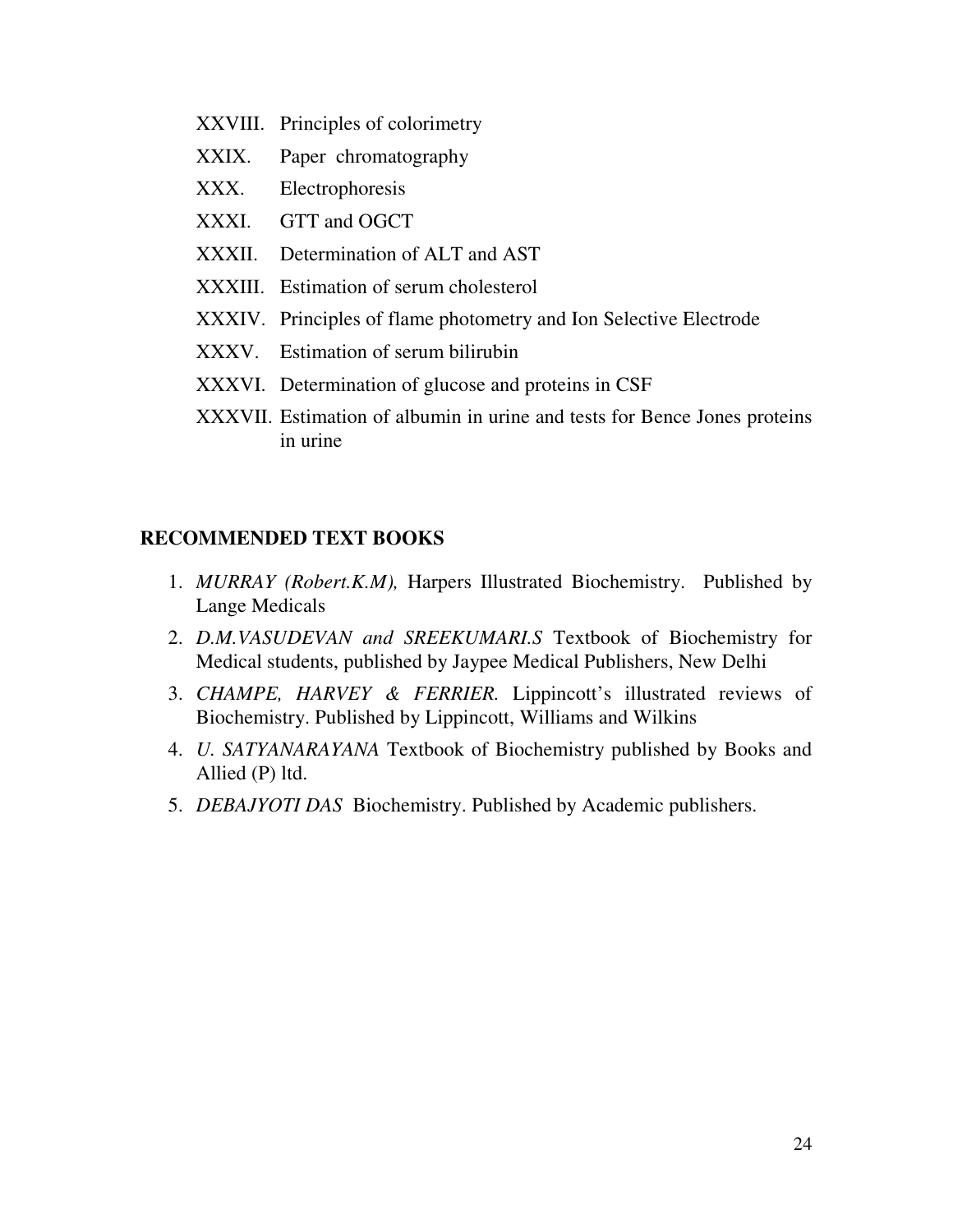# **Weightage of marks in university examination**

| SI.<br><b>No</b> | <b>Topic</b>                                                                                                                                          | Weightage<br>of Marks |
|------------------|-------------------------------------------------------------------------------------------------------------------------------------------------------|-----------------------|
| $\mathbf{1}$     | Cell structure and function, sub cellular organdies, cell                                                                                             | 5                     |
|                  | membranes, transport across the membranes                                                                                                             |                       |
| $\overline{2}$   | Chemistry, digestion, absorption and metabolism of                                                                                                    | 15                    |
|                  | Carbohydrates                                                                                                                                         |                       |
| 3                | Amino acids and protein chemistry, general reactions of amino                                                                                         | 15                    |
|                  | acids, digestion and absorption, urea cycle and metabolism of                                                                                         |                       |
|                  | amino acids                                                                                                                                           |                       |
| 4                | Chemistry, digestion, absorption and metabolism of lipids                                                                                             | 15                    |
| 5                | Enzymes                                                                                                                                               | 15                    |
| 6                | Biological oxidation, integration of metabolism and regulation of                                                                                     | 10                    |
|                  | metabolism                                                                                                                                            |                       |
| 7                | <b>Detoxification and Xenobiotics</b>                                                                                                                 | 5                     |
| 8                | Free radicals and antioxidants                                                                                                                        | 5                     |
| 9                | <b>Endocrine function</b>                                                                                                                             | 5                     |
| 10               | Biochemistry of cancer, oncogenes and tumour markers                                                                                                  | 5                     |
| 11               | <b>Bio-medical Waste</b>                                                                                                                              | 5                     |
| 12               | Nucleotides and nucleic acid chemistry                                                                                                                | 5                     |
| 13               | Nucleotides and Nucleic acid metabolism                                                                                                               | 10                    |
| 14               | Protein Biosynthesis, Molecular genetics, regulation of gene<br>expression, recombinant DNA technology, PCR, Human Genome<br>Project $&$ gene therapy | 10                    |
| 15               | <b>Vitamins</b>                                                                                                                                       | 15                    |
| 16               | Minerals                                                                                                                                              | 10                    |
| 17               | Water and Electrolyte balance, Acid - base balance                                                                                                    | 10                    |
| 18               | Nutrition and energy metabolism                                                                                                                       | 10                    |
| 19               | Heme metabolism, normal and abnormal hemoglobins, Plasma<br>proteins and immunoglobulins                                                              | 10                    |
| 20               | Liver function tests                                                                                                                                  | 5                     |
| 21               | Kidney function tests, Thyroid Function tests                                                                                                         | 5                     |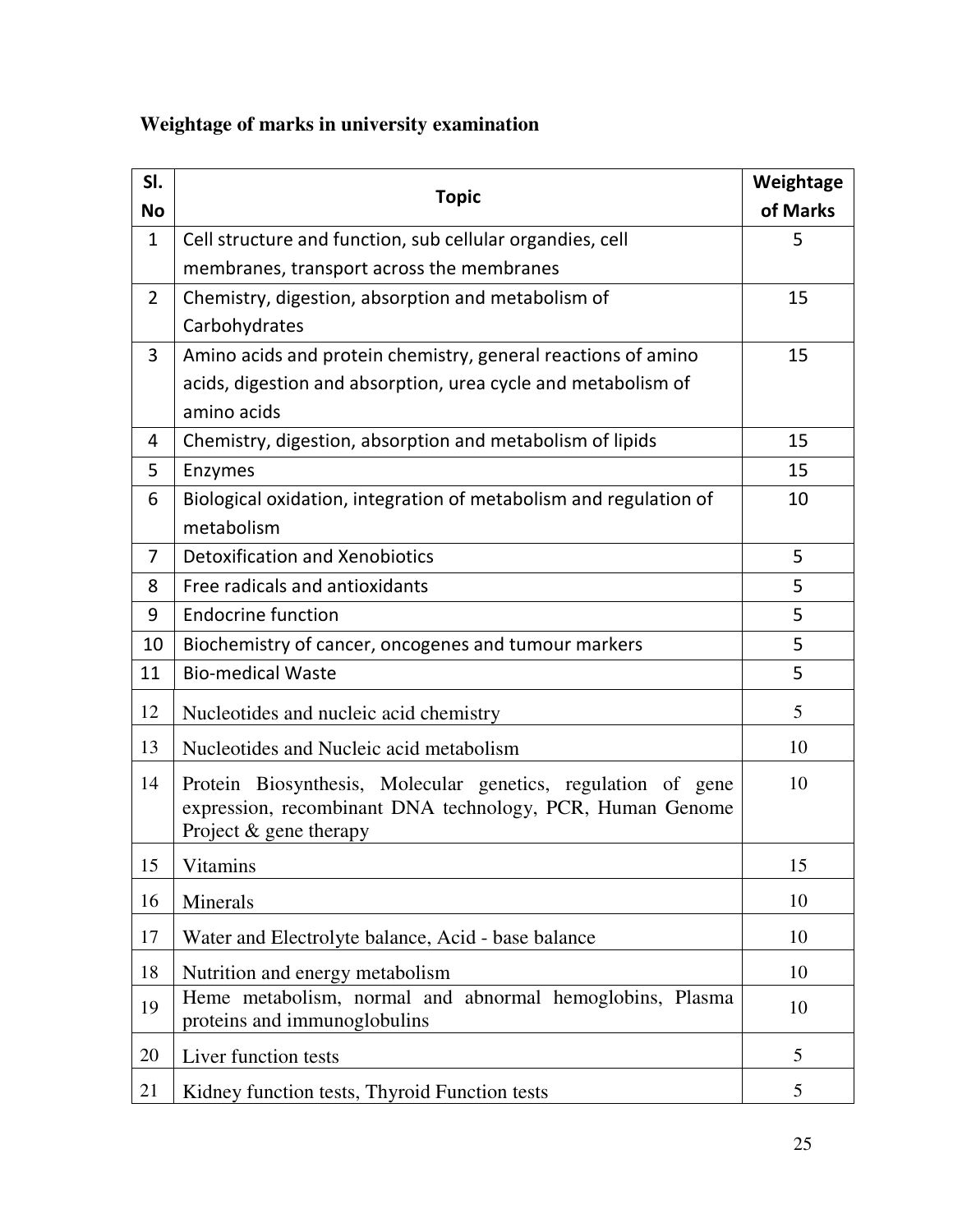| 22   Radio-isotopes, Cardiac Markers                                                                      |  |
|-----------------------------------------------------------------------------------------------------------|--|
| 23   Clinical chemistry, SI Units, quality control, interpretation and  <br>reference values and analysis |  |

# **Note:**

- a. Weightage of marks assigned to chapters/topics may add to more than 100.
- b. Long essay questions may be asked from topics with weightage of 10 & 15 marks.
- c. Short Essay and short answer questions may be asked from any of the topics.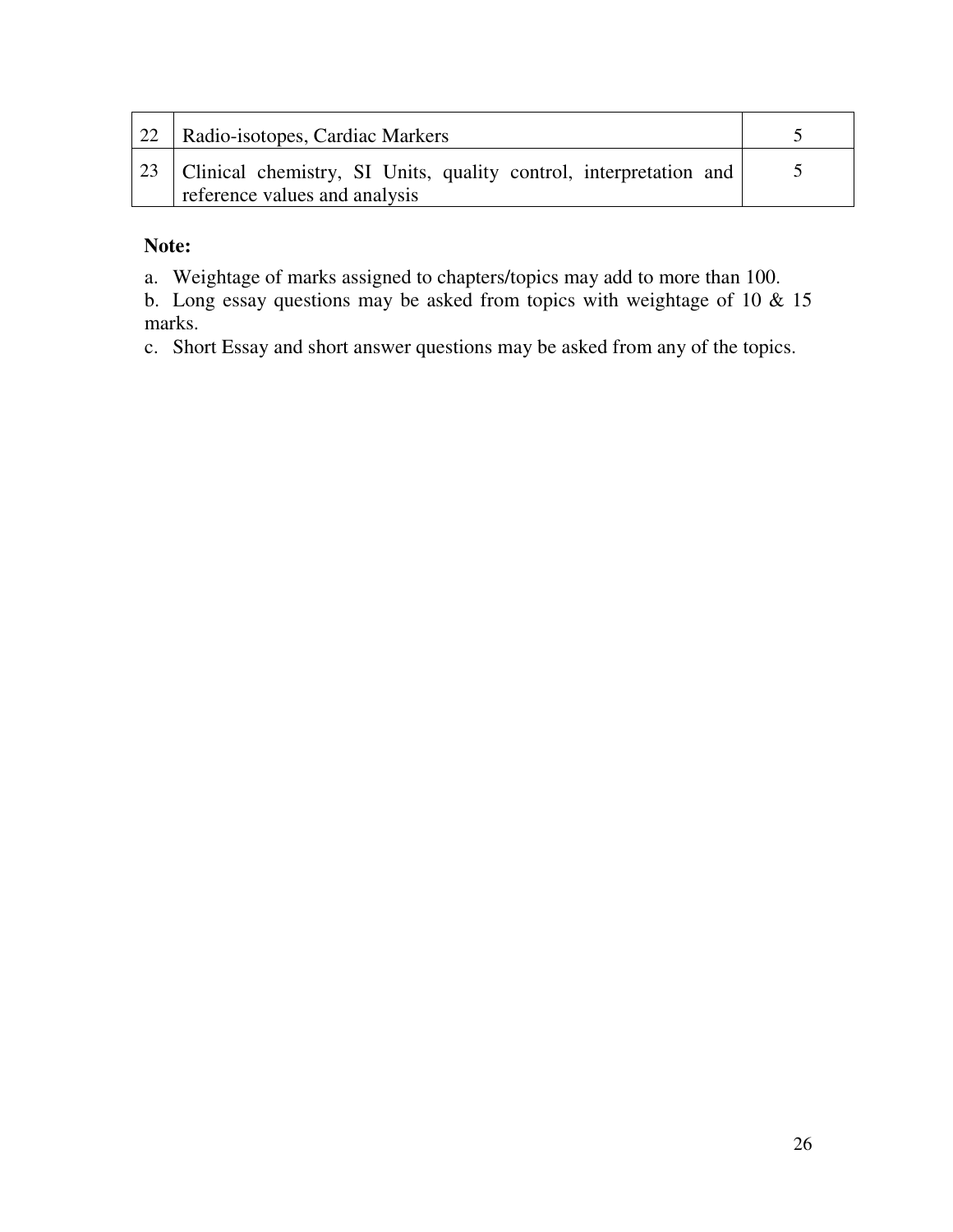# **M.Sc (MEDICAL) FINAL YEAR CURRICULUM AND SYLLABUS:**

# **ANATOMY, PHYSIOLOGY, BIO-CHEMISTRY, PHARMACOLOGY AND MICROBIOLOGY.**

# **TEACHING EXPOSURE:**

1. In order to get the teaching experience, post-graduates are suppose to take practical classes for MBBS/ BPT/BDS and other allied health science students (Dissection and Histology).

2. Post-graduates should present seminars/Journal club at regular intervals.

# **DISSERTATION WORK:**

During the course of study every candidate has to prepare a dissertation work on a selected topic under the guidance of a recognized post-graduate teacher.

The dissertation is aimed to train a post graduate student in research methods and techniques. It includes identification of a problem, formulation of a hypothesis, search and review of literature, getting acquainted with recent advances, designing of a research study, collection of data, critical analysis, and comparison of results and drawing conclusions.

Every candidate shall submit to the Registrar (Academic) of the University in the prescribed proforma, a synopsis containing particulars of proposed dissertation work within six months from the date of commencement of the II year on or before the dates notified by the University. The synopsis shall be sent through the proper channel.

Such synopsis will be reviewed and the dissertation topic will be registered by the University. No change in the dissertation topic or guide shall be made without prior approval of the University.

The dissertation should be written under the following headings

i. Introduction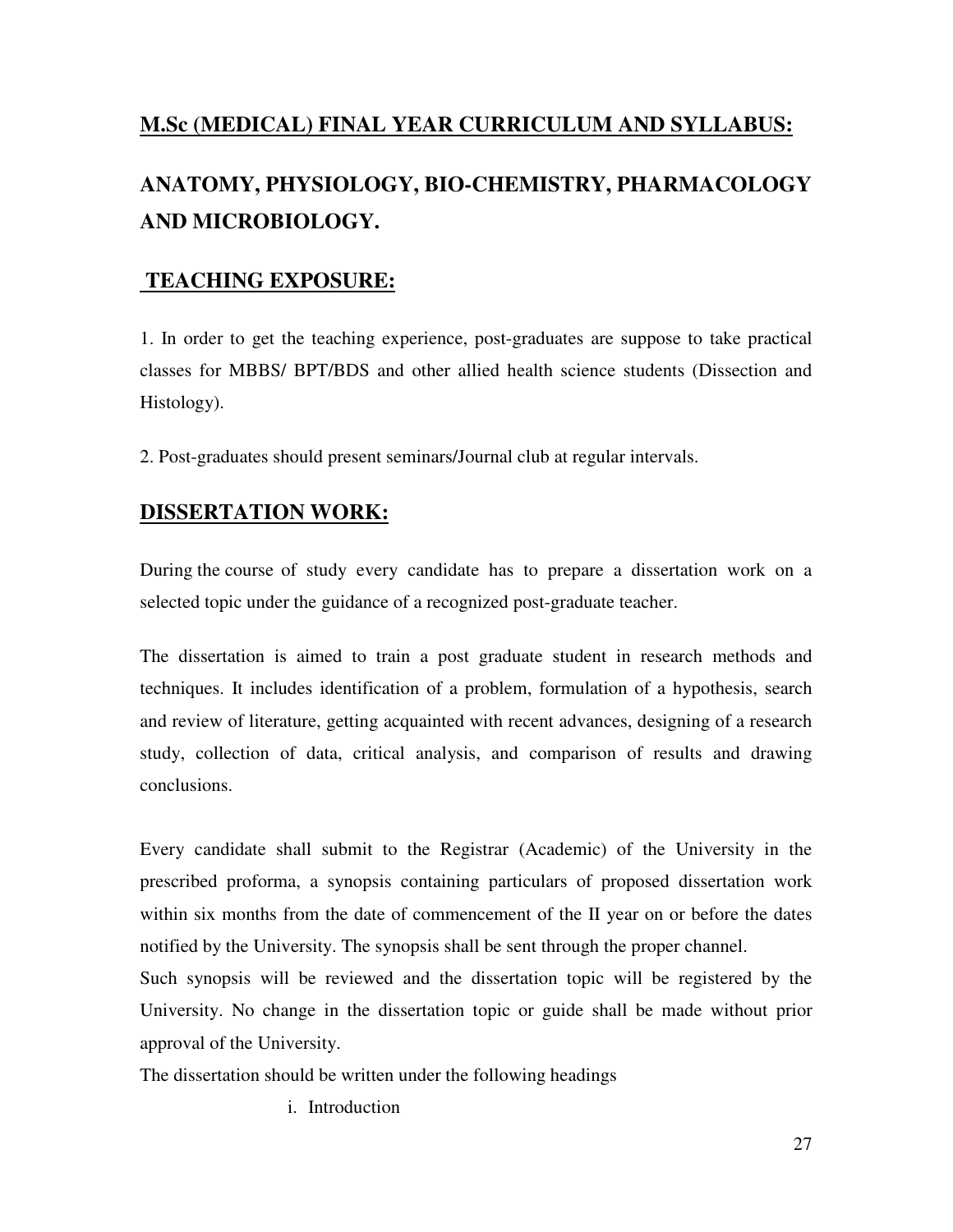ii. Aims or Objectives of study iii. Review of Literature iv. Material and Methods v. Results vi. Discussion vii. Conclusion viii. Summary ix. References x. Tables xi. Annexure

 Six copies of dissertation thus prepared shall be submitted to the Registrar (Evaluation), six months before final examination on or before the dates notified by the University. The dissertation shall be valued by examiners appointed by the University. Approval of dissertation work is an essential precondition for a candidate to appear in the University examination.

A Co-guide may be included provided the work requires substantial contribution from a sister department or from another medical institution recognised for teaching/training by J.S.S University. The co-guide shall be a recognised post graduate teacher of J.S.S University.

Change of guide: In the event of a registered guide leaving the college for any reason or in the event of death of guide, guide may be changed with prior permission from the university.

#### **SCHEME OF EXAMINATION:**

#### **University examination:**

Consists of Theory, Practical and Viva voce.

**Theory:** shall consist of three question papers, each of three hours duration. Each paper shall carry 100 marks. Each paper shall consists of two long essay questions each question carrying 20 marks and 4 short essay question each carrying 10 marks and 4 short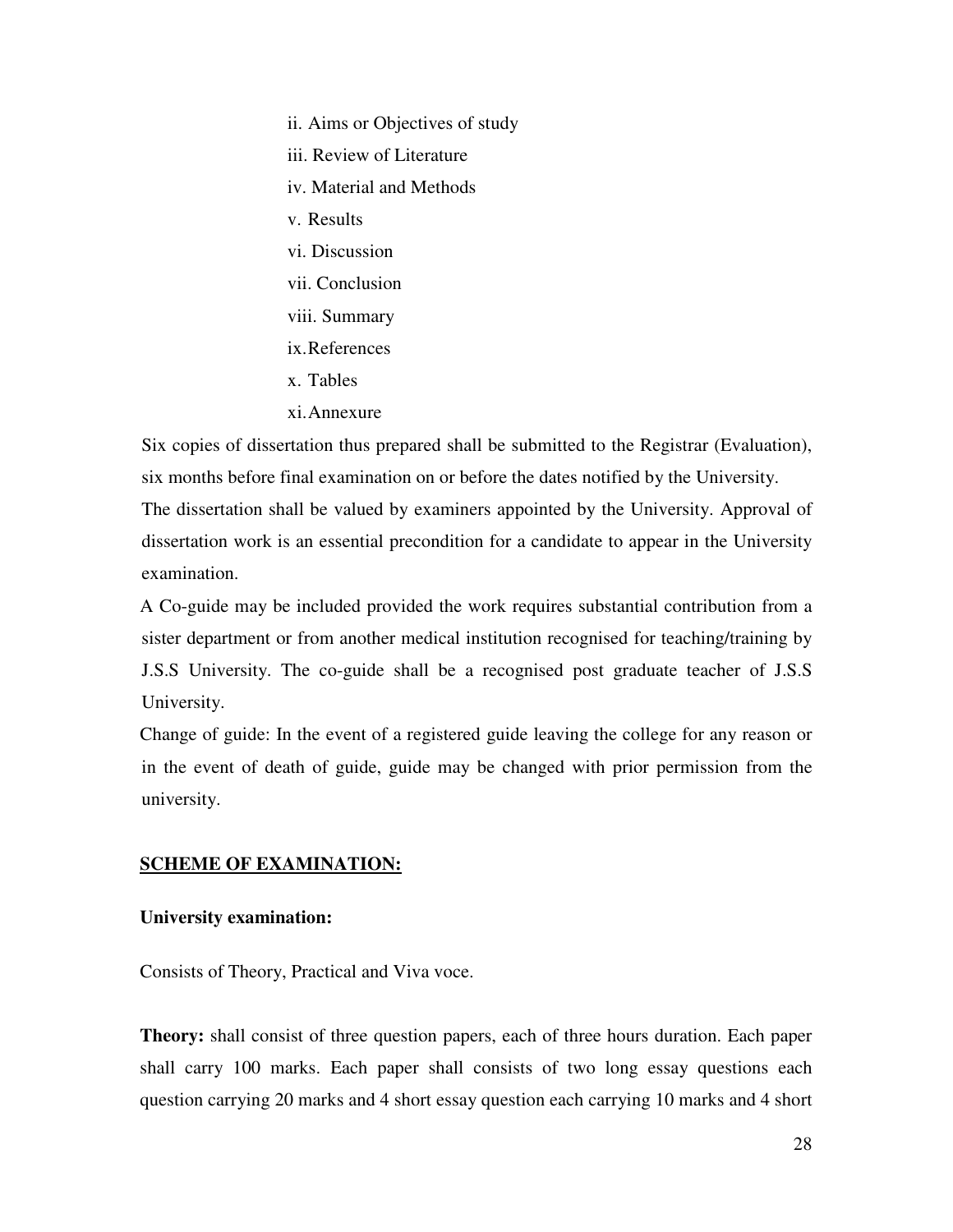answers question carrying 5 marks. Total marks for each paper will be 100. Questions on recent advances may be asked in any or all the papers.

#### **Practical Examination:**

In case of practical examination, it should be aimed at assessing competence and skills of techniques and procedures as well as testing students ability to make relevant and valid observations, interpretations and inference of laboratory or experimental work relating to his/her subject.

The total marks for Practical examination shall be 200.

**Viva Voce:** Viva Voce Examination shall aim at assessing depth of knowledge, logical reasoning, confidence and oral communication skills. The total marks shall be 100 and the distribution of marks shall be as under:

(i) For examination of all components of syllabus, discussion of the dissertation topic 80 Marks (ii) For Pedagogy 20 Marks

**Examiners:** There shall be at least two examiners in each subject. Out of them one shall be external examiner and one shall be internal examiner.

Any professor with M.D degree with 10 years of teaching experience or professor with Ph.D degree in their respective subject with 5 years of teaching experience are eligible to become examiner.

**Criteria for declaring as pass in University Examination:** A candidate should get 50% marks in (1) Theory, (2) Practical and viva-voce examination separately.

A candidate securing less than 50% of marks as indicated above shall be declared to have failed in the examination. Failed candidate may appear in subsequent examination upon payment of fresh fee to the Registrar (Evaluation).

**Declaration of distinction:** A successful candidate passing the University examination in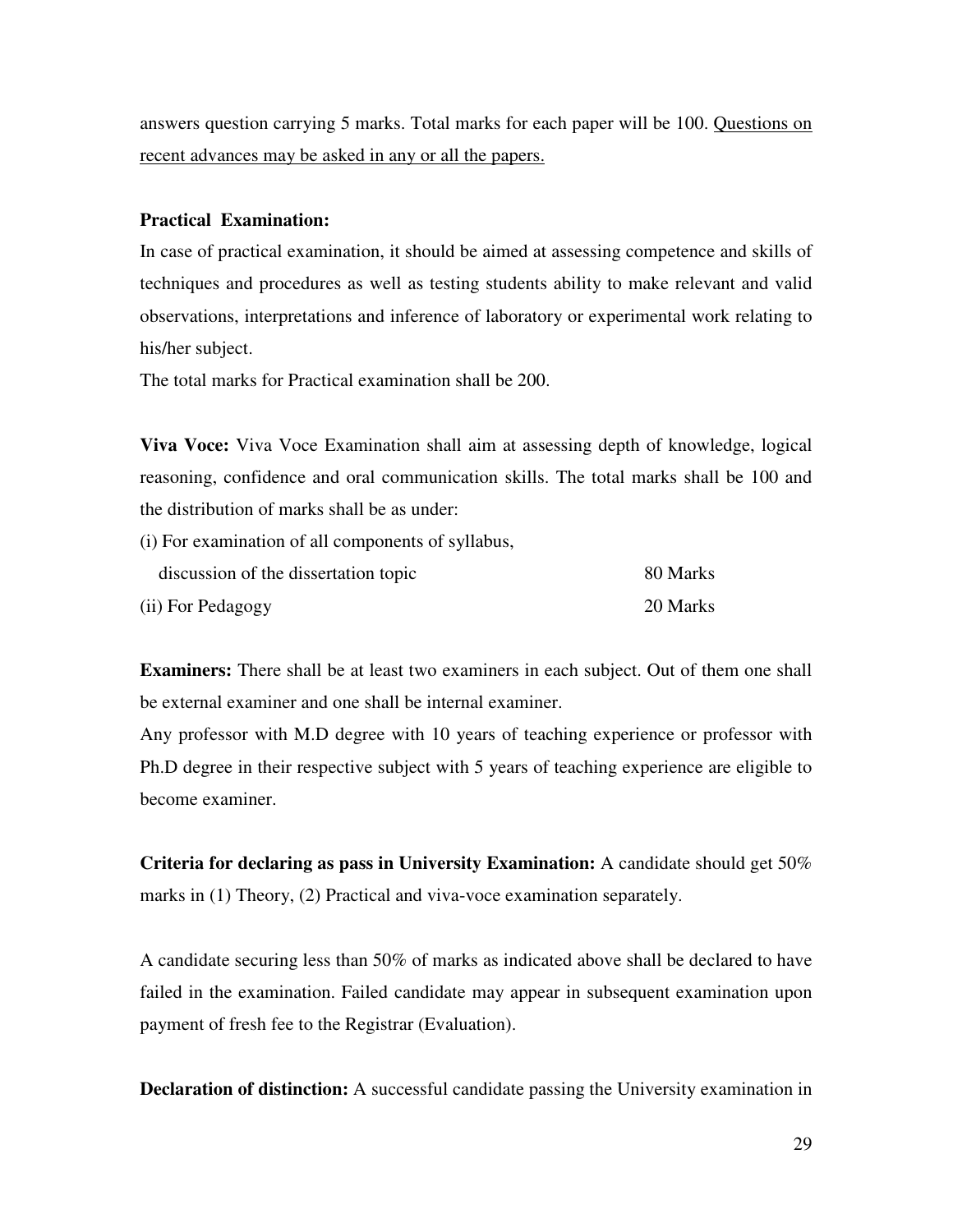first attempt will be declared to have passed the examination with distinction, if the grand total aggregate mark is **75% and above**. And First class, if the grand total aggregate mark is **65% and above.** 

 Distinction and First class will not be awarded for candidates passing the examination in more than one attempt either in I year or in Final year or Both.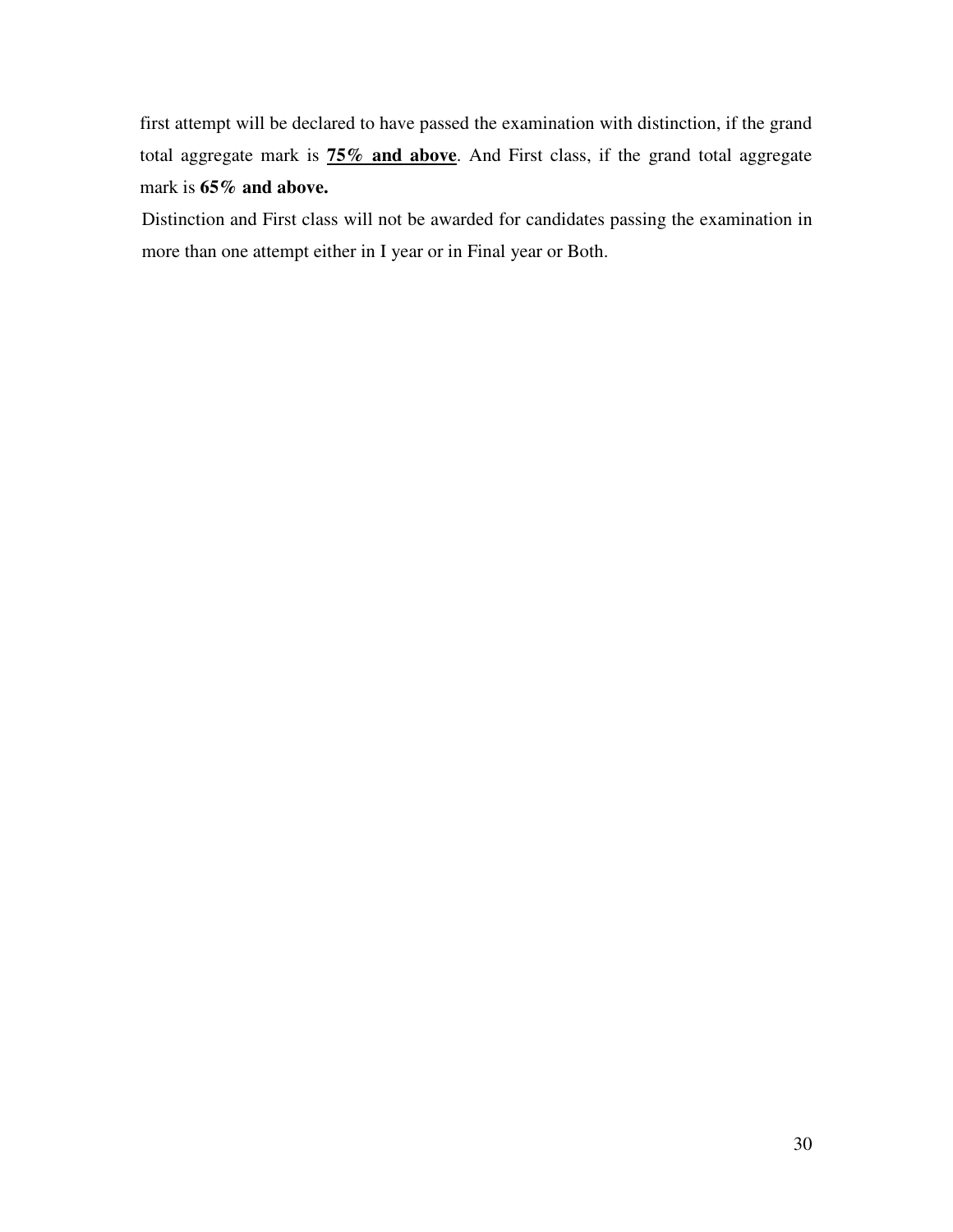### **SYLLABUS FOR FINAL YEAR M.Sc (Medical) ANATOMY**

**General anatomy, General embryology and Systemic, Regional anatomy, Histology, Comparative anatomy, Anthropology, Surface anatomy and Genetics.** 

### **General anatomy:**

Introduction, subdivisions of anatomy, anatomical position, anatomical planes, anatomical terms, Cell, cell division, Basic tissues, Skin, Superficial fascia and deep fascia, modifications of deep fascia, Skeleton system with classification, types of bone, features of long bone, ossification, blood supply, Joints – classification with examples, structure of typical synovial joints, Myology – classification with examples, types of skeletal muscles, tendon, aponeurosis, Nervous system – subdivisions, types of cells in CNS, neuron - structure, types, ganglia and nuclei, plexuses, Cardiovascular system – blood vessels, anatomosis, types of circulation, lymphatic system – components of the lymphatic system.

#### **General embryology:**

Introduction, gametogenesis, structure of sperm, growth of ovarian follicles, uterine cycle, fertilization, implantation, First week of development, Second week of development, bilaminar germ disc, notochord formation, trilaminar germ disc, embryonic folds, fetal membranes, placenta, umbilical cord, amniotic cavity, twinning, teratology and prenatal diagnosis.

Systemic embryology includes musculoskeletal system, body cavities. Development of CVS – formation of heart tube, cardiac loop, interatrial septum and interventricular septum, vascular development, clinical correlates, circulation before birth and after birth, clinical correlates. Development of Respiratory system – formation of lung bud, maturation of lungs, clinical correlates. Development of digestive system – divisions of gut tube, foregut, midgut rotation and derivatives of mid gut, hind gut, cloaca and its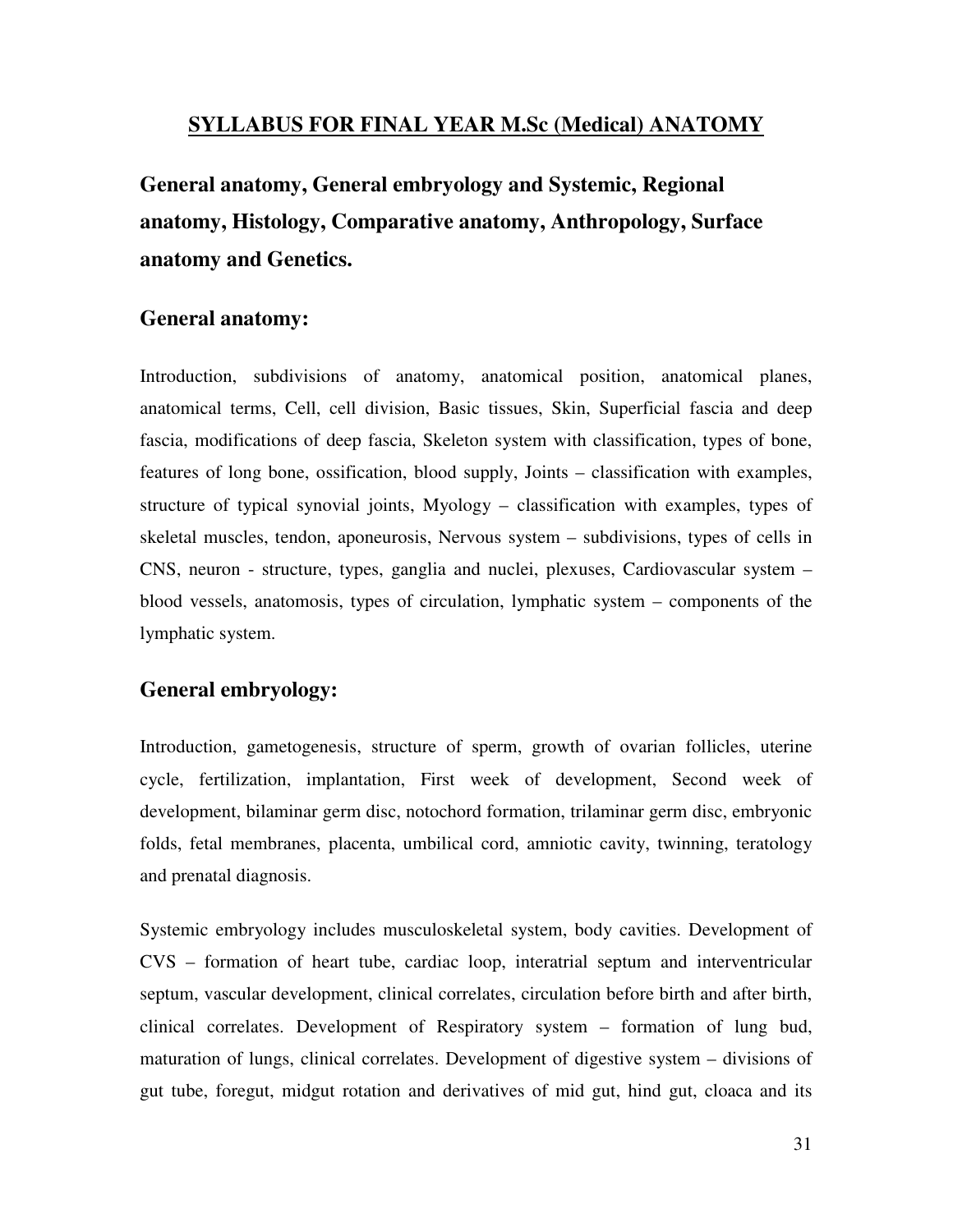subdivisions and derivatives, clinical correlates. Development of Urogenital system – kidney, ureter and urinary bladder, mesonephric and paramesonephric ducts and their derivatives, clinical correlates. Head and Neck - pharyngeal arches and pouches, Pharyngeal clefts, development of face, palate, Tongue, thyroid gland, Nasal cavity development and clinical correlates. Development of CNS, special senses, skin along with congenital anomalies.

#### **Histology**:

Microscopy, microtome, tissue collection, embedding and paraffin blocks preparation, serial section cutting, staining techniques, mounting the sections. Along with this museum and embalming techniques. Histology of basic tissues, blood vessels, lymphoid tissue, salivary glands, tongue, oesophagus, stomach, small intestine, large intestine, pancreas, liver, gall bladder, trachea, lung, kidney, ureter, urinary bladder, testis, epididymis, vas deferens, prostate, seminal vesicle, penis, ovary, uterus, fallopian tube, mammary gland, placenta, umbilical cord, pituitary gland, thyroid and parathyroid glands, suprarenal gland, cerebrum, cerebellum, spinal cord, retina, cornea and skin.

#### **Regional anatomy: Gross Anatomy**

Upper limb – Introduction, bones of the upper limb, pectoral region, muscles, mammary gland, applied anatomy, Axilla – Boundaries and contents, Brachial plexus, applied anatomy, Back and scapular region - muscles, intermuscular spaces, anastomosis around the scapula, Arm – compartments, muscles, nerves and vessels, Cubital fossa, Forearm – compartments, muscles, nerves and vessels, flexor retinaculum, Hand – palmar aponeurosis, spaces of the palm, muscles, nerves and vessels of the palm, joints of the upper limb with osteology, surface marking and radiology.

 Lower limb – Introduction, bones of the lower limb, front of thigh – femoral triangle, Adductor canal, applied anatomy, Gluteal region - muscles, nerves and vessels, Back of the thigh – Hamstrings, Popliteal fossa, Leg - compartments, muscles, nerves and vessels,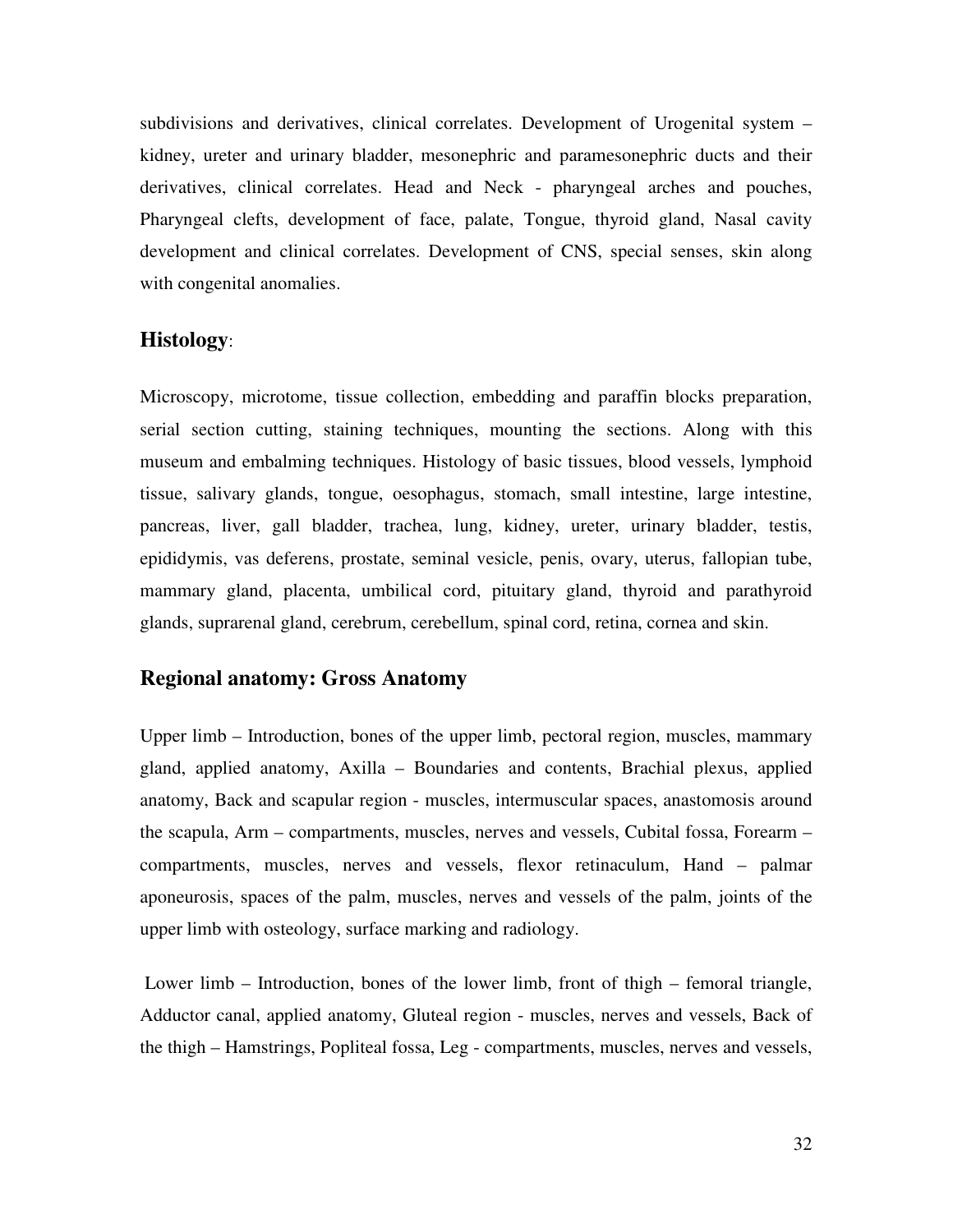Dorsum of foot, Sole - plantar aponeurosis, muscles, nerves and vessels of the sole, joints of the lower limb with osteology, surface marking and radiology.

Head and neck – Scalp – layers, blood supply, nerve supply, lymphatics and applied anatomy, Face – muscles of facial expression, nerve supply, blood supply, lymphatics, Deep fascia of neck, Triangles of neck, Parotid gland, Submandibular region, Cranial cavity, Orbit, Temporal fossa and Infratemporal fossa – musles of mastication, maxillary artery, mandibular nerve and Temporo-mandibular joint, Deep dissection of neck – Thyroid gland, Deep structures of the neck, Nasal cavity, Para nasal air sinuses, Oral cavity – Tongue, Hard palate and Soft palate, Pharynx, Larynx, Ear, Eyeball, related applied anatomy, osteology, surface marking and radiology.

Neuroanatomy – Introduction, Parts of brain, Spinal cord, Forebrain – Cerebral hemispheres, Diencephalon, Midbrain, Hind brain – Pons, Medulla oblongata, cerebellum, Ventricals of brain and CSF – formation and circulation, white matter of cerebrum – corpus callosum and internal capsule in detail, Basal nuclei, corpus striatum, with clinical correlations, radiology, surface marking and applied anatomy.

Thorax – Thoracic cage, Bones, Inlet of thorax and outlet of thorax – Diaphragm, Thoracic wall – Intercostal spaces with muscles, vessels and intercostals nerves, Pleura and Lungs, Medistinum – boundaries, subdivisions and contents, Pericardium, Heart – chambers, blood supply, nerve supply, veins of thorax, Trachea, oesophagus, thoracic duct, related applied anatomy, osteology, surface marking and radiology.

Abdomen and pelvis – Anterior abdominal wall - muscles, vessels and nerves, Inguinal canal, Rectus sheath, Male external genital organs – Testis in detail, Peritoneum, Stomachm Duodenum and Pancreas, Portal vein, Large intestine, Liver, Extra hepatic biliary apparatus, Spleen, Kidney, Suprarenal glands, Ureter, Pelvic viscera, Perineum, Pelvic diaphragm with related applied anatomy , osteology, surface marking and radiology.

Genetics – introduction, chromosomes, inheritance, karyotyping, chromosomal abnormalities, inborn errors of metabolism and genetic counselling.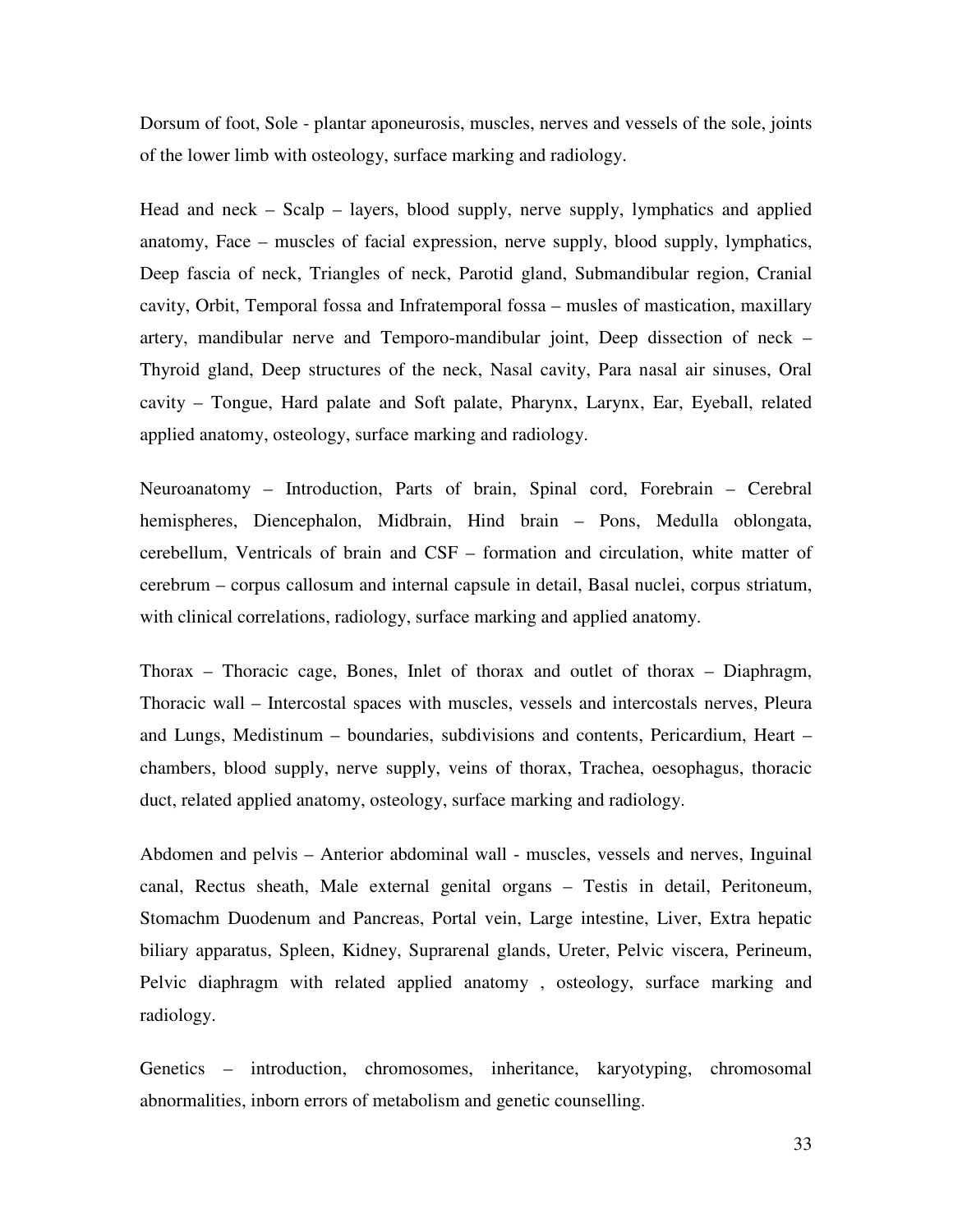#### **Practical schedule**

- 1. During the course the PG students should dissect the entire human cadaver
- 2. They should embalm and maintain the record of embalming work done.
- 3. In Histology section
	- Collection of tissues, fixing, block making, section cutting; use of different types of microtomes and preparation of general and systemic slides.
	- Haematoxylin & Eosin
		- (i) Preparation of stains.
		- (ii) Staining techniques.
	- Knowledge of light microscope and electron microscope.
	- Detailed microscopic study of all the tissues (General and Systemic slides).

#### **Scheme of theory exam:**

The examination consists of three papers, with maximum marks of 100 for each paper. Each paper will be of three hours duration.

#### **Paper -I:**

- a. General Anatomy
- b. Gross Anatomy with applied aspects

#### **Paper - II:**

- i. General & Systemic-Embryology including growth, development and Teratology
- ii. General & Systemic-Histology
- iii. Comparative Anatomy.
- iv. Anthropology.

#### **Paper -** III:

- a. Neuroanatomy
- b. Histological, museum and embalming techniques including medico legal

aspects

c. Human Genetics.

\*The topics assigned to the **different** papers are given as **general guidelines.** A strict **division**  of subjects may not be possible. **Some overlapping** of topics is **inevitable. Students should be prepared to answer the overlapping topics.**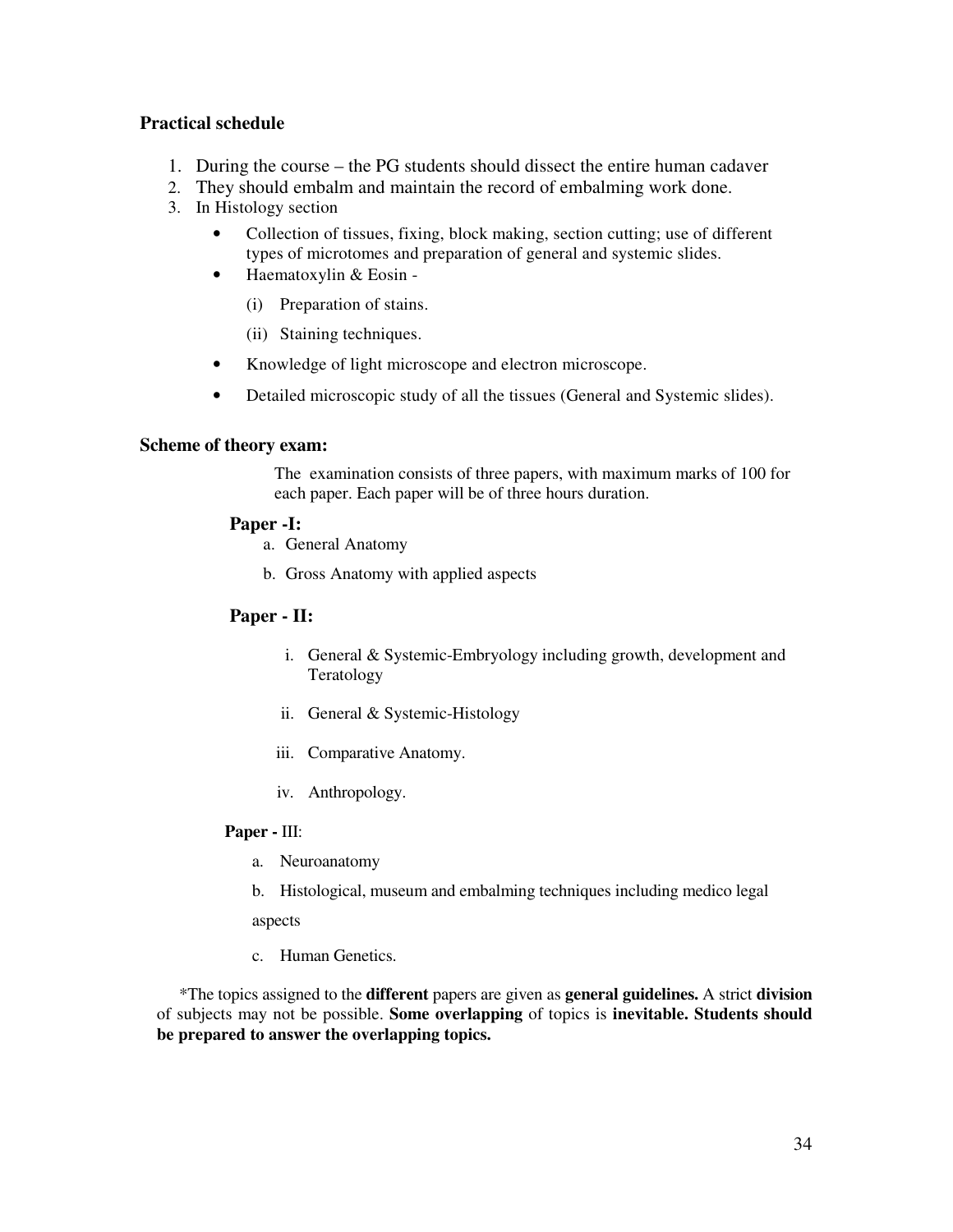#### **B. Practicals -** 200 marks, Gross Anatomy - 100 marks,

Histology – 100marks

#### i) **Gross Anatomy**

To dissect in 3 hours and display for discussion the allotted dissection exercise on a human cadaver.

#### **Distribution of Marks**

| Total | <b>Surface Anatomy</b><br>Dissection<br><b>Discussion</b> | 10<br>40<br>50 |
|-------|-----------------------------------------------------------|----------------|
|       |                                                           | 100 marks      |

#### ii) **Histology**

1. Identification and discussion of 10 stained sections 20 marks which includes Neuroanatomy, Embryology and Human Genetics.

| 2. i) Preparation of a paraffin block<br>ii)Taking serial sections from blocks provided | 10 marks<br>10 marks |
|-----------------------------------------------------------------------------------------|----------------------|
| iii) Staining of the given section with $H\&\,$ E and discussion                        | 20 marks             |
| iv) Discussion on Histological techniques                                               | 40 marks             |

#### **C. Viva - Voce - 100 marks**

- 1. This includes all the components of the syllabus along with specimens, bones and embryology models and discussion on the dissertation topic submitted for the  $examination = 80 Marks$
- 2. Pedagogy: Demonstration of teaching skill / techniques = 20 Marks

| Maximum marks              | Theory | Practicals | Viva-voce | Total |
|----------------------------|--------|------------|-----------|-------|
| M.Sc (Anatomy) Examination | 300    | 200        | 100       | 600   |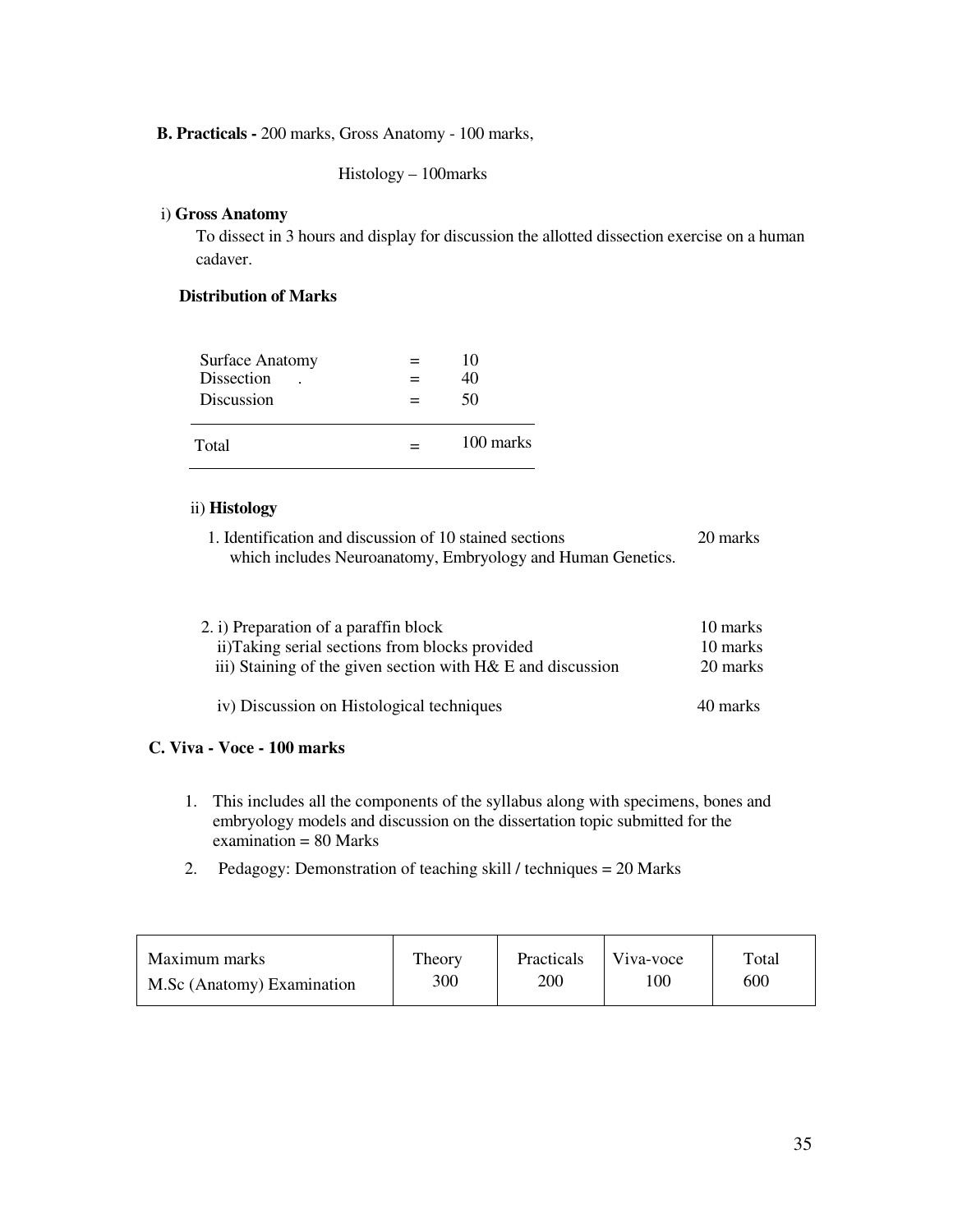#### **Recommended Books and Journals / Latest editions**

#### **Gross Anatomy**

- 1. Gray's, Anatomy  $40^{\text{th}}$  Edition, Elsevier 2005.
- 2. Last's, Anatomy 8'**<sup>h</sup>** Edition, ELBS, 1990.
- 3. Grants Method of Anatomy, 11<sup>th</sup> Editio Williams and Wilkins 1989.
- 4. Snell.S.Richard, Clinical Anatomy for Medical Students 5"' Edition, Little Brown and Company, 1985.

5. A.K.Datta, TextBook of Anatomy Vol. I, II & III - 4<sup>th</sup> Edition, 1997 Current Books International.

6. Keith & Moore, Clinically Oriented Anatomy - 3'<sup>d</sup> Edition, 1992 Williams & Wilkins.

#### **Histology**

- 1. Ham's Text Book of Histology 9<sup>th</sup> Edition, J.B. Lippincott Company, 1987.
- 2. Difiore. S.H. Mariano, Atlas of Human Histoogy  $5<sup>th</sup>$  Edition, Lea Febiger Publishers, 1985.
- 3. Janqueira.C.Luis etal, Basic Histology 2nd Edition, Large Medical Publication, 1971.
- 4. Drury R.A.B., Wallington E.A. Carlton's, Histological Technique 5`h Edition, Oxford University, Preces, 1980.
- 5. John D Bancroft, Manual of Histological Technique Ist Edition, 1984 Churchil Livingstrone.
- 6. Michael H Ross, Histology A Text & Atlas  $3<sup>rd</sup>$  Edition, 1985 Williams & Wilkins.
- **7.** Bloom and Fawcett, Text Book of Histology. W.B.Saunder's Company.

#### **Embryology**

- 1. Hamilton W.J. and Mossman H.W., Human Embryology 4<sup>th</sup> Edition, Williams and Wilkins Company, 1972.
- 2. Sadler T.W., Langman's Medical Embryology  $10^{th}$  Edition, Williams and Wilkins Company 1995.
- 3. A.K.Datta, Essentials of Human Anatomy, Human Embrylogy 2<sup>' d</sup> Edition, Current Books International, 1991.
- 4. Larsen, Human Embryology 4th Edition, 1997, Churchil Livingstone.

#### **Neuro Anatomy**

- 1. A.K.Datta, Neuroanatomy, 1" Edition, Current Books International, 1997.
- 2. Snell.S.Richard, Clinical Neuroanatomy for Medical Students, 4"' Edition, Lippincott - Raven, 1982.
- 3. Inderbir Singh, Neuroanatomy 5`' Edition, 1997 Jaypeee Brothers Medical

#### Publications.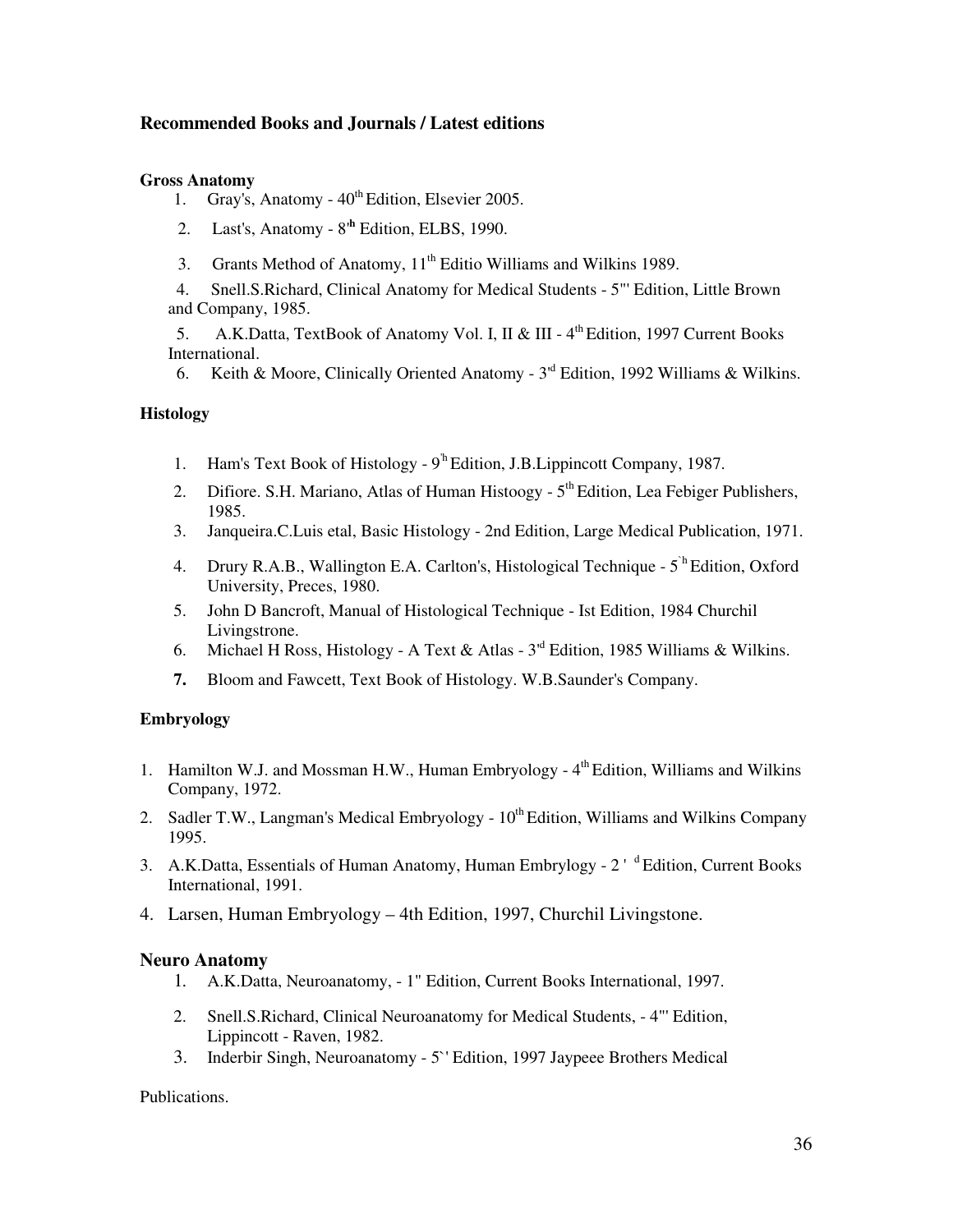#### **Human Genetics** / **Medical Genetics**

Emery's Elements of Medical Genetics - 9"' Edition, 1995 Churchill Livingstone.

Alfred G Kudson Jr., Genetics & Disease - Mc Graw Hill Book Company N.Y.,

Thomas D. Gelehrtar, Principles of Medical Genetics - 2nd Edition, 1990 Williams & Wilkins.

J.M.Conner M A Ferguson Smith - Essentials of Medical Genetics - Blackwell Scientific Publications.

#### **Comparative Anatomy**

Banks Histology and Comparative Organology - A Text & Atlas - Edition 1974.

Wolstenhome, Taste & Smell in Vertebrates - Edition 1970.

Embryogenesis in Mammals CIBA foundation - Edition 1976.

George C. Kent, Comparative Anatomy of the Vertebrtes - 3'**<sup>d</sup>** Edition, 1983 Mc. Graw

Hill Book Company.

Romer, Vertbrate Body -  $5<sup>th</sup>$  Edition, 1978, V.B. Saunders Company.

#### **Physical Antropology**

Harrision, Human Biology an introduction to Human Evolution and Growth - 2 ' Edition, 1970.

Poirie, Fossil Man, 1973.

#### **Embalming Techniques**

Jayavelu T., Embalming Techniques, Churchil Livingston.

Ansari M.C., Embalming.

Embalming - Ajmani  $1<sup>st</sup>$ edition 1998, J.P.Publishers.

#### **Museum Techniques**

Tompsett RH, Anatomical Techniques.

Edwards JJ, Medical Museum Techniques, Oxford University Press.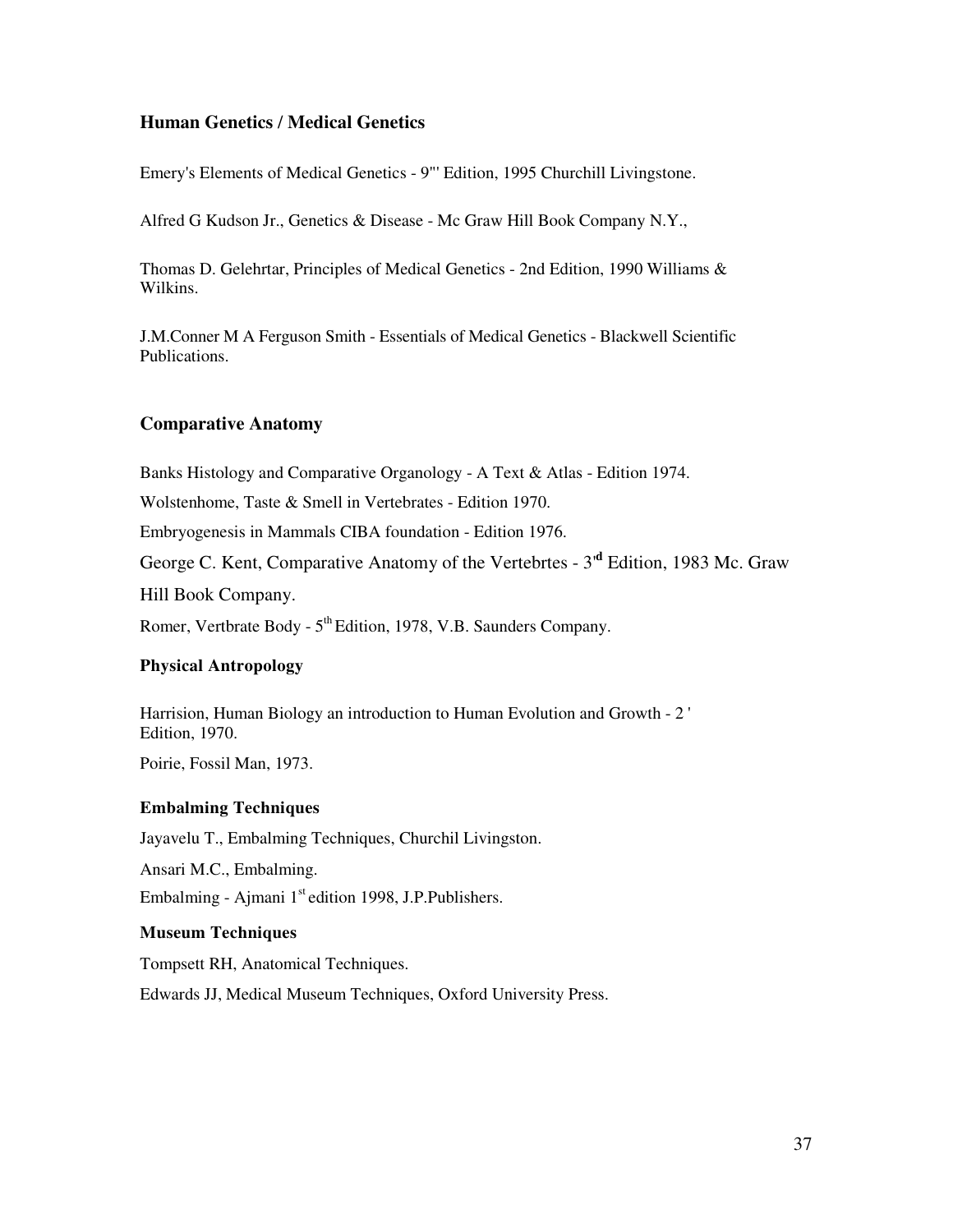#### **Journals**

- 1. Journal of Anatomical Society of India.
- 2. Journal of Anatomy.
- 3. Acta Anatomica.
- 4. American Journal of Anatomy.
- 5. Journal of Morphology, Embryology
- 6. Anatomical Record
- 7. Americal Journal of Medical Genetics.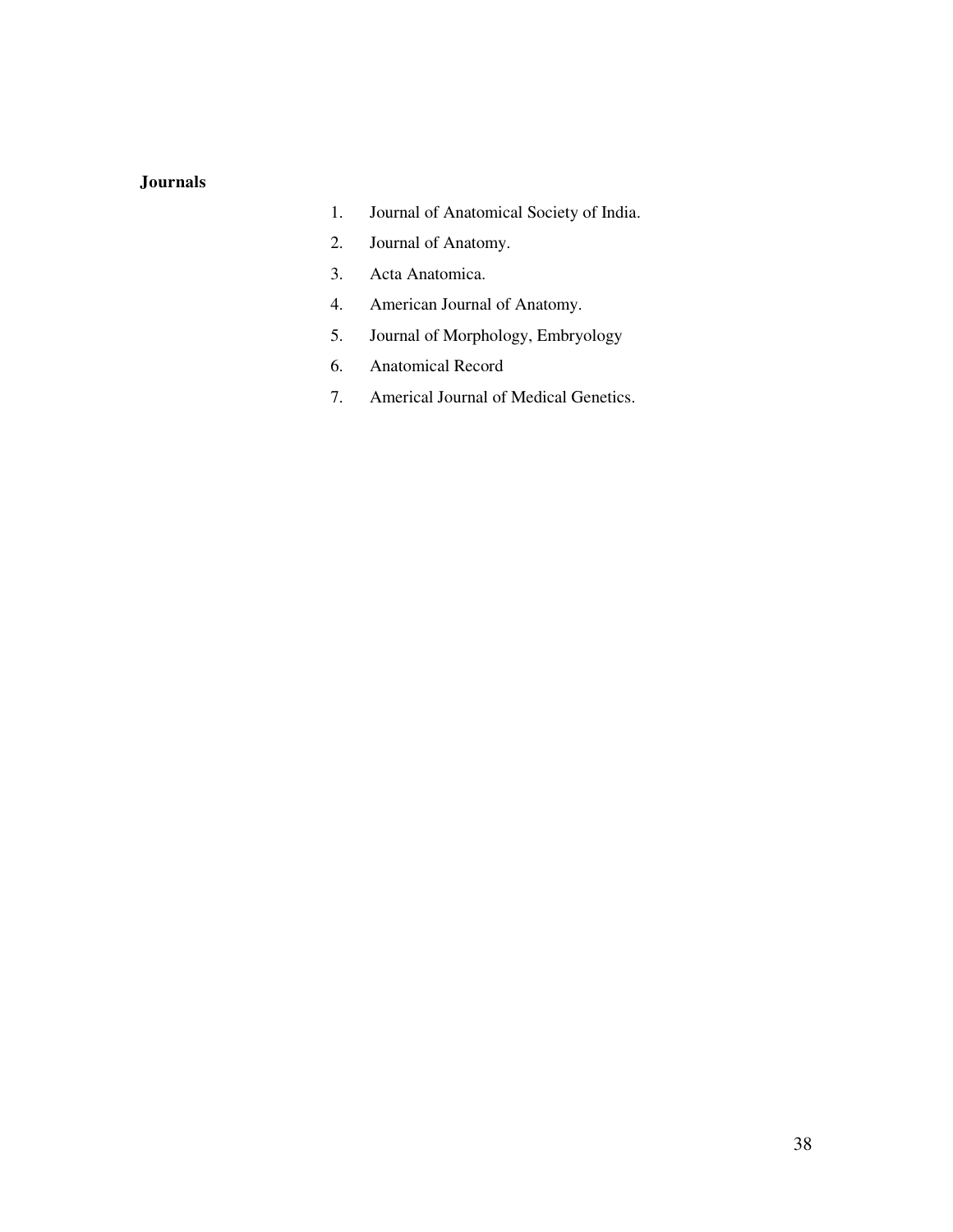# **SYLLABUS FOR FINAL YEAR M.Sc (Medical) PHYSIOLOGY**

# I. General physiology:

Organisation of the cell and its functions Structure of cell membrane, cell organelles Intercellular communications Transport across cell membrane Membrane potentials Body fluid compartments and changes in body fluid compartments, oedema and dehydration, osmolarity and osmolality Homeostasis, concepts of physiological norms, range and variations Genetic control of protein synthesis, apoptosis, programmed cell death.

# II. Blood:

Composition and functions of blood

Plasma proteins – Types, normal values, origin, functions, variation in health and diseases

Red blood cells – erythropoiesis definition, sites and stages of erythropoiesis, regulation

Morphology of RBC, functions, normal vaiues, variations, PCV and ESR, determination, anemias and its clinical significance

Haemoglobin – structure, functions, types, derivatives, methods of estimation, normal values, anemias, tyoes and features

Life span and destruction of RBC, RE system, functions, jaundice, types Leucocytes – leucopoiesis, sites of granulopoiesis, lymphopoiesis and monocytopoiesis

Morphology of different types of leucocytes, functions, variations, immunity, transplantation of tissues and organs

Platelets – thrombopoiesis, sites, stages, morphology, functions, normal values and variation

Hemostasis and blood coagulation – definition, clotting factors, mechanism of clotting

Clot retraction, fibrinolysis, bleeding disorders, tests for clotting, anticoagulants, actions and uses

Blood groups – ABO system and Rh factor

Blood transfusion – indications, types, reactions, lymph – origin, circulation, functions of lymph and lymph nodes, blood volume, determination, regulations

# III. Nerve and muscle: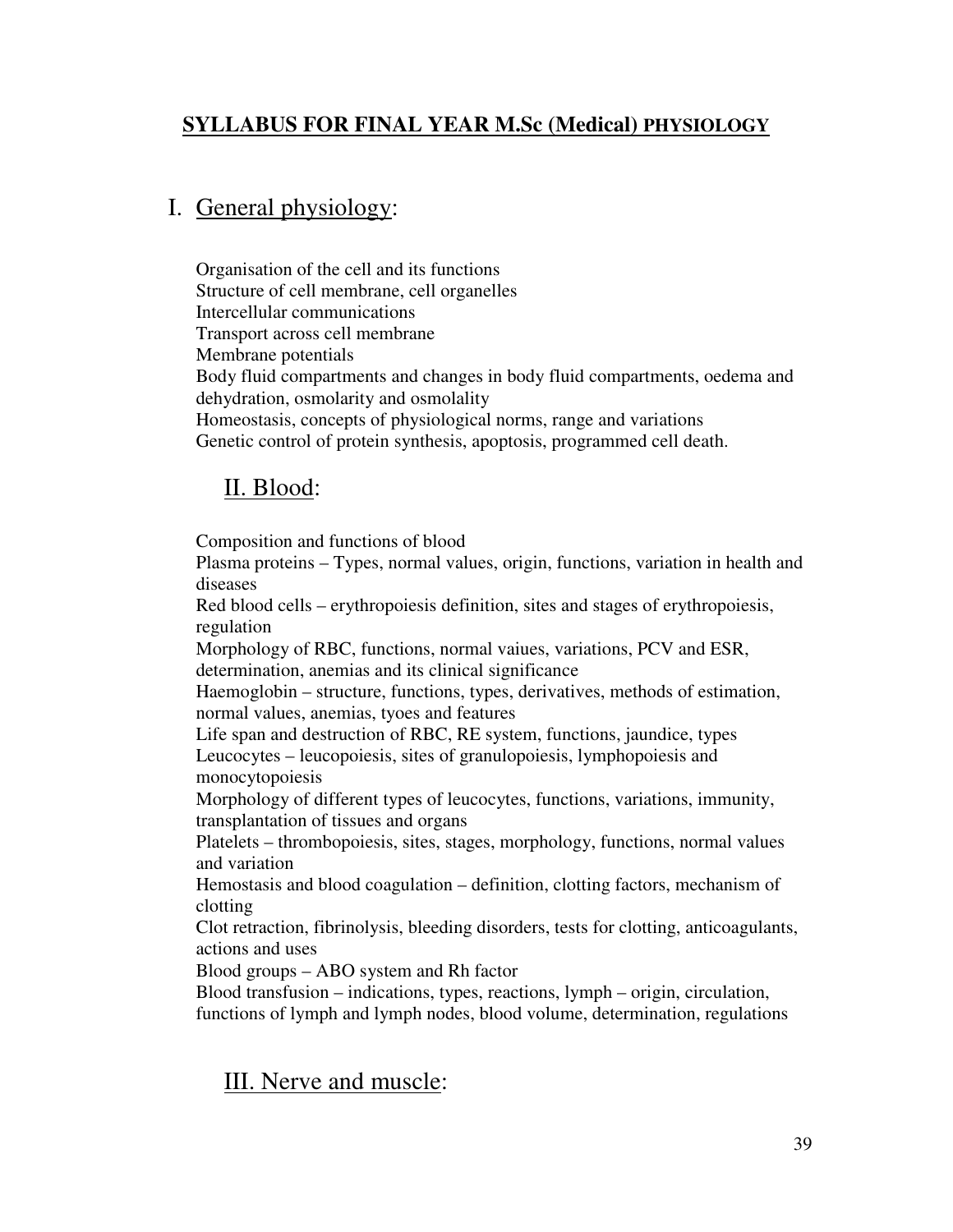Structure of a neuron and classification of nerve fibers, properties, potential in nerve fibers, degeneration and regeneration of Nerve fibers, Neuroglia Muscle: types, physiological anatomy of skeletal muscle Neuromuscular junction and myasthenia gravis and NMJ blocking drugs Mechanism of muscle contraction and its molecular basis, types of contraction – isotonic and isometric contractions Energetics of muscle contraction – Rigor mortis Types and properties of muscle fiber Structure ond types of smooth muscle Contraction of smooth muscle

# IV. Gastrointestinal system:

Introduction – Anatomy of GItract, salivary secretion, types of salivary glands, innervations, composition of saliva, regulation, functions

Gastric secretion – structure of gastric mucosa, innervation, origin, composition and function of gastric juice, mechanism of secretion of HCL, functions Regulation of gastric secretion, methods of study, phases of gastric secretion,

factors influencing gastric secretion, peptic ulcer

Pancreatic secretion – structure of pancreas, innervations, composition and functions of pancreatic juice, Mechanism of secretion, regulation, tests for pancreatic exocrine function

Liver and gall bladder – function of liver, composition and functions of bile, function of gall bladder, filling and emptying, regulation, cholecystectomy, gall stones

Small intestine – structure, composition and function of succus entericus, regulation, large intestine – structure, function, secretion

Gastro-intestinal motility – stages of degulation, mechanism, disturbances, types of movement, gastric emptying regulation

Movement of small intestine – types, regulation, ileo-caecal valve, functions, movements of colon, defecation

Gastro-intestinal hormones and their actions, digestion of carbohydrates, proteins and fats

Absorption of carbohydrates, proteins, fats, vitamins, water and electrolytes

# V. Kidney, skin and temperature regulation:

Functional anatomy of kidney, renal blood flow, its determination, regulation and peculiarities

GFR – definition, measurement, filtration membrane, forces involved, control of GFR

Tubular function – reabsorption, secretion and concentration mechanism Nerve supply to urinary bladder, micturition, Non excretory functions of kidney Renal function tests

Skin and its functions and temperature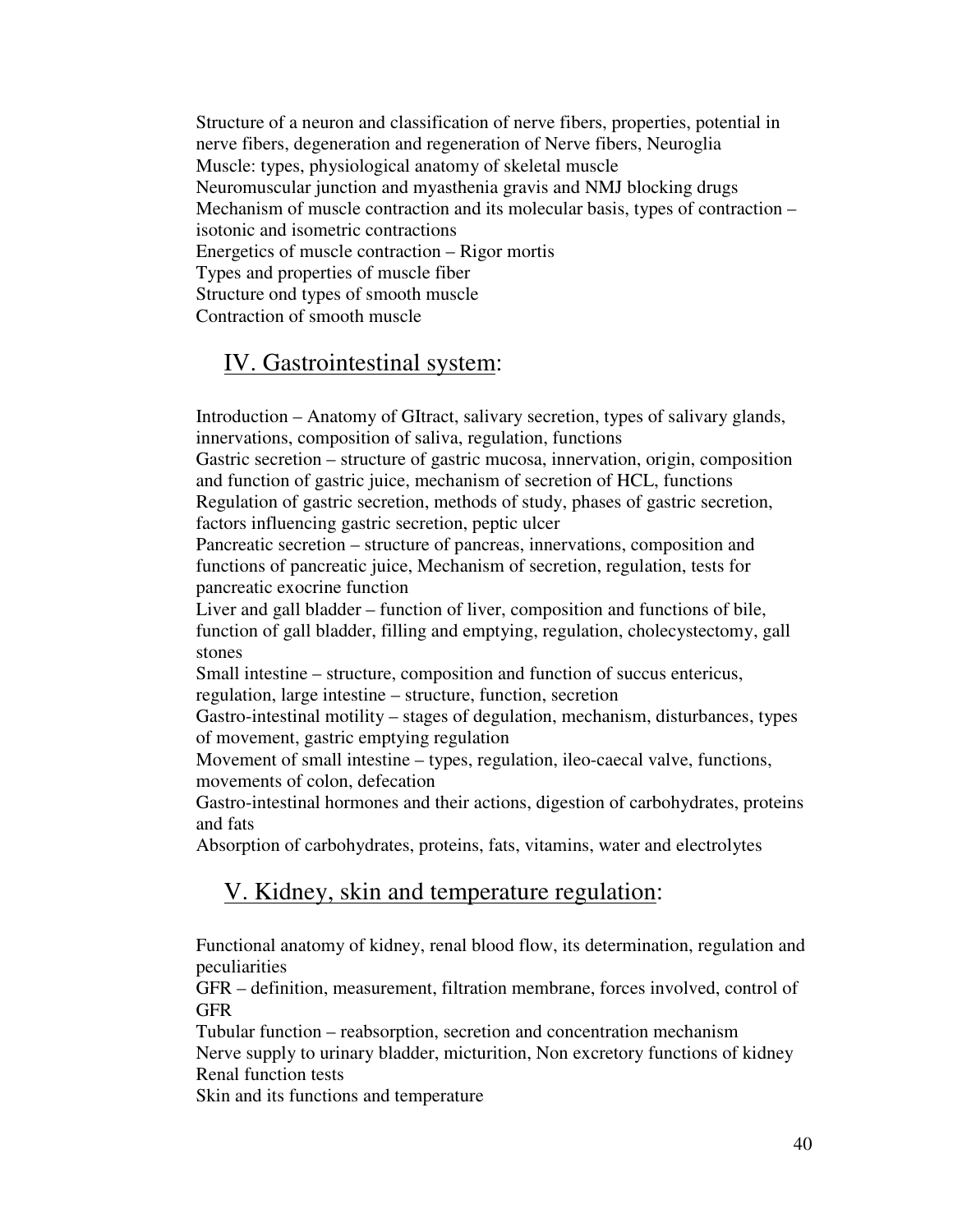# VI. Respiration:

Introduction – functional anatomy of respiratory tract Pulmonary ventilation – mechanism of ventilation, muscles, pressure changes, pressure volume inter relationship, compliance, airway resistance Surfactant – source, chemical nature, functions, lumg volumes and capacities, definition, determination, normal values, significance Alveolar ventilation – dead space, significance, pulmonary circulation, ventilation perfusion ratio and its significance Respiratory membrane, partial pressure of gases, diffusion of gases, diffusion capacity, factors affecting diffusion of gas Oxygen transport – forms of transport, O2 – Hb dissociation curve, factors affecting it, myoglobin CO2 transport – form of transport, CO2 dissociation curve, chloride shift, Haldane effect Regulation of respiration – organization of respiratory centers, Non-chemical regulation, respiration and acid-base balance Hypoxia – types, effects, voluntary hyperventilation, periodic breathing Dyspnoea, Asphyxia, Cyanosis, Decompression sickness, Artificial respiratory methods Pulmonary function tests, respiratory adjustments during muscular exercise

# VII. Cardio vascular system:

Functional anatomy of heart, blood vessels, conducting system, systemic and pulmonary circulation Innervation of the heart and blood vessels, VMC Haemodynamics Properties of cardiac muscle Cardiac cycle Heart rate and regulation of heart rate Cardiac output definitions, variations, method of determination, regulation Blood pressure Shock Regional circulation Cardio vascular changes during muscular exercises

# VIII. Endocrines:

Introduction to endocrinology, classification, general properties and mechanism of action of hormones

Pituitary gland – anterior pituitary hormones, their actions, control and disorders, actions, control and disorders of posterior pituitary hormones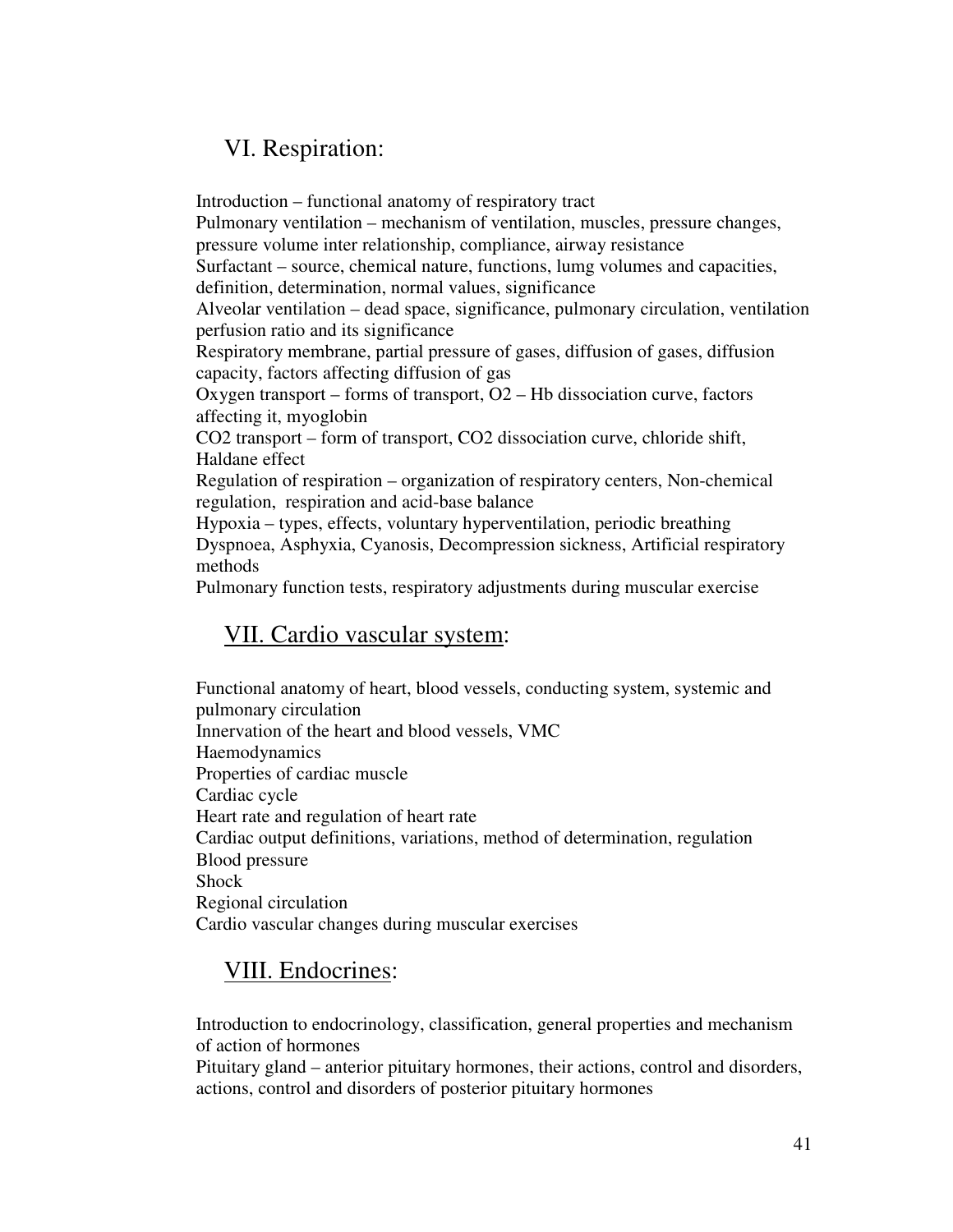Thyroid gland – synthesis, actions of iodine containing thyroid hormones, control of secretion, thyroid function tests and disorders

Calcium – functions, control- parathormone, calcitonin and 1-25 (OH) D -23 disorders

Endocrine pancreas – Insulin and Glucagon, source, actions, regulation, clinical disorders

Adrenal gland – adrenal cortex – nomenclature, actions, control, disorders, adrenal medullary hormones – synthesis, actions and control

# IX. Reproduction:

Introductio

Male reproductive system – physiological anatomy, spermatogenesis and its regulation, testicular hormones, composition of semen Female reproductive system – menstrual cycle, pregnancy and parturition, lactation and family planning

# X. Central nervous system:

Organization of central nervous system Synapse – transmission and properties, neurotransmitters Receptors and properties Sensory system – primary sensations, ascending tracts and sensory cortex Pain sensation and thalamus Spinal cord – reflexes Motor tracts, basal rebellum, contral of motor ganglia, vestibular apparatus, cavity and postural reflexes Hypothalamus, ANS, Limbic system, prefrontal lobe Higher mental functions Sleep and EEG Learning and memory Language and speech CSF and blood brain barrier (BBB)

# XI. Special senses:

Vision – functional anatomy of eye Aqueous humour, IOP, Glaucoma Optics of eye Image forming mechanism Visual activity Errors of refractions Retina – structure and electrical activity of photoreceptors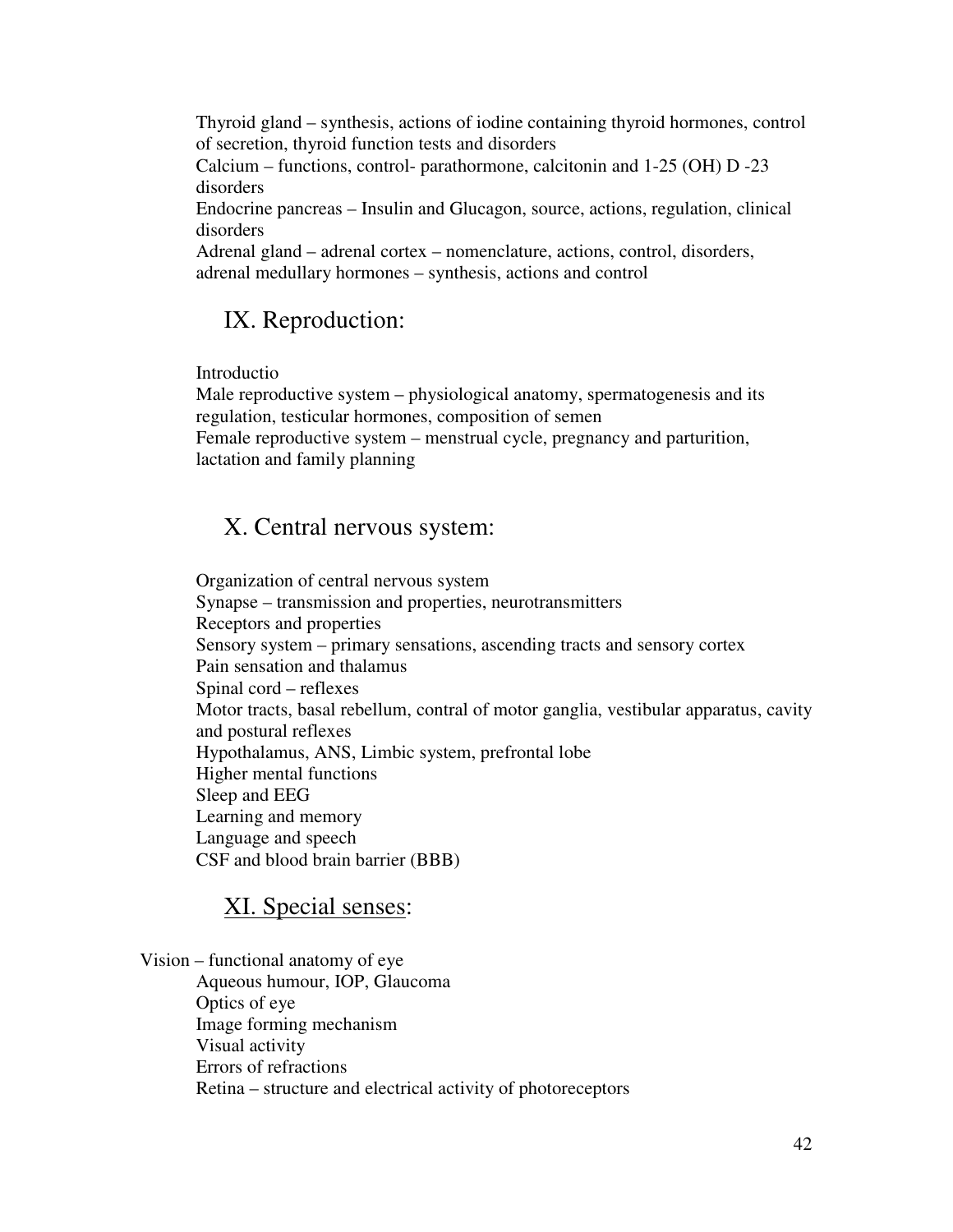Visual pathway and its lesion, visual cortex, depth perception Accomdation, dark adaptation, papillary reflexes Colour vision with applied aspect.

Hearing – functional anatomy of ear

Physics of sound Role of tympanic membrane, middle ear and cochlea in hearing Auditory pathway and auditory cortex Tests for hearing and deafness.

Taste and smell – modalities, receptors, pathways, cortical and limbic areas associated with taste and smell, olfaction and memory.

# PRACTICAL SYLLABUS FINAL M.Sc (MEDICAL PHYSIOLOGY)

# I. Haematology Expts, II. Amphibian Dry Expts, III. Mammalian Expts, IV. Human and Clinical Expts

# I. HAEMATOLOGY

Study of the microscope Hemoglobin estimation and Packed cell volume estimation Study of Haemocytometer and Red cell count Blood indices Rouleaux formation and Erythrocyte sedimentation rate Behaviors of RBCs in different tonicities of sodium chloride solution and osmotic fragility Construction of Price-Jones curve Determination of blood groups, major and minor, cross matching, Determination of agglutinin White cell count Preparation and staining of a peripheral smear: Differential leucocyte count Arneth count: sex differences in Neutrophil, Absolute Eosinophil count Reticulocyte count Platelet count Laboratory tests for haemostasis: Bleeding time, clotting time, prothrombin time, clot retraction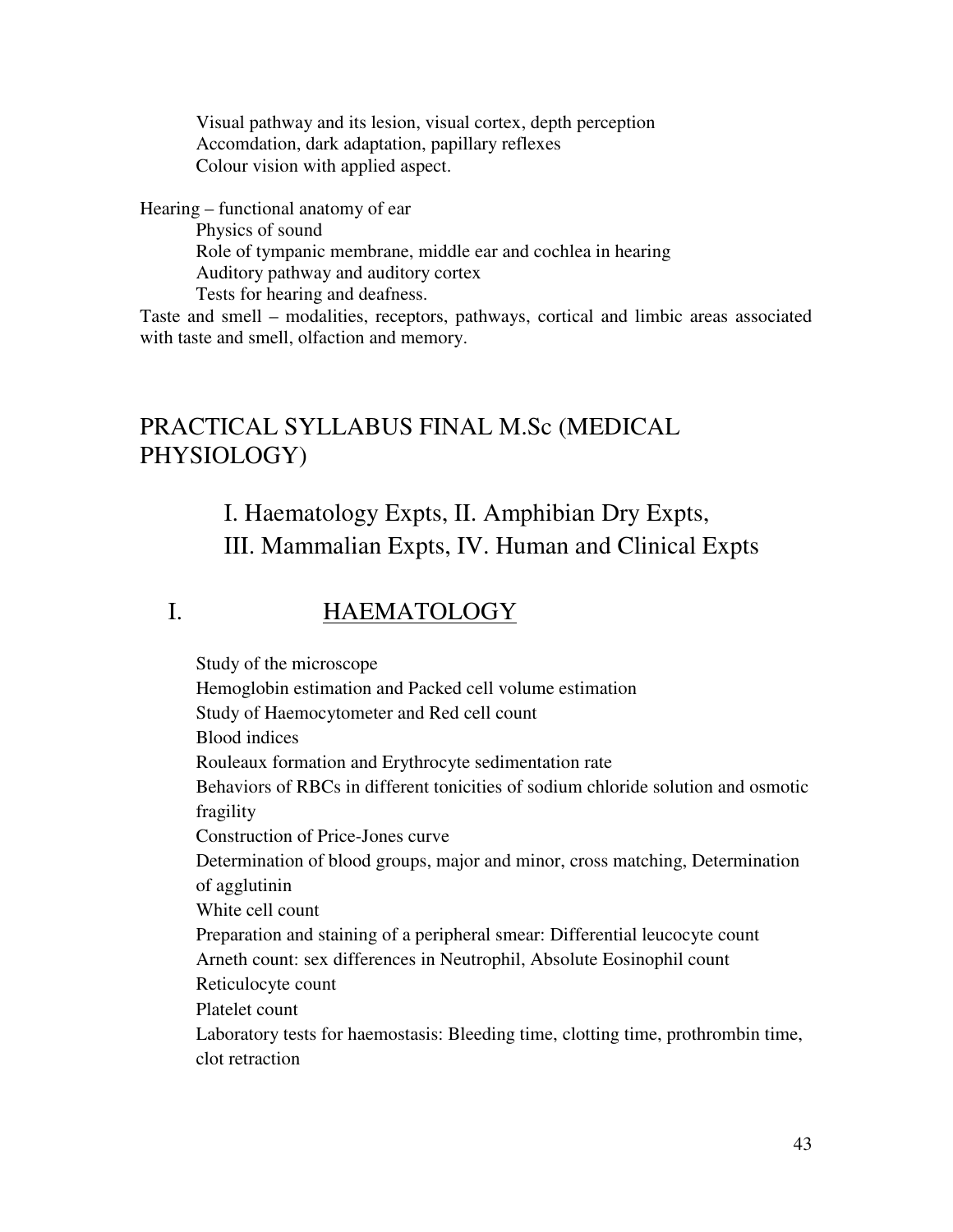# II. AMPHIBIAN EXPERIMENTS (DRY EXPERIMENTS) Interpretation of recorded charts

### A. Muscle nerve

Common electrical and mechanical appliances Muscle – Nerve preparation Simple muscle curve Effect of two successive stimuli on skeletal muscle contraction Effect of varying temperature on simple muscle curve Effect of fatigue on muscle – nerve preparation. Demonstration of neuromuscular transmission Determination of velocity of nerve conduction of sciatic nerve in Frog's rectum The effect of load on the simple muscle curve Genesis of tetanus and clonus Recording of isometric contraction

#### B. Cardiovascular system

Recording of normal cardiogram in frog's heart Effect of cold and warm saline on sinus venous and ventricle of frog's heart Effect of  $1<sup>st</sup>$  and  $2<sup>nd</sup>$  stannous ligatures on frog's heart Demonstration of all or non phenomena, treppe and summation of sublingual stimuli in Quiescent frog's heart (properties of CM) Refractory period in a beating heart Demonstration of the effects of stimulation of vagus and white crescentric line on the frog's heart Fixation of autonomic pathway to the frog's heart Perfusion of isolated frog's heart, study of the effect of ions and drugs

# III. MAMMALIAN EXPERIMENTS

 Isolated organ bath/perfusion studies To study the inotropic and chronotropic functions in isolated perfused rabbit's heart Intestinal motility (rat/rabbit): effects of various agents on the

contraction of smooth muscles of intestine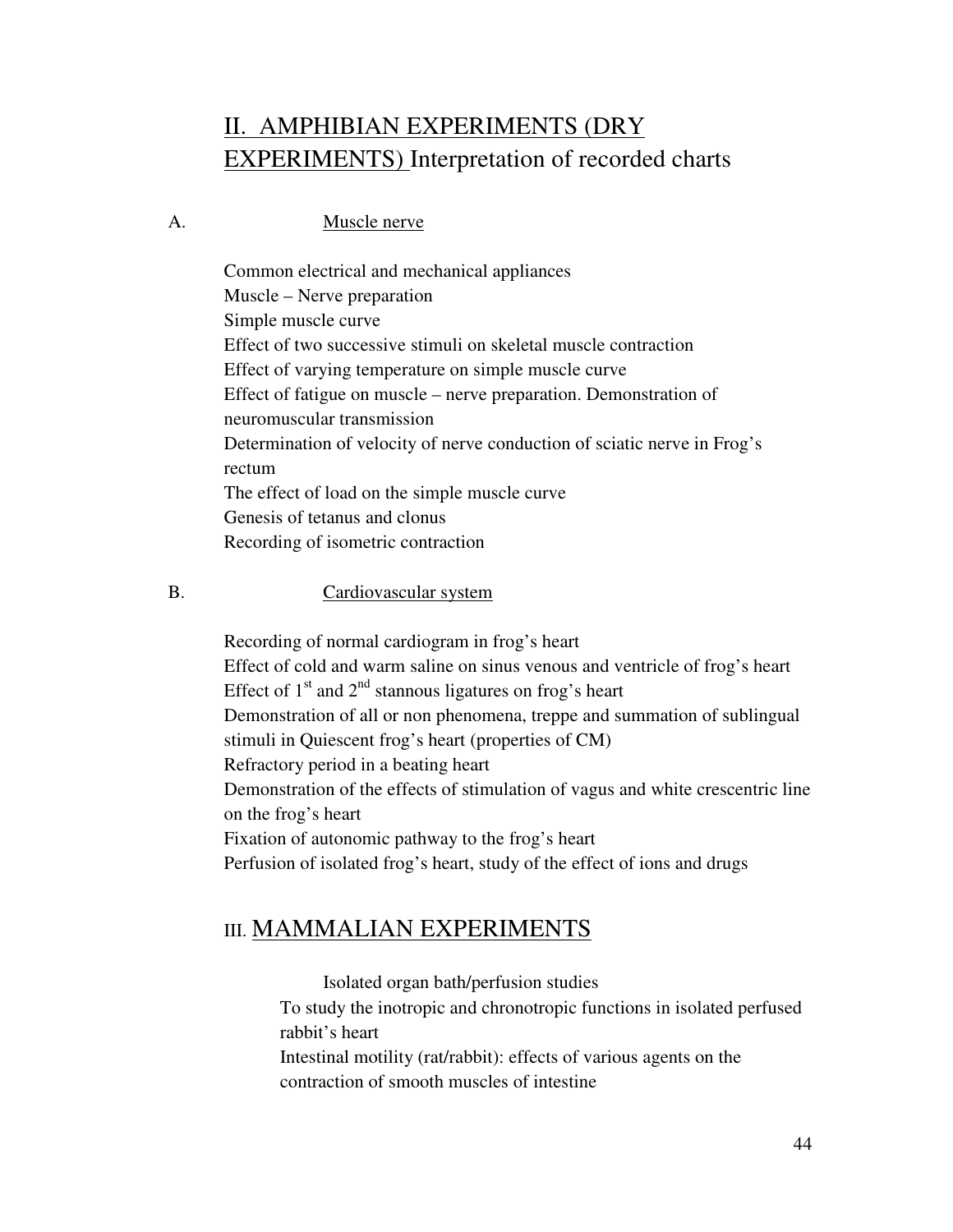# IV. HUMAN AND CLINICAL EXPERIMENTS

#### **Cardio Vascular system**

Recording of arterial pulse Sphygmomanometry Electrocardiography Effects of posture on BP and HR Clinical examination of cardiovascular system

#### **Respiratory system**

Pulmonary function tests: Recording of normal spirogram, FEV, MRC, MEFR To record chest movements by a stethograph and to study the effects of speech, swallowing, coughing, breathe holding and hyperventilation Clinical examination of respiratory system Artificial respiration and cardio pulmonary resuscitation(CPR)

#### **Muscle nerve**

Electromyography and its recording Genesis of fatigue using Mosso's Ergograph

#### **Energy balance, metabolism nutrition**

Determination of BMR

#### **Central nervous system**

Clinical examination of nervous system, including cranial nerves

#### **Scheme of theory exam:**

The examination consists of three papers, with maximum marks of 100 for each paper. Each paper will be of three hours duration.

#### **Paper -I:**

General physiology

Muscle nerve

Blood and CVS

#### **Paper - II:**

Respiration

Renal physiology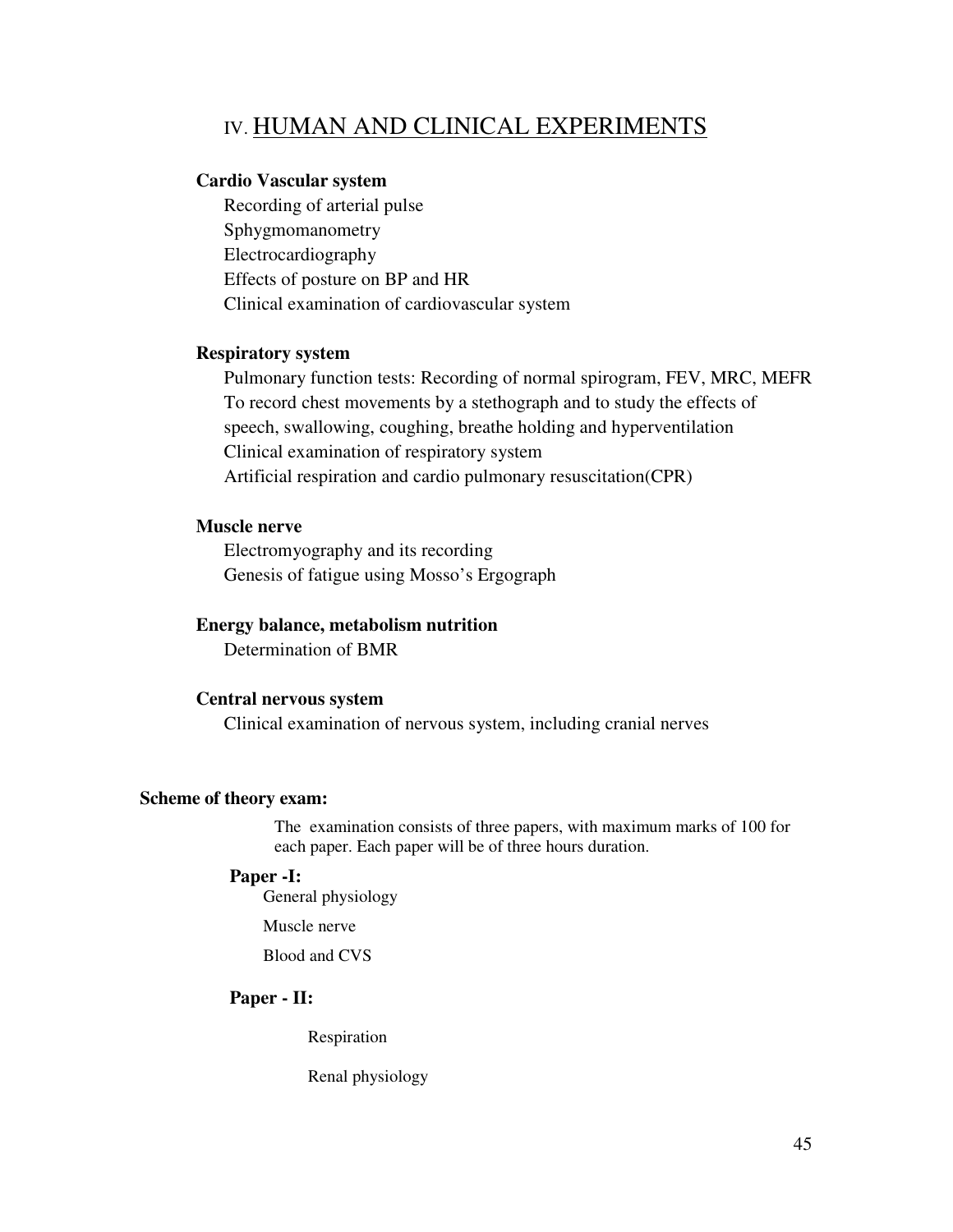#### **GIT**

Skin and Body temperature

# **Paper -** III: CNS Endocrines Reproductive physiology.

Special senses

\*The topics assigned to the **different** papers are given as **general guidelines.** A strict **division**  of subjects may not be possible. **Some overlapping** of topics is **inevitable. Students should be prepared to answer the overlapping topics.** 

**B. Practicals -** 200 marks,

#### i) **Haematology - 50 marks**

Microscopic and non-microscopic experiments

#### ii. **Amphibian experiments - 50 marks**

#### **iii. Mammalian experiments - 50 marks**

#### **iv. Human and clinical experiments - 50 marks**

#### **C. Viva - Voce - 100 marks**

- 1. This includes all the components of the syllabus and discussion on the dissertation topic submitted for the examination = 80 Marks
- 2. Pedagogy: Demonstration of teaching skill / techniques = 20 Marks

| Maximum marks                 | Theory | <b>Practicals</b> | Viva-voce | Total |
|-------------------------------|--------|-------------------|-----------|-------|
| M.Sc (Physiology) Examination | 300    | 200               | $.00\,$   | 600   |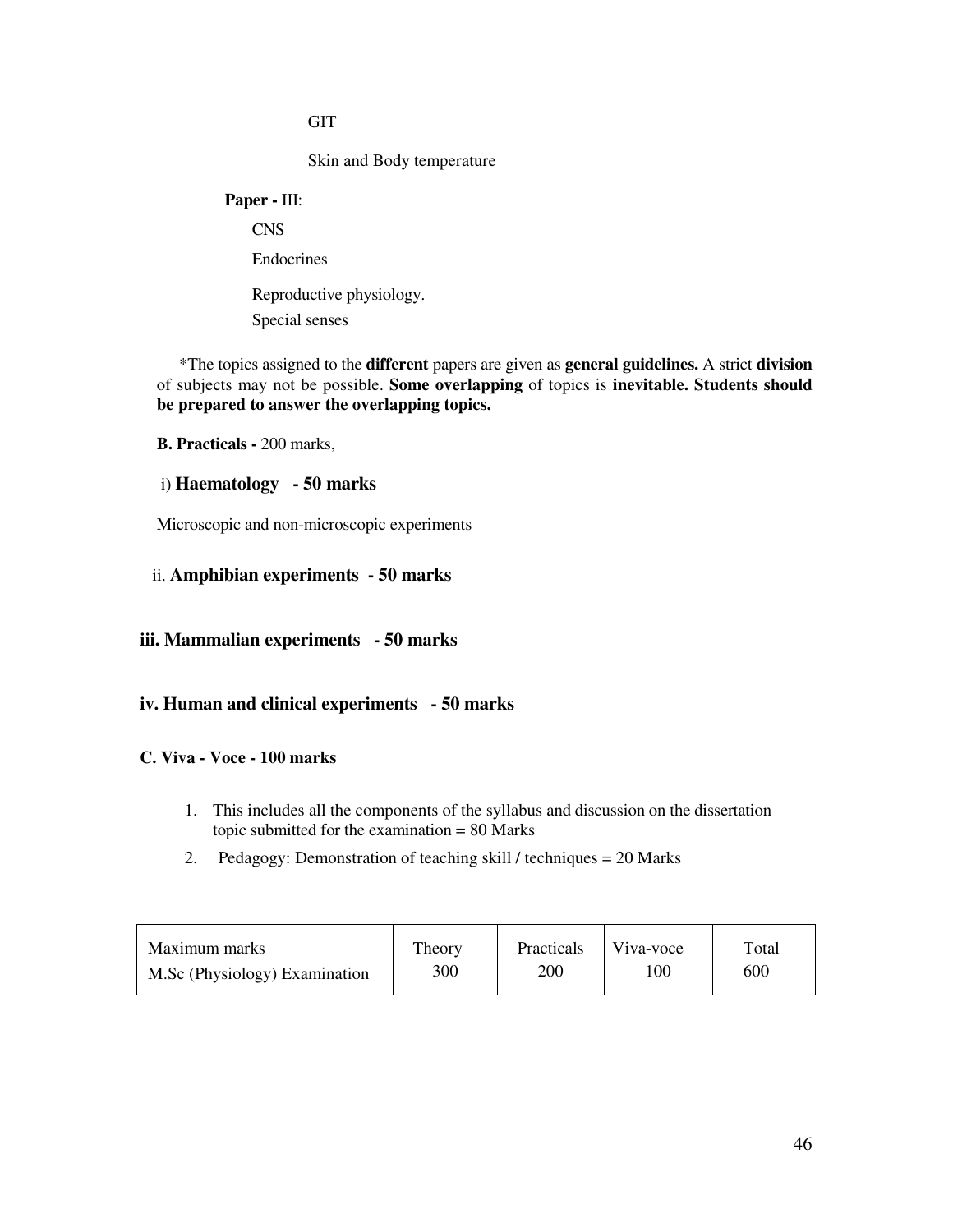# **TEXT BOOKS**

- 1. GUYTON (Arthur C), Text of Medical Physiology  $11<sup>th</sup>$  Edition, 2008, Prism Publishers, Bangalore.
- 2. GANONG (William F), Review of Medical Physiology, 23<sup>rd</sup> Edition, and Lange.
- 3. VANDER ct al. Human Physiology,  $8<sup>th</sup>$  Edition, Mechanism of body function, Mc Graw Hill Publishers.
- 4. CHAUDHURI (Sujith K),  $5<sup>th</sup>$  Edition Concise Medical Physiology New Central Books, Calcutta.
- 5. TORTORA (Gerald J), Principles of anatomy and physiology  $11<sup>th</sup>$  Edition John Waley & Sons, Ref. college publication.
- 6. GABRIEL EZIELO Text book of Physiology, 2002., Oxford University Press
- 7. A.K. Jain Textbook of Medical Physiology,  $4<sup>th</sup>$  Edition 2008.
- 8. BIJLANI (RL), Understanding medical physiology; text book for medical students, Jaypee Brothers, New Delhi

# **REFERENCE BOOKS**

1. MORAN Campbell E. J Clinical Physiology, ELBS UK Churchill 14<sup>th</sup> Edition

2. BERNE (Robert M) and LEVY (Mathew  $6<sup>th</sup>$  Edition, Physiology Elsevier Publication 2008

3. VERSON B. MOUNT CASTLE, Vol. 1 & 2, Medical Physiology,  $14<sup>th</sup>$  Edition, Mossby Publication.

4. PATERSON SMITH, Textbook of Physiology, 10<sup>th</sup> Edition, Smith Churchill Livingstone Publication.

# **Experimental Physiology**

1. Ghai, A textbook of Practical Physiology,  $5^{th}$  Edition, Jaypee Brothers.

2. Hutchinson & Hunter, Clinical Methods  $22<sup>nd</sup>$  Edition, Elservier Publishers.

3. A.K. Jain – Manual of practical Physiology,  $2<sup>nd</sup>$  Edition, Arya Publications-2007.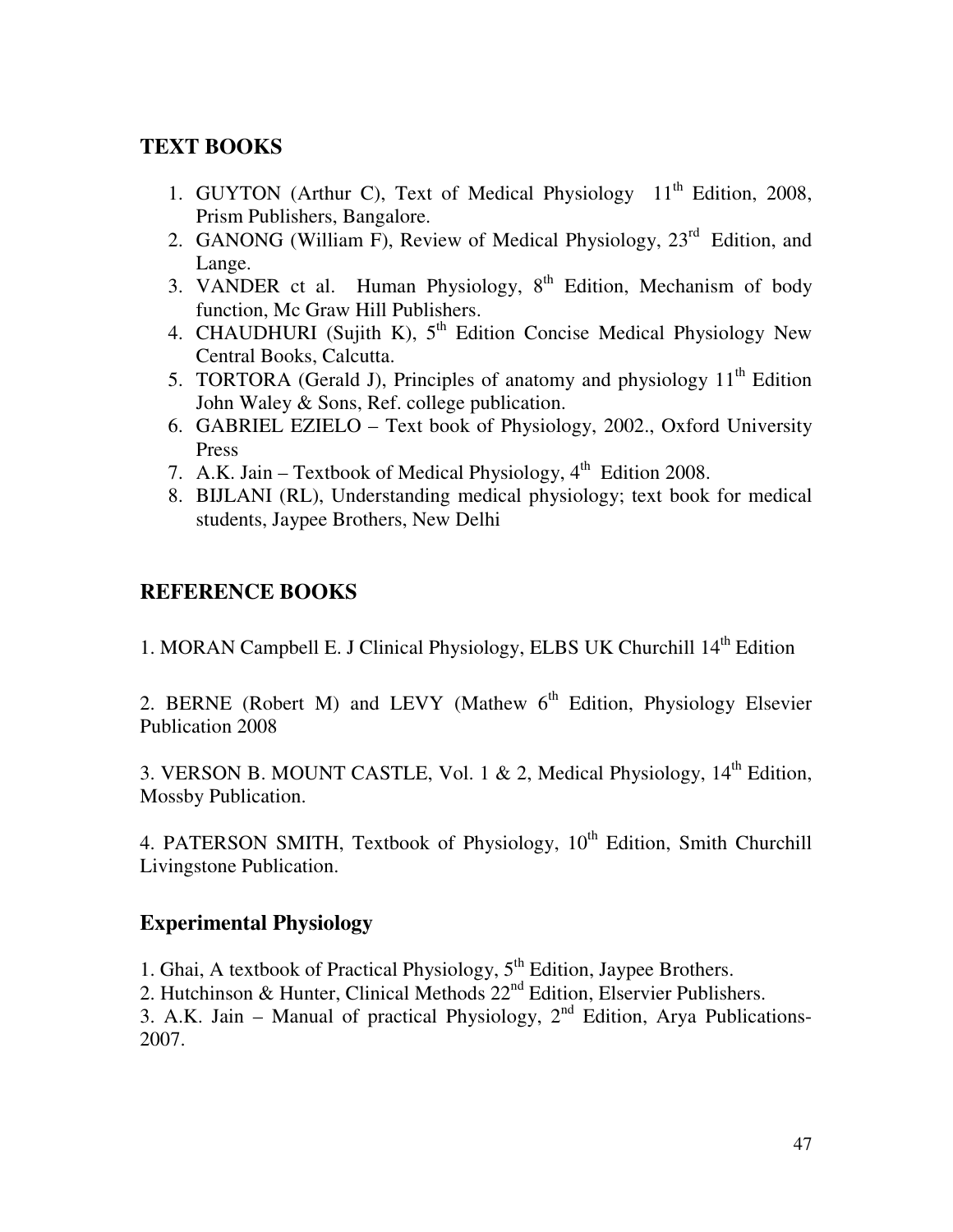# **SYLLABUS FOR FINAL YEAR M.Sc (Medical) BIOCHEMISTRY**

# **THEORY SYLLABUS**

### **PAPER – I CHEMISTRY & TECHNIQUES**

- 1. Chromatography: Principle, experimental procedure and applications of paper, thin layer, ion exchange, affinity, gel filtration, gas-liquid, HPLC.
- 2. Electrophoresis: Principle, experimental procedure and applications of paper, polyacrylamide gel, agarose gel and cellulose acetate.
- 3. Ultracentrifugation and ultrafiltration.
- 4. Photometry: Principle and applications of colorimetry, spectrophotometry, flourometry, flame photometry.
- 5. Isotopes: Detection and measurement of radioactive isotopes. Application of isotopes in research and clinical biochemistry.
- 6. Ph and buffers: Concept of pH and buffers, Henderson-Hasselbalch equation. Methods of determination of pH.
- 7. Monoclonal antibodies, hybridoma technology, immunodiffusion, immunoelectrophoresis, radio immuno assay(RIA), enzyme linked immunosorbent assay (ELISA), fluorescent in situ hybridization (FISH) techniques.
- 8. Cell fractionation, biochemical activities of different fractions, marker enzymes.
- 9. DNA sequence determination. Recombinant DNA technique, cloning procedures, vectors, plasmids, phages, cosmids and restriction map and PCR techniques. Southern, Northern, Western blotting procedures. Restriction fragment polymorphism. In-situ hybridization. Genomic library and cDNA library. Transgenic animals and microinjection technique. Gene therapy.
- 10 Chemistry of amino acids and proteins: Structure and properties of amino acids. Protein structure and conformation. Methods to determine the amino acid sequence of proteins. Chemistry of conjugated proteins, nucleoproteins, lipoproteins,immunoglobulins,glycoproteins.Structure-function relationship of proteins- haemoglobin, myoglobin and collagen. Protein-protein interactions.
- 11 Chemistry of carbohydrates: Monosaccharides, disaccharides, polysaccharides, glycoproteins.
- 12 Chemistry of lipids: Classification, fatty acids, compound lipids, steroids.
- 13 Nucleic acids: Chemistry and structure of bases, nucleosides, nucleotides, RNA and DNA, properties of nucleic acids. Mutations, mutagens, carcinogens and in vitro mutagenesis.
- 14 Immunoglobulins: Classification, structure and functions of immunoglobulins.
- 15 Bioenergetics and biological oxidation: Concept of free energy change, high energy compounds, ATP generation, redox potential, electron transport chain, oxidative phosphorylation, inhibitors, uncouplers, ionophores.
- 16 Enzymes; Classification, nomenclature, properties of enzymes, kinetics of enzyme activity, coenzyme and cofactors, mechanism of enzyme action,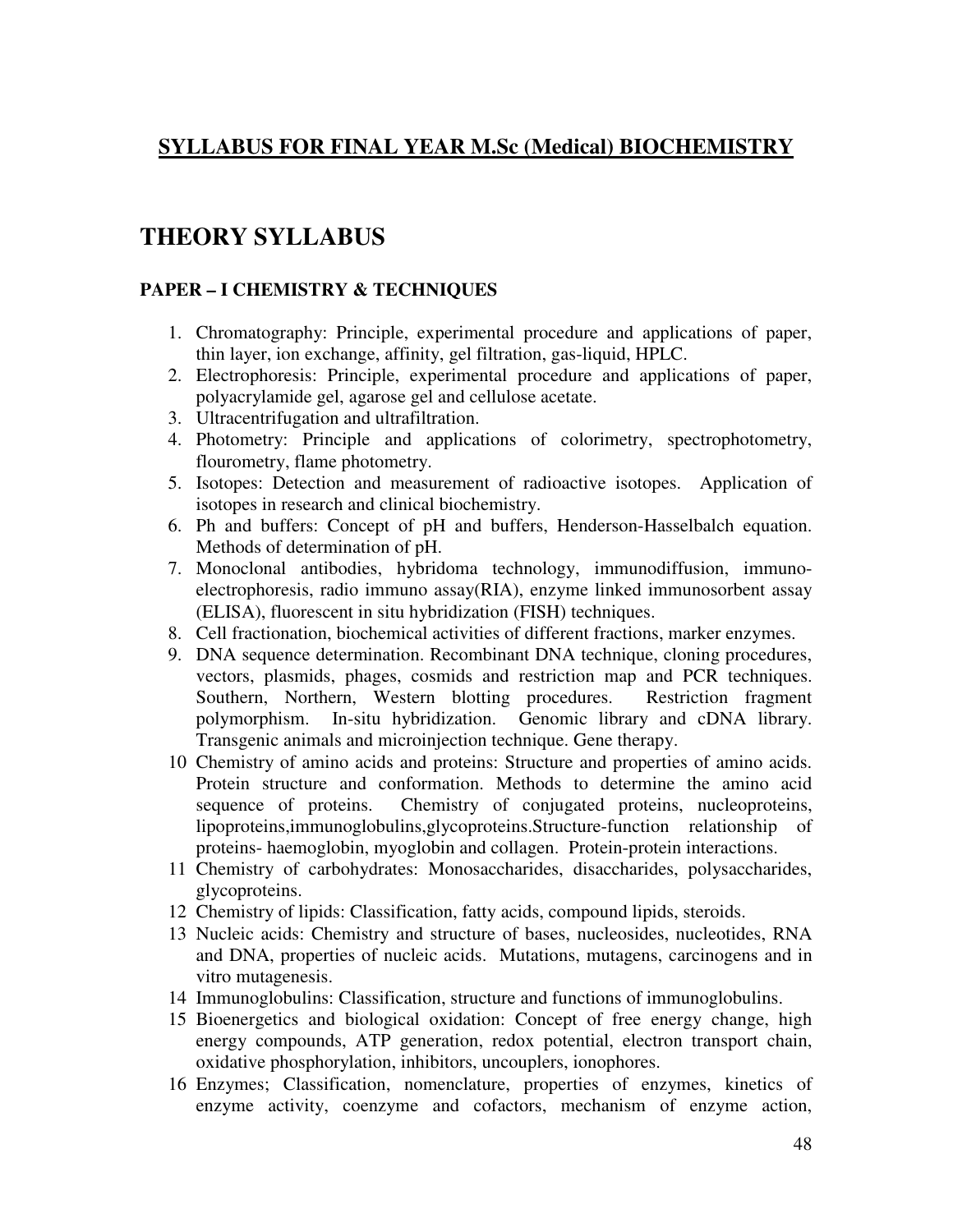regulation of enzyme activity, enzyme inhibitionisoenzymes, proenzymes, multienzyme complexes, tandem enzymes. Purification of enzymes from cells, characterization and criteria of purity.

#### **PAPER II – INTERMEDIARY METABOLISM**

- 1. Methods of investigation of metabolic pathways.
- 2. Carbohydrate metabolism: Digestion and absorption. Glycolysis, TCA cycle, HMP shunt, uronic acid pathway, metabolism of other hexoses. Glycogen metabolism. Gluconeogenesis. Blood glucose homeostatis. Glucose tolerance test. Diabetes Mellitus. Metabolic disorders of carbohydrate metabolism.
- 3. Amino acid metabolism: Digestion and absorption. Deamination and urea cycle. Metabolic reactions of amino acids. Biosynthesis of non essential amino acids. Metabolism of individual amino acids. One carbon metabolism. Biologically important substances formed from amino acids. Metabolic disorders associated with amino acid metabolism.
- 4. Lipid metabolism: Digestion and absorption of lipids, transport and storage. Fatty acid oxidation and fatty acid biosynthesis. Biosynthesis of phospholipids, glycolipids. Metabolism of cholesterol. Metabolism of lipoproteins. Prostaglandins, synthesis and functions. Metabolic disorders associated with lipid metabolism.
- 5. Integration of metabolism: Hormonal regulation. Metabolism in fed state, fasting state and starvation. Inter organ pathways.
- 6. Purine and pyrimidine metabolism: Synthesis and degradation of nitrogen bases and nucleotides. Metabolic disorders associated with purine and pyrimidine metabolism.
- 7. Replication: Replication, DNA damage and repair, mutations, amplification of genes, telomeres, inhibitors of replication.
- 8. Transcription: Transcription, post transcriptional modifications, inhibitors of transcription.
- 9. Translation: Translation, genetic code, inhibitors of protein biosynthesis.
- 10. Muscle contraction.

### **PAPER III – CLINICAL CHEMISTRY & NUTRITION**

- 1. Vitamins: Fat soluble and water soluble Vitamins chemistry, absorption, transport, active forms, biochemical function, RDA, deficiency manifestations, toxicity.
- 2. Mineral metabolism: Macrominerals sodium, potassium, chloride, magnesium, calcium, phosphorus. Trace elements – iron, copper, manganese, zinc, cobalt, molybdenum, selenium, iodine and fluoride.
- 3. Nutrition: Energy requirements, balanced diet, BMR, SDA, RQ, nitrogen balance, Biological value of protein, nutritional disorders, protein calorie malnutrition, Kwarshiorker and Marasmus, dietary fibres.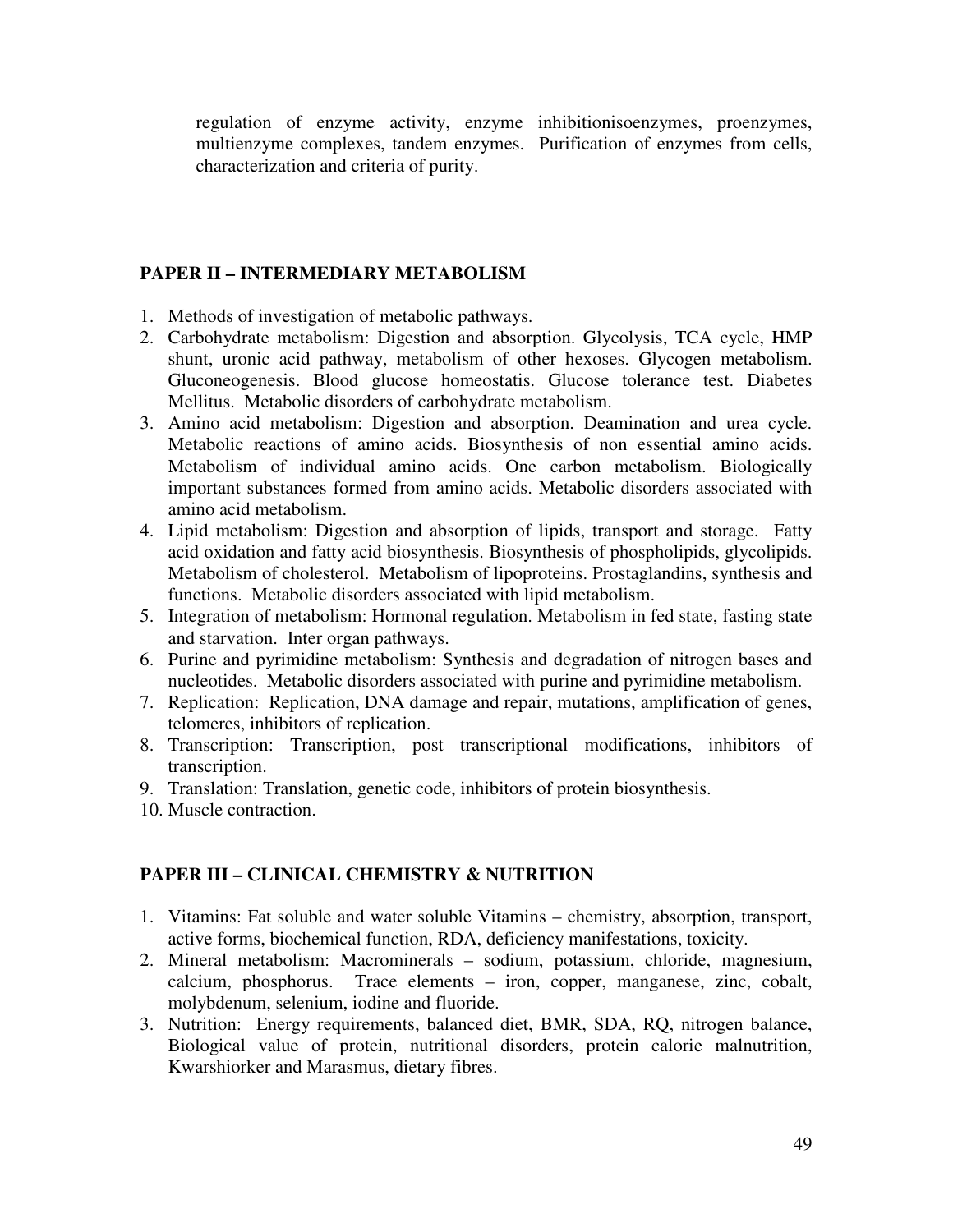- 4. Membranes: Chemical composition, structure, biological properties, functions, membrane transport systems, ion channels, endocytosis, exocytosis, defects.
- 5. Endocrinology: Mechanism of action of hormones, hormone receptors, signal transduction, G-proteins, second messengers, cyclinc AMP, cyclic GMP, calcium, inositol triphosphate, diacyl glycerol. Biosynthesis of adrenal and thyroid hormones, thyroid and adrenal function tests and disorders.
- 6. Erythrocytes: Structure, metabolic pathways, haemoglobin, hemoglobinopathies, porphyries, heme biosynthesis and degradation, bilirubin metabolism, jaundice, laboratory findings in jaundice.
- 7. Composition of plasma in health and disease.
- 8. Biochemical investigations of liver, kidney and gastric functions, malabsorption disorder, inherited metabolic disorders, abnormal constituents of urine.
- 9. Cell biology: Cell cycle, regulation, oncogenes, tumor suppressor genes, apoptosis, tumor markers.
- 10. Reactive oxygen species and defence mechanisms, antioxidants and enzyme systems.
- 11. Diagnostic enzymology; LDH, CPK, AST, ALT, ALP, ACP, GGT, Amylase, 5'nucleotidase, etc.,
- 12. Acute phase proteins: Alpha 1 anti trypsin, alpha 2 macroglobulin, haptoglobulin, ceruloplasmin etc.,
- 13. Laboratory management: Accuracy, precision, specificity, sensitivity, percentage error, quality control, precautions inhandling hazardous materials.

### **FINAL MSc (MEDICAL BIOCHEMISTRY) – PRACTICAL SYLLABUS**

General Biochemistry Practicals:

- 1. Estimation of amino acids by ninhydrin method
- 2. Estimation of protein by Lowry's method
- 3. Estimation of protein by Folin's method, includes preparation of Folin's reagent
- 4. Estimation of protein by dye binding method
- 5. Titration of amino acid, formal titration and pK values
- 6. Paper chromatography of amino acids
- 7. Thin layer chromatography of amino acids
- 8. Paper chromatography of carbohydrates
- 9. Thin layer chromatography of amino acids
- 10. Poly acrylamide gel-electrophoresis, molecular weight determination
- 11. Absorption spectra of phenylalanine, tyrosine and tryptophan
- 12. Absorption spectra of purines and pyrimidines
- 13. Estimation of reducing sugars arsenomolybdate method
- 14. Estimation of ketohexose fructorse by resorcinol method
- 15. Estimation of aldohexose glucose by iodometric method
- 16. Periodate oxidation of sugars
- 17. Estimation of amino sugars
- 18. Saponification number of oil
- 19. Iodine number of oil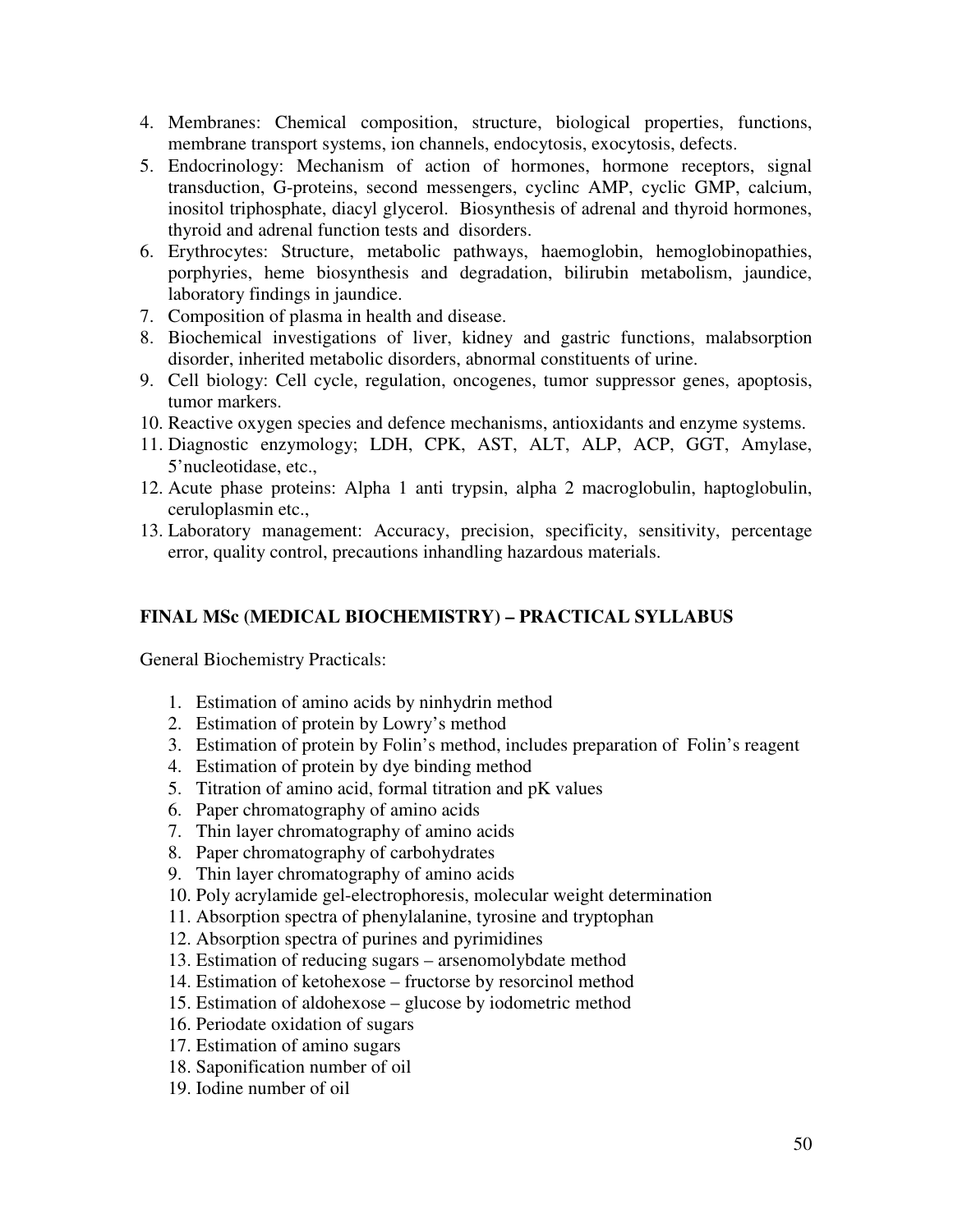- 20. Estimation of Vitamin C, titration method and colorimetric method
- 21. Amylase, effect of substrate, pH and chloride
- 22. Effect of pH, temperature on trypsin or chymotrypsin by caseinolytic method and determination of Km value
- 23. Sephadex gel chromatography of proteins, molecular weight determination
- 24. Affinity chromatography, blue sepharose and albumin
- 25. Purification of enzyme: amylase or urease

Clinical Biochemistry Practicals:

- 1. Estimation of glucose by glucose oxidase method
- 2. Estimation of glucose by ortho toluidine method
- 3. Estimation of glucose by Nelson-Somogyi method
- 4. Estimation of blood glucose by di-nitrosalicylate method
- 5. Estimation of blood urea
- 6. Estimation of serum creatinine
- 7. Estimation of total cholesterol and HDL cholesterol
- 8. Estimation of serum proteins by BCA method
- 9. Estimation of total protein, albumin, A/G ratio
- 10. Estimation of serum calcium
- 11. Estimation of serum electrolytes by ISE
- 12. Estimation of serum bilirubin
- 13. Estimation of serum alkaline phosphatase
- 14. Estimation of serum aspartate amino transferase
- 15. Estimation of serum alanine amino transferase
- 16. Electrophoretic separation of LDH and its isoenzymes
- 17. Estimation of serum amylase, by Somogyi method
- 18. Estimation of serum iron and iron binding capacity
- 19. Separation of proteins by agarose gel electrophoresis
- 20. Separation of lipoproteins by electrophoresis
- 21. Estimation of serum triglycerides
- 22. Calculation of creatinine clearance
- 23. Estimation of serum cortisol by flourimetry
- 24. Calculation of urea clearance
- 25. Arterial blood Gas analysis
- 26. Estimation of protein, sugar and chloride in CSF
- 27. Electrophoresis of normal and abnormal hemoglobins
- 28. Estimation of glycated haemoglobin by affinity chromatography
- 29. Estimation of protein in urine
- 30. Estimation of GGT in serum
- 31. Estimation of serum lipase
- 32. Estimation of serum inorganic phosphate
- 33. Estimation of nucleic acid content by UV-Visible spectrophotometry and determination of purity of the nucleic acids by spectral scanning
- 34. Estimation of antioxidant activity using (a) FRAP Ferric reducing antioxidant power and (b) DPPH – 2,2-diphenyl-1-picrylhydrazyl method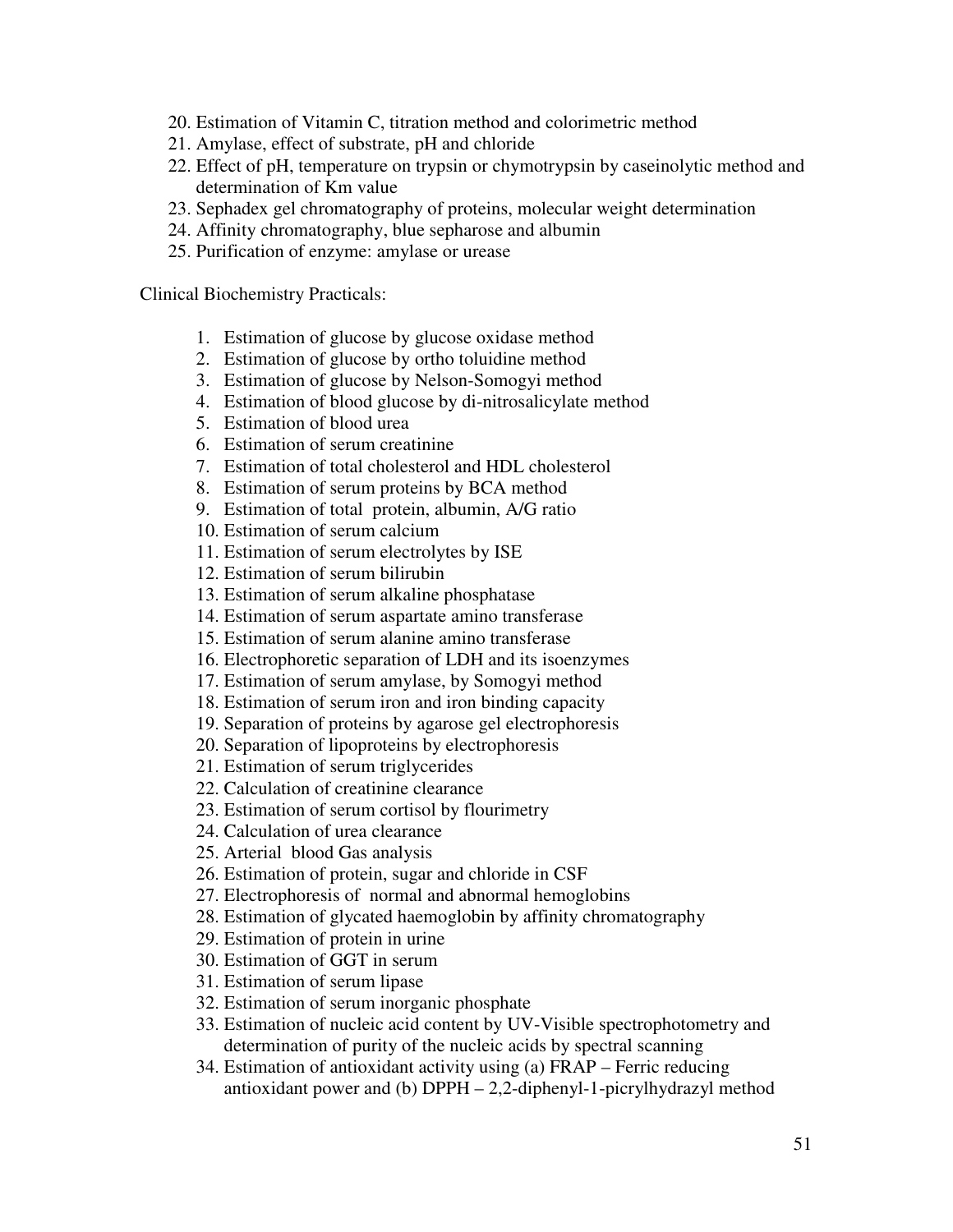- 35. Isolation of DNA from mammalian tissues using phenol-chloroform method and kit method (Promega/Invitrogen)
- 36. Design of primers using manual procedures as well as primers3 software
- 37. DNA amplification using PCR.

# **RECOMMENDED TEXT BOOKS AND REFERENCE BOOKS**

# **Text Books**

1. MURRAY (Robert.K.M), Harpers Illustrated Biochemistry. Published by Lange Medicals

2. D.M.VASUDEVAN and SREEKUMARI.S Textbook of Biochemistry for Medical students, published by Jaypee Medical Publishers, New Delhi

3. CHAMPE, HARVEY & FERRIER. Lippincott's illustrated reviews of Biochemistry. Published by Lippincott, Williams and Wilkins

4. U. SATYANARAYANA Textbook of Biochemistry published by Books and Allied (P) ltd.

5. DEBAJYOTI DAS Biochemistry. Published by Academic publishers.

# **Reference Books**

- 1. CHATTERJEA & SHINDE. Textbook of Medical Biochemistry. Published by Jaypee Medical Publishers, New Delhi
- 2. LEHNINGER'S. Principles of Biochemistry. WH Freeman and Company, New York .
- 3. STRYER (Lubert), Biochemistry Published by Freeman & Co.
- 4. DEVLIN (Thomas M). Biochemistry with Clinical Correlations. Published by Wiley-Liss, New York.
- 5. BURTIS (Carl.A) & ASHWOOD (Edward.R) and Bruns (David E.). Tietz Textbook of Clinical Chemistry and Molecular Diagnostics. Published by Saunders.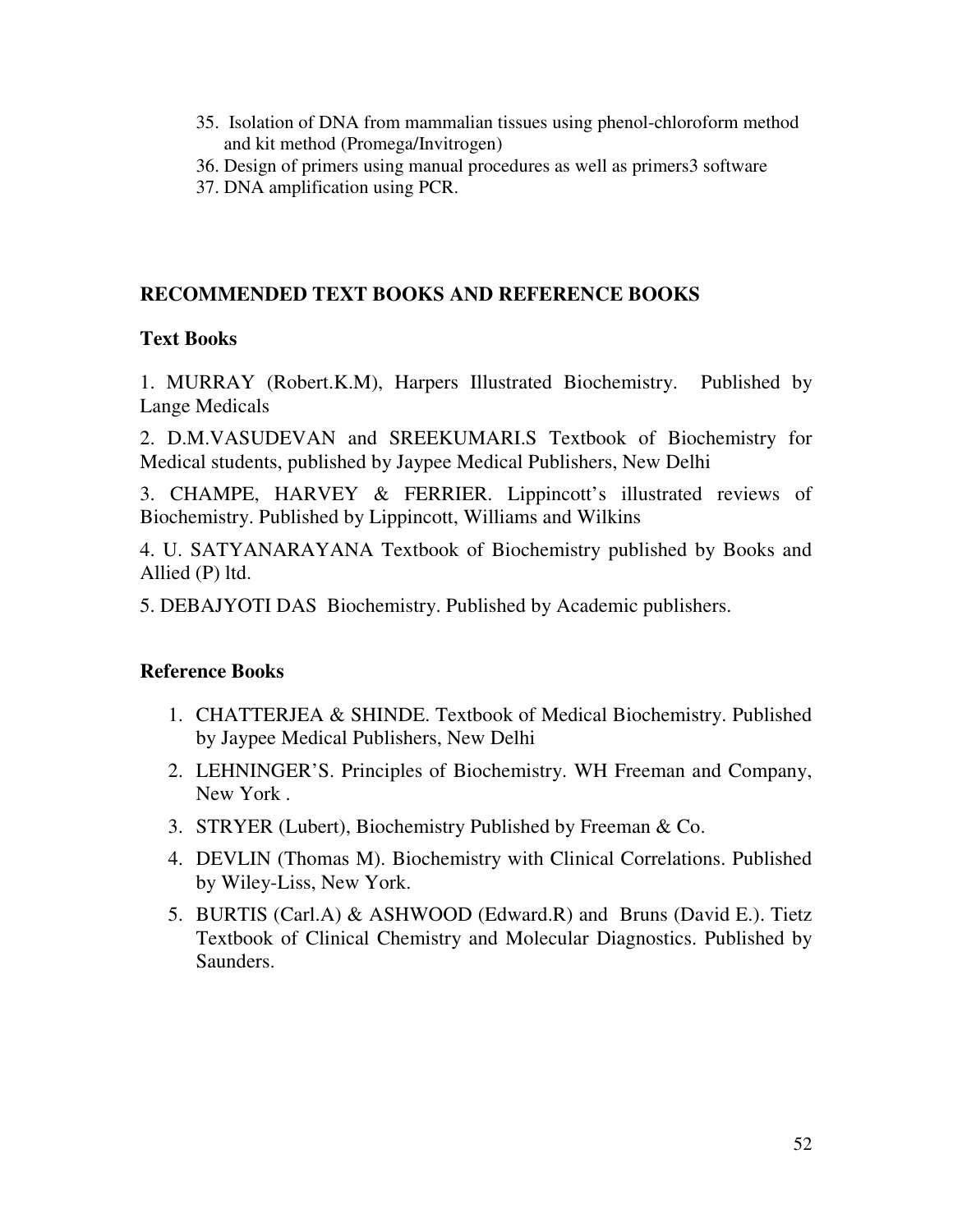# **SYLLABUS FOR FINAL YEAR M.Sc (Medical) PHARMACOLOGY**

- I. General principles of pharmacology
	- ∗ Principles of pharmacokinetics and pharmacodynamics.
	- ∗ Principles of toxicology and treatment of poisoning.
	- ∗ Gene based therapy.
- II. Systemic pharmacology including recent advances of drug affecting:
- 1. Autonomic nervous system
	- ∗ Neurohumoral transmission
	- ∗ Agonists and antagonist of cholinergic and adrenergic systems.
- 2. Cardiovascular system
	- ∗ Cardiac electrophysiology
	- ∗ Drugs used in ischemic heart diseases, Hypertension C.C.F, Arrythmias and Hyperlipoproteineas
- 3. Renal function
	- ∗ Physiology of urine formation.
	- ∗ Diuretics and antidiuretics.
- 4. Central nervous system
	- ∗ Neuro transmission in the central nervous system
	- ∗ General anaesthetics
	- ∗ Local anaesthetics
	- ∗ Sedatives and hypnotics
	- ∗ Antiepileptics
	- ∗ Analgesics-opioids

non-opioids

- ∗ Psychopharmacological agents
- ∗ Drugs for CNS degenerative disorders and migrane.
- 5. Gastro intestinal system.
	- ∗ Drugs for peptic ulcer
	- ∗ Cathartics abd antidiarrhoeal agents
	- ∗ Emetics and antiemetics.
- 6. Blood
	- Drugs affecting haemopoeitic system
		- ∗ Haematinics, coagulants, anticoagulants, fibrinolytics, antiplatelets
- 7. Autocoids
- ∗ Histamine and antihistamine
- ∗ 5-HT and its antagonists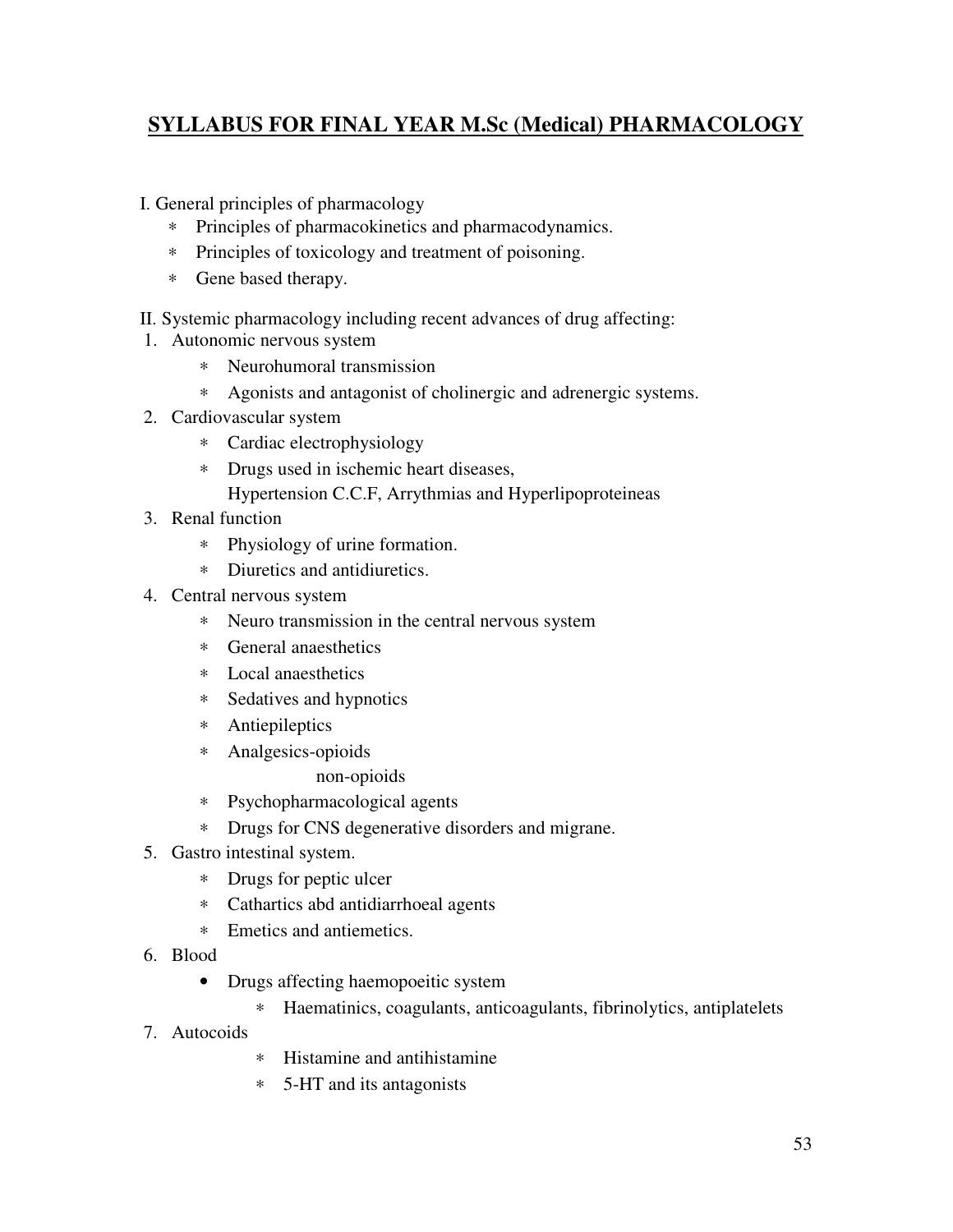- ∗ Eicosanoides
- 8. Respiratory system
	- ∗ Drugs used for bronchial asthama and cough
- 9. Drugs affecting uterine motility.
	- ∗ Oxyocics and tocolytics
- 10. Heavy metals and chelating agents.
	- ∗ Lead, mercury, iron, copper and arsenic
- 11. Drugs used for immunomudulation.
	- Immunostimulants
	- Immunosuppressants.
- 12. Hormones and hormone antagonists
	- ∗ Hypothalamic and pituitary hormones
	- ∗ Thyroids hormones and antithyroid drugs
	- ∗ Sex hormones and their antagonists
	- ∗ Adrenocorticosteroids and their antagonists
	- ∗ Antidiabetic drugs.
	- ∗ Vit D<sup>3</sup>
- 13. Chemotherapy of microbial diseases.
	- ∗ Antimicrobial agents general considerations
	- ∗ Antimicrobial agents sulfonamides
		- o Quinolones
		- o B-lactam antibiotics
		- o Aminoglycosides
		- o Tetracyclines, chloramphenicol
		- o Macrolide antibiotics
		- o Miscellaneous antibiotics
		- ∗ Antimycobacterial agents
		- ∗ Antifungal agents
		- ∗ Antiviral agents
		- ∗ Antimalarial agents
		- ∗ Antiamoeibic agents
		- ∗ Antiprotozoal agents
		- ∗ Drugs for helminthiasis
- 14. Chemotherapy of Neoplastic diseases.
- 15. Miscellaneous topics
	- ∗ Basic knowledge about ethics of animal experimentation
	- ∗ Preclinical screening for the following:
		- Antihypertensives
		- Analgesics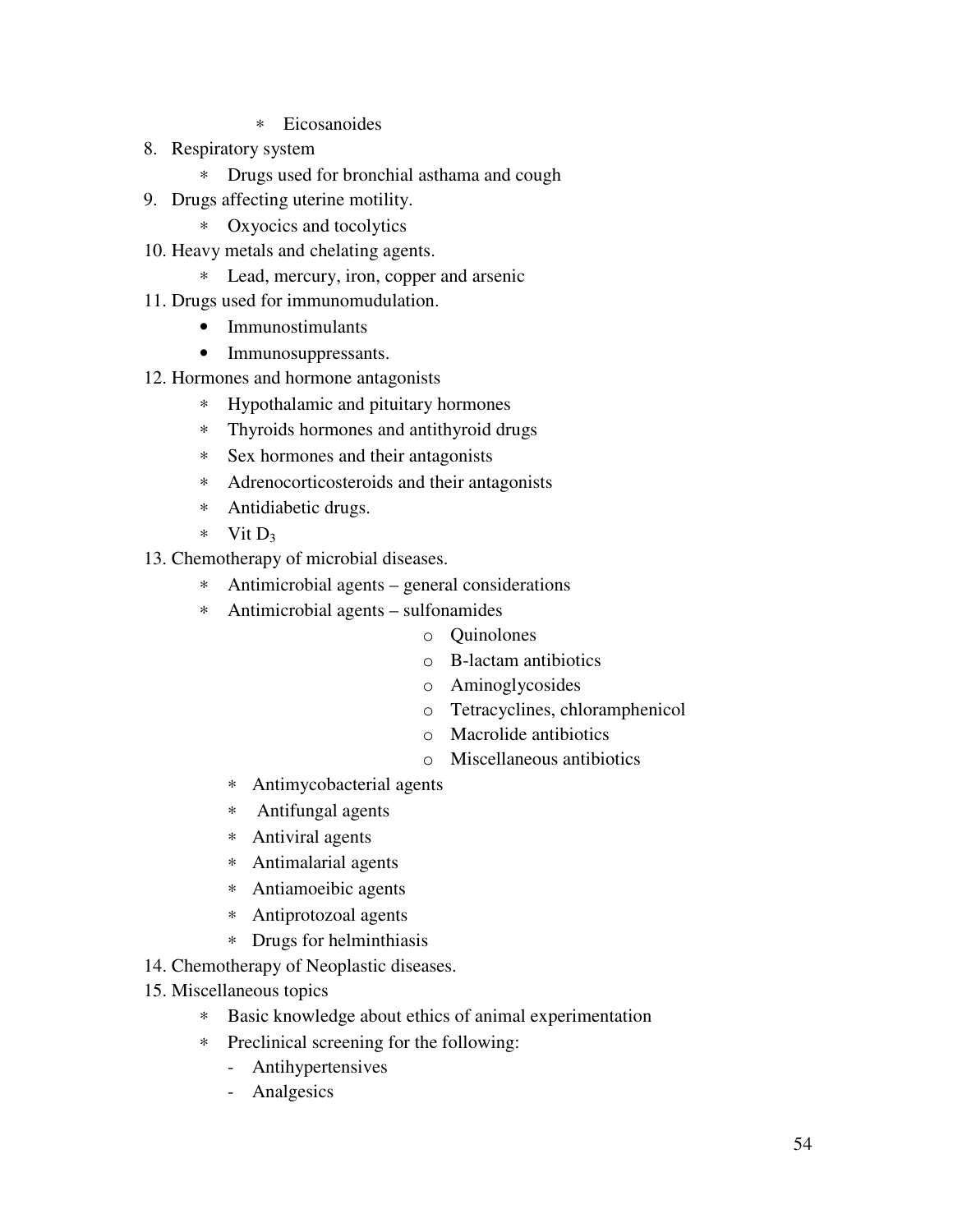- Antiepileptics
- Antiulcer drugs
- Antiinflammatory drugs
- ∗ Toxicity studies in animals
- ∗ Clinical trials phase I, II, III & IV
- ∗ Bioassay: principles and methods.
- ∗ Principles and application of biostatics
- ∗ Essential drug concepts
- ∗ Drug addiction and drug abuse
- ∗ Important interactions and their mechanisms

# **PRACTICAL SYLLABUS FOR M.Sc. PHARMACOLOGY**

• Chemical test for alkaloids- atropine, physostigmine, pilocarpine,

Acids- salicylic acid aspirin

Glycosides- digoxin

• Bioassay for(recorded graph discussion): acetyl choline

 Histamine Oxytocin 5-HT

• Screening methods for: antiepileptic agents Anti inflammatory agents Motor co-ordination.

# **EXAMINATION PATTERN**

# **Theory : Maximum marks for each paper 100**

Paper I, II, III each of three hours duration covering the following topics.

| Paper I   | : general pharmacology, clinical pharmacology,         |
|-----------|--------------------------------------------------------|
|           | screening procedures, biostatistics.                   |
| Paper II  | : systemic pharmacology: ANS, CNS, CVS, GIT,           |
|           | Haemopoeitic, renal and respiratory systems,           |
|           | autocoids, (including recent advances)                 |
| paper III | : Systemic pharmacology: Chemotherapy, Immunotherapy,  |
|           | Endocrines and Miscellaneous topics. (including recent |
|           | advances)                                              |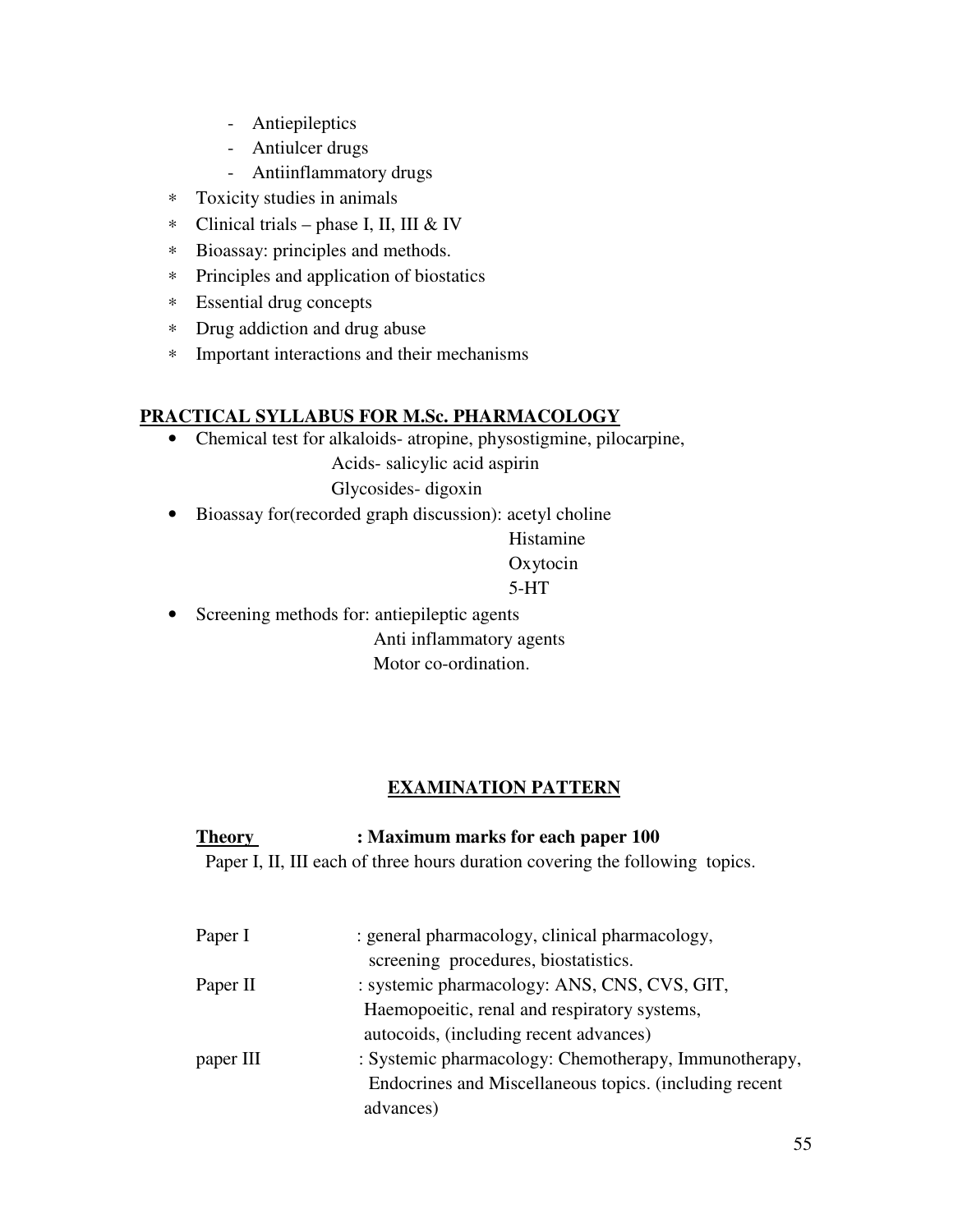### **Practical 200marks**

Bioassay (recorded graph) – 50marks Graph discussion – 50marks Technique demonstration- 25marks Chemical test- 25marks Screening methods- 25marks Antiepileptic agents Anti inflammatory agents Motor co-ordination Journal club- 25marks

**Viva-voce** with discussion of dissertation topic - 80 marks **Pedagogy-** 20 marks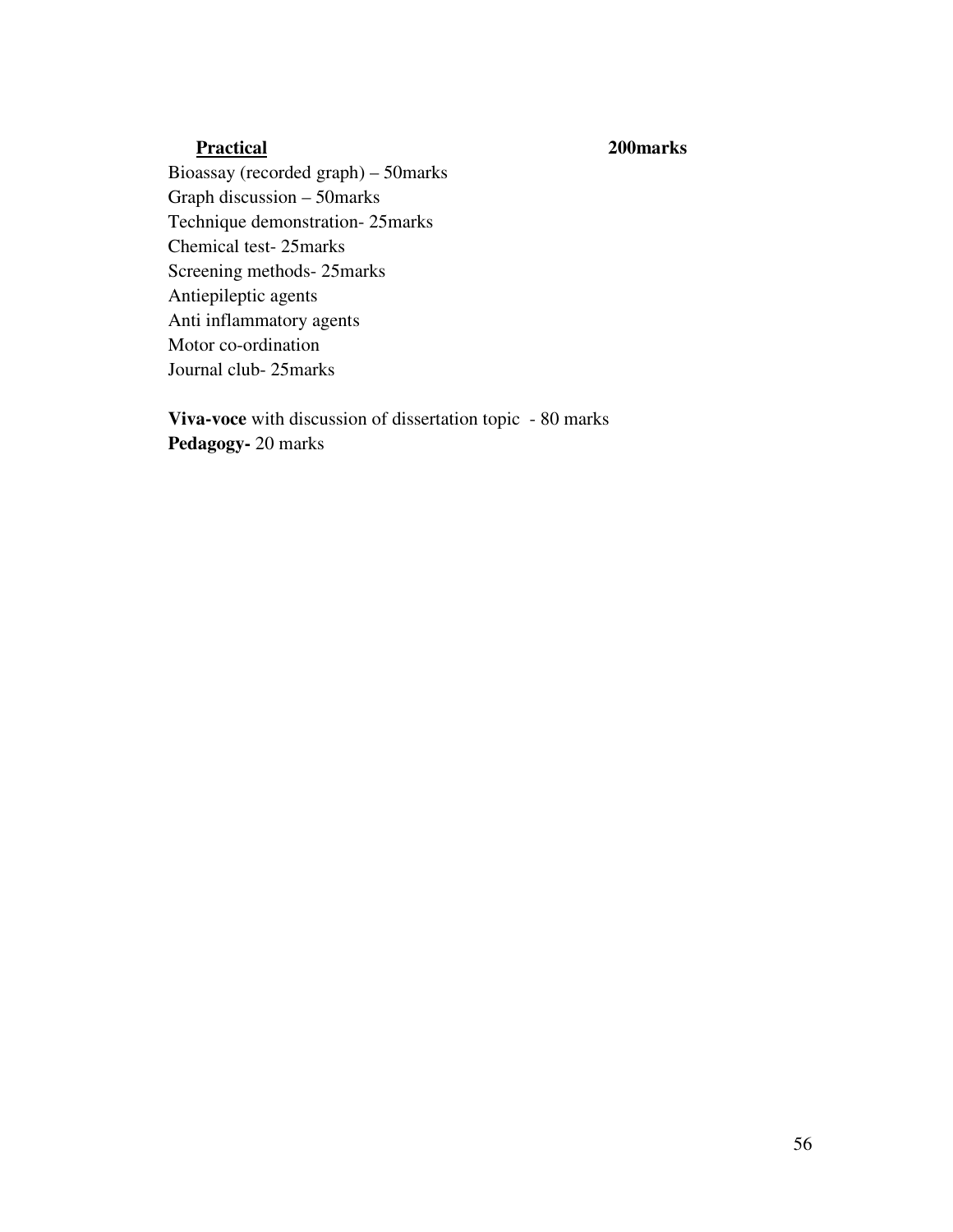# **BOOKS RECOMMENDED:**

| Sl.no | Title of the book                    | edition        | Author(s)          |
|-------|--------------------------------------|----------------|--------------------|
| 01    | Pharmacology and                     | 16             | R.S.Satoskar.      |
|       | Pharmacotherapeutics                 |                | S.B.Bhandarkar     |
|       |                                      |                | S.S.Anipure        |
|       |                                      |                | H.R.Satoskar       |
| 02    | <b>Essentials of medical</b>         | $\overline{4}$ | K.D. Tripathi      |
|       | pharmacolgy                          |                |                    |
| 03    | Goodman & Gillman's                  | 9              | Joel G.Harman      |
|       | The pharmacological basis            |                | Lee E. Limbird     |
|       | Of therapeutics                      |                | Raymond W. Ruddon  |
|       |                                      |                | Perry B. Molinoff  |
| 04    | Basic and clinical pharmacology      | 7              | Bertram G. Katzung |
| 05    | Pharmacology                         | $\overline{4}$ | H.P. Rang          |
|       |                                      |                | M.M. Dale          |
|       |                                      |                | J.M. Riter         |
| 06    | Clinical pharmacolgy                 | 8              | D. R. Lawerence    |
|       |                                      |                | <b>Benett</b>      |
| 07    | Screening Methods in Pharmacology    | recent         | Robert turner      |
| 08    | <b>Evaluation of Drug Activities</b> | recent         | D.R. Lawerence     |
|       | Pharmacometrics Vol. 1&2             |                | A.L. Bacharach     |
| 09    | Fundamental of Pharmacology          | $\overline{2}$ | M.N.Ghosh          |
| 10    | Pharmacological experiment on        | recent         | L.M. Perry         |
|       | Isolated tissue                      |                |                    |
| 11    | Pharmacological experiment on        | recent         | W.L.M. Perry       |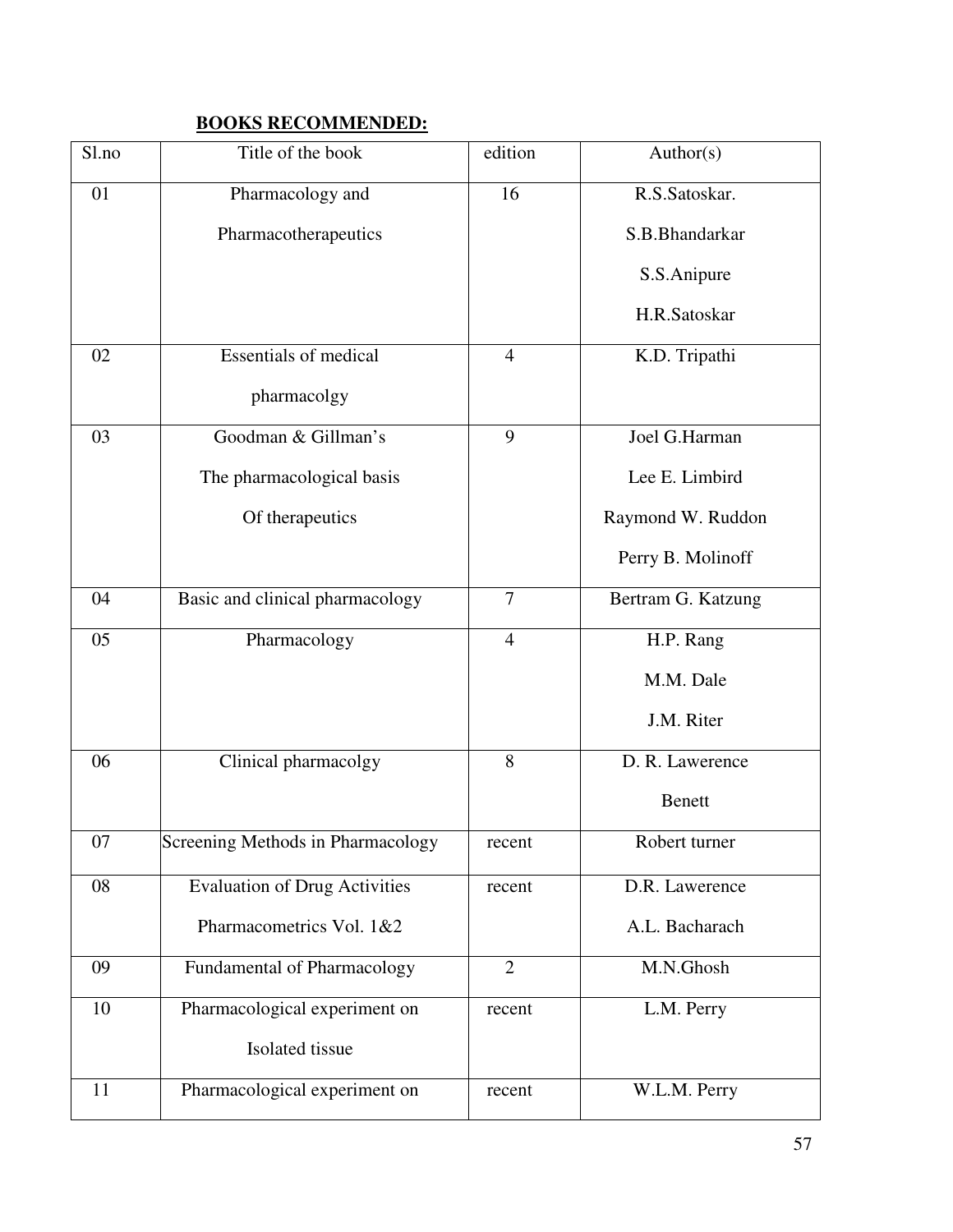|    | Intact preparations                             |                |                                          |
|----|-------------------------------------------------|----------------|------------------------------------------|
| 12 | artindale, The complete drug reference          | 32             | Kathleen Parfit                          |
| 13 | A.M.A Drug evaluation                           | 6              | merican Medical association              |
| 14 | Remington's Pharmaceutical sciences             | 18             | Alfanso R. Gennaro                       |
| 15 | Annual Review of Pharmacology<br>Toxicology     | Recent         |                                          |
| 16 | Avery's drug treatment                          | $\overline{4}$ | Spfight<br>Holford                       |
| 17 | Selected topics in Experimental<br>Pharmacology | recent         | U.K.Seth<br>N.K. Dadkar<br>Usha G. Kamat |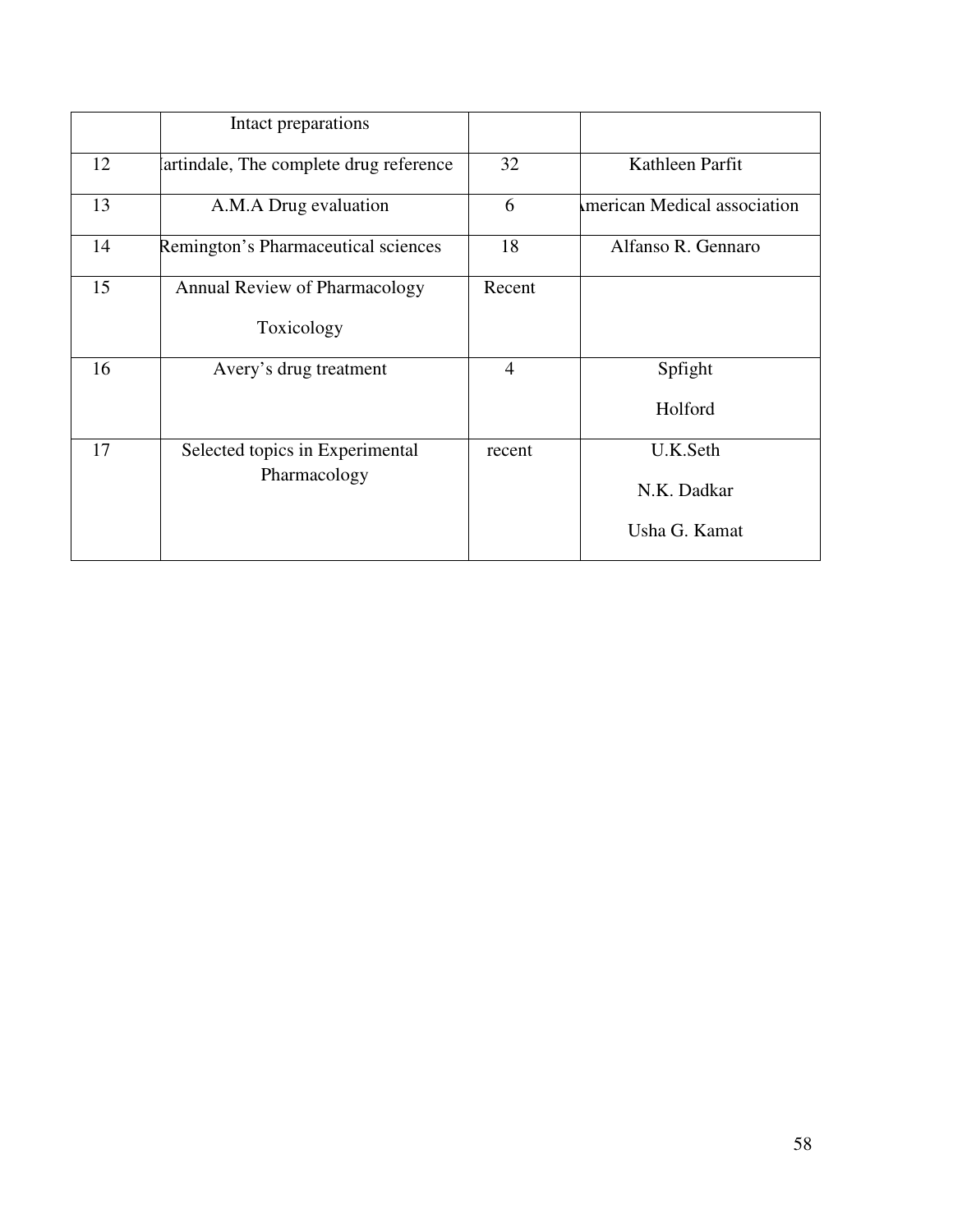# **SYLLABUS FOR FINAL YEAR M.Sc (Medical) MICROBIOLOGY**

### **GENERAL MICROBIOLOGY**

- 1. History and Pioneers in Microbiology
- 2. Microscopy.
- 3. Morphology of bacteria and other microorganisms.
- 4. Nomenclature and classification of microbes.
- 5. Growth and nutrition of bacteria.
- 6. Bacterial metabolism.
- 7. Sterilization and disinfection.
- 8. Bacterial toxins.
- 9. Bacterial antagonism: Bacteriocins.
- 10. Bacterial genetics.
- 11. Gene cloning.
- 12. Antibacterial substances used in the treatment of infections and drug resistance in bacteria.
- 13. Bacterial ecology-Normal flora of human body, Hospital environment, Air, Water and Milk.
- 14. Host parasite relationship.

#### **IMMUNOLOGY**

- 1. Normal immune system.
- 2. Innate immunity.
- 3. Antigens.
- 4. Immunoglobulins
- 5. Complement.
- 6. Antigen-Antibody reactions.
- 7. Cell mediated immunity.
- 8. Hypersensitivity
- 9. Immunodeficiency
- 10. Auto-immunity
- 11. Immune tolerance
- 12. Immunology of transplantation.
- 13. Tumour immunity.
- 14. Prophylaxis and immunotherapy.
- 15. Measurement of immunity.

#### **SYSTEMIC BACTERIOLOGY**

- 1. Isolation, description and identification of bacteria.
- 2. Staphylococcus and Micrococcus: The anaerobic gram positive cocci.
- 3. Streptococcus and Lactobacillus
- 4. Neisseria, Branhamella & Moraxella
- 5. Corynebacterium and other coryniform organisms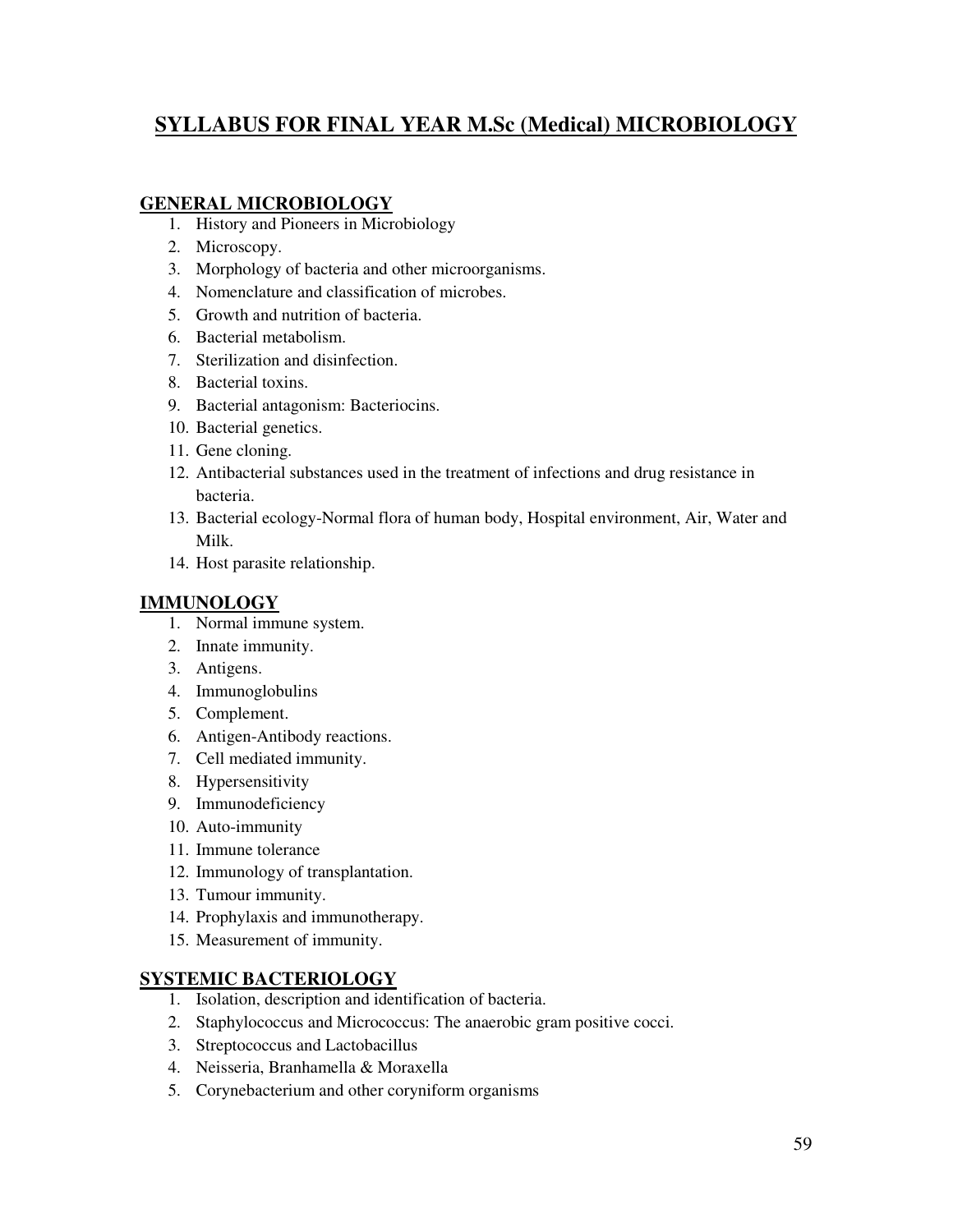- 6. Bacillus: The Aerobic spore bearing bacilli.
- 7. Clostridium: The Anaerobic spore bearing bacilli
- 8. Enterobacteriaceae
- 9. Vibrios, Aeromonas, Plesiomonas Campylobacter and spirillum
- 10. Haemphilus and Bordetella
- 11. Pasteurella and Francisella
- 12. Brucella
- 13. Mycobacteria
- 14. Actinomyces, Nocardia, and Actinobacillus
- 15. Pseudomonas
- 16. Spirochaetes
- 17. Chlamydiae
- 18. Rickettsiae
- 19. The bacteriodaceae: Bacteriodes, Fusobacterium and leptotrichia
- 20. Mycoplasmatales: Mycoplasma, Ureaplasma, Acholeplasma
- 21. Erysipelothrix and listeria
- 22. Chromobacterium, Flavobacterium, Acinetobacter and Alkaligens
- 23. Miscellaneous bacteria

#### **VIROLOGY**

- 1. Nature of viruses
- 2. Classification of viruses
- 3. Morphology, virus structure
- 4. Viral replication
- 5. The genetics of viruses
- 6. Pathogenicity of viruses
- 7. Epidemiology of viral infections
- 8. Vaccines and Anti viral drugs
- 9. Bacteriophages
- 10. Pox viruses
- 11. Herpes viruses
- 12. Vesicular viruses
- 13. Toga viridae
- 14. Flavi viridae
- 15. Arena viridae
- 16. Marburg and Ebola viruses
- 17. Rubella
- 18. Orbi viruses
- 19. Influenza viruses
- 20. Respiratory diseases: Rhinoviruses, Adenoviruses and Corona viruses
- 21. Paramyxiviridae
- 22. Enteroviruses: Polio & other enteric viruses
- 23. Hepatitis viruses
- 24. Rabies virus
- 25. Slow viruses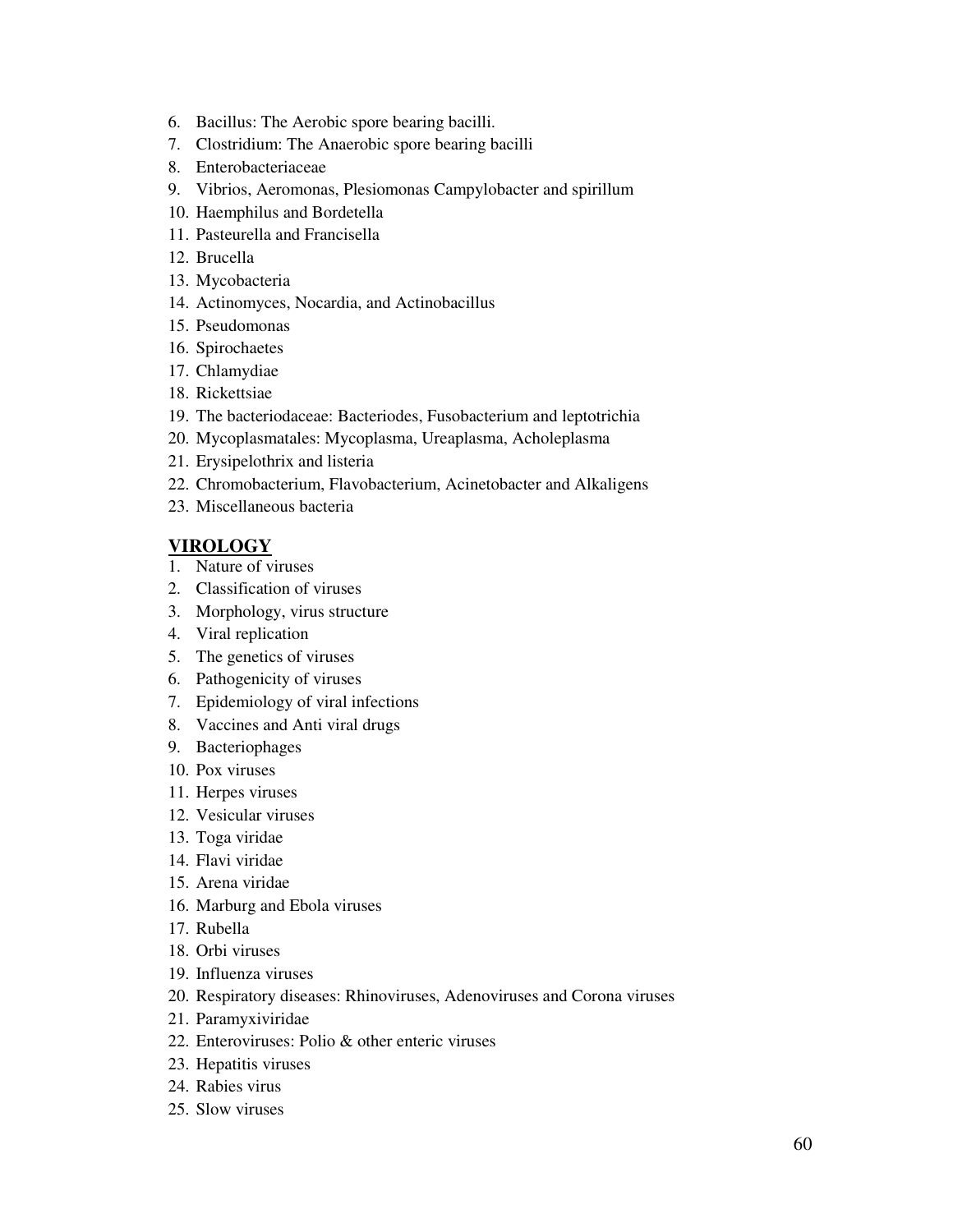- 26. Human immunodeficiency viruses
- 27. Oncogenic viruses
- 28. Tetatogenic viruses
- 29. Viruses of gastroenteritis

#### **PARASITOLOGY**

- 1. Protozoan parasites of medical importance: Entamoeba, Giardia, Trichomonas, Leishmania, Trypanosoma, Plasmodium, Toxoplasma, Sarcocystis, Cryptosporidium, Babesia, Balantidium etc.
- 2. **Helminths** : All those medically important heminths belonging to Cestodes, Trematode and

Nematode.

**Cestode** : Diphyllobothrium, Taenia, Echinococcus, Hymenolepis, Dipyllidium, Multiceps etc **Trematode** : Schistosoma, Fasciola, Gastrodiscoides, Paragonimus, Clonarchis, Opisthorchis, etc., **Nematodes** : Trichuris, Trichinella, Strongyloides, Ancylostoma, Ascaris, Enterobius, Filarial worms, Dracunculus, etc., **Ectoparasites** : common arthropods and other vectors.

### **MYCOLOGY**

- 1. The morphology and reproduction in fungi and antimycotic agents,
- 2. Classification of fungi,
- 3. Contaminant and opportunistic fungi
- 4. Superficial mycotic infections.
- 5. Fungi causing subcutaneous mycoses.
- 6. Fungi causing systemic infections.

Some of the basic topics will be taken in the Ist year

### **SKILLS TO ACQUIRE**

#### **BACTERIOLOGY:**

- 1. Preparation and pouring of media Nutrient agar, Blood agar, Mac Conkey agar, Sugars, Kligler iron agar, Robertson's cooked meat, Lowenstein Jensens, Sabouraud's, Biochemical media
- 2. Operation and maintenance of Autoclave, Hot air oven, distillation plant, filters like Seitz and Membrane sterility tests.
- 3. Washing and sterilization of glassware.
- 4. Preparation of reagents oxidase, kovac, etc.,
- 5. Disposal of contaminated materials.
- 6. Testing of disinfectants phenol co efficient test and its use.
- 7. Quality control of media, reagents etc.,
- 8. Aseptic practise in lab and safety precautions.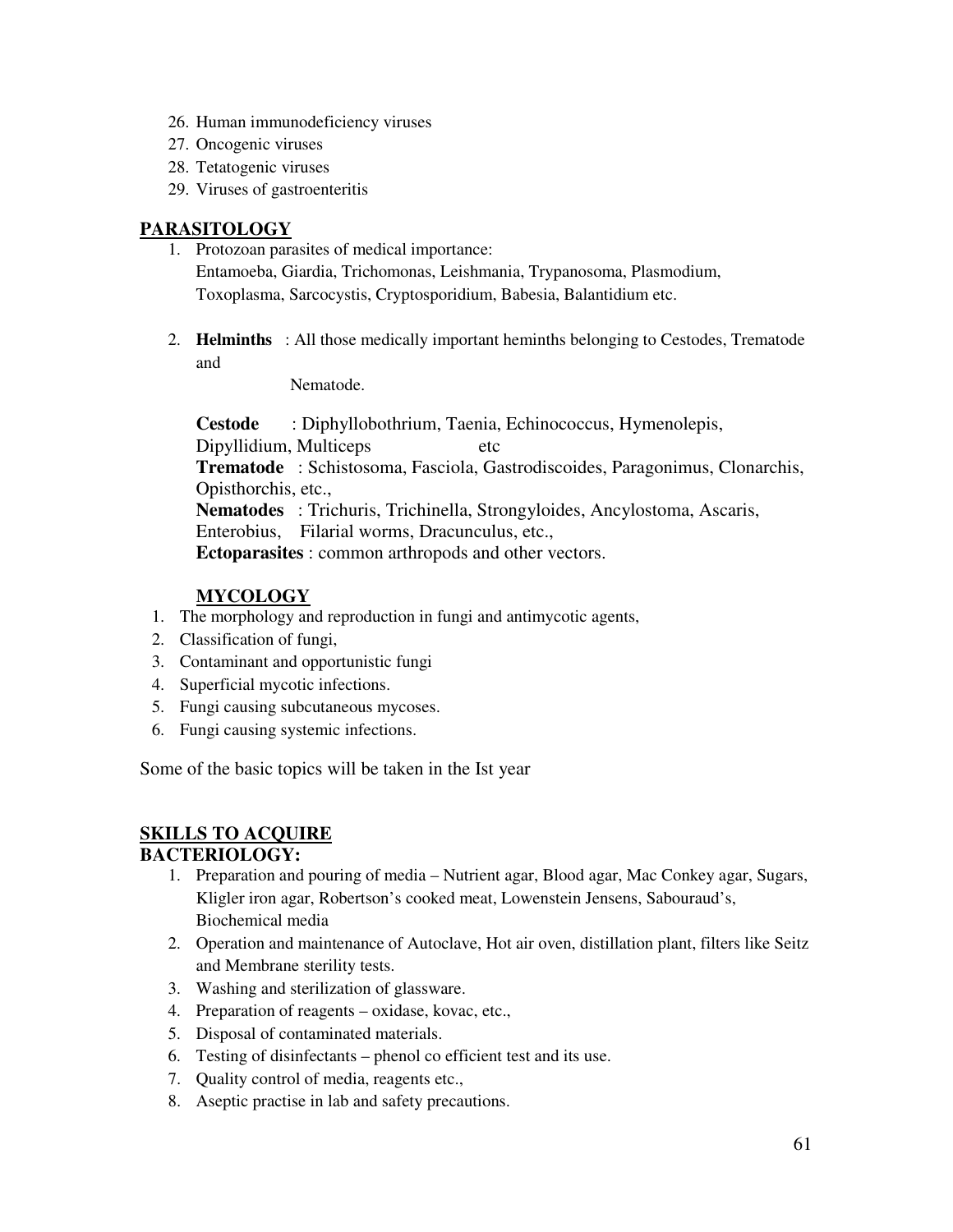- 9. Care and maintenance of common laboratory equipments.
- 10. Preparation of antibiotics discs, performance of Kirby Bauer, Stokes etc., Estimation of minimal inhibitory/bactericidal concentrations by tube/plate dilution methods.
- 11. Tests for Beta lactamases & detection of Drug resistance in Bacteria.
- 12. Collection of specimens for microbiological investigations.
- 13. Techniques for Anaerobiosis.
- 14. Identification of bacteria of medical importance up to species level ( except Anaerobes which could be up to generic level.
- 15. Preparation of stains viz, Grams, Alberts, Capsules, Spores, Ziehl Neelsens etc., and performing for staining.
- 16. Care and operation of microscopes viz., Dark ground, Phase contrast and Fluroscent microscope, (Electron microscope).
- 17. Care and breeding of lab animals viz. Mice, Rats, Guinea pigs, Rabbits and also experiments on various laboratory animals.
- 18. Stock culture maintenance.

### **DESIRABLE TO ACQUIRE:**

- 1. Serum antibiotic assay.
- 2. Phage typing of bacteria
- 3. Enterotoxigenecity.
- 4. Sero grouping to Streptococci.
- 5. Antibiotic susceptibility testing for Mycobacteria.

#### **IMMUNOLOGY**

- 1. Collection and preservation of serum.
- 2. Preparation of antigens.
- 3. Preparation of adjuvants and rising of antisera in animals
- 4. Performance of common serological tests.
- 5. Immuno electrophoresis
- 6. Immunodiffusion and CIEP.
- 7. ELISA
- 8. CD4, CD8 counts.

#### **MYCOLOGY**

- 1. Collection and processing of clinical specimens for fungi.
- 2. Special techniques like Woods lamp examination, hair baiting techniques, slide cultures.
- 3. Stock culture maintenance.

#### **PARASITOLOGY**

- 1. Examination of faeces for ova and cysts: Direct and concentration methods.
- 2. Egg counting techniques.
- 3. Examination of peripheral blood, urine, CSF, and other fluids for parasites.
- 4. Examination and identification of histopathology slides for parasitic infection.
- 5. Serological test for parasitic diseases.
- 6. Preservation of parasites.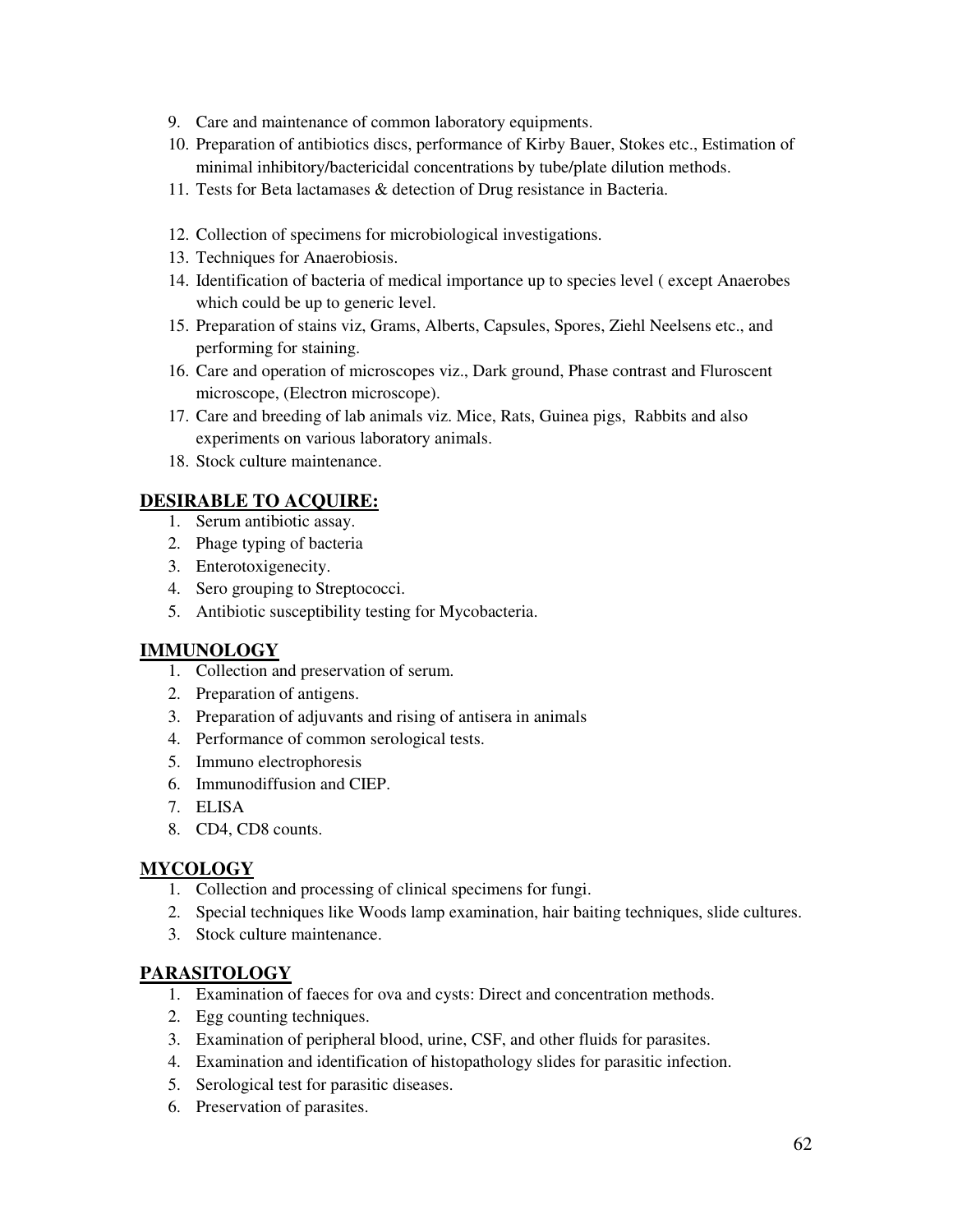- 7. Permanent staining techniques for parasites.
- 8. In- vitro culture for parasites, viz., Malarial parasites, Amoeba, and Anycylostoma.

#### **VIROLOGY**

- 1. Preparation and identification of CPE in various tissue cultures.
- 2. Serological tests for viral infections
- 3. Laboratory diagnosis for AIDS
- 4. Laboratory diagnosis of Hepatitis.
- 5. Prevention and laboratory safety measures.

#### METHODS OF TRAINING

Training is given under the following heading:

- 1. Seminars.
- 2. Journal clubs.
- 3. Animal experiments
- 4. Culture seminars.
- 5. Symposia.
- 6. Slide seminars.
- 7. Serological tests.
- 8. Dissertation
- 9. Maintenance of record book.
- 10. Guest lectures/Conferences/Workshops/CME.

Each candidate is posted to different sections in the department on rotation. They will be acquainted with the basic microbiology for first three months.

#### **Final Exams- at the end of three years in MSc Microbiology**

| (As per University regulations)               |                        |
|-----------------------------------------------|------------------------|
| <b>SCHEME OF EXAMINATION:</b>                 |                        |
| Theory consists of 3 papers each of 100 marks | $\therefore$ 300 Marks |
| Practical conducted for 2 days                | $: 200$ Marks          |
| Viva-voce                                     | $\pm 100$ Marks        |

Details of distribution of topics for each paper will be as follows:

- PAPER I General microbiology and Immunology.
- PAPER II Systemic Bacteriology and Parasitology.
- PAPER III Mycology and Virology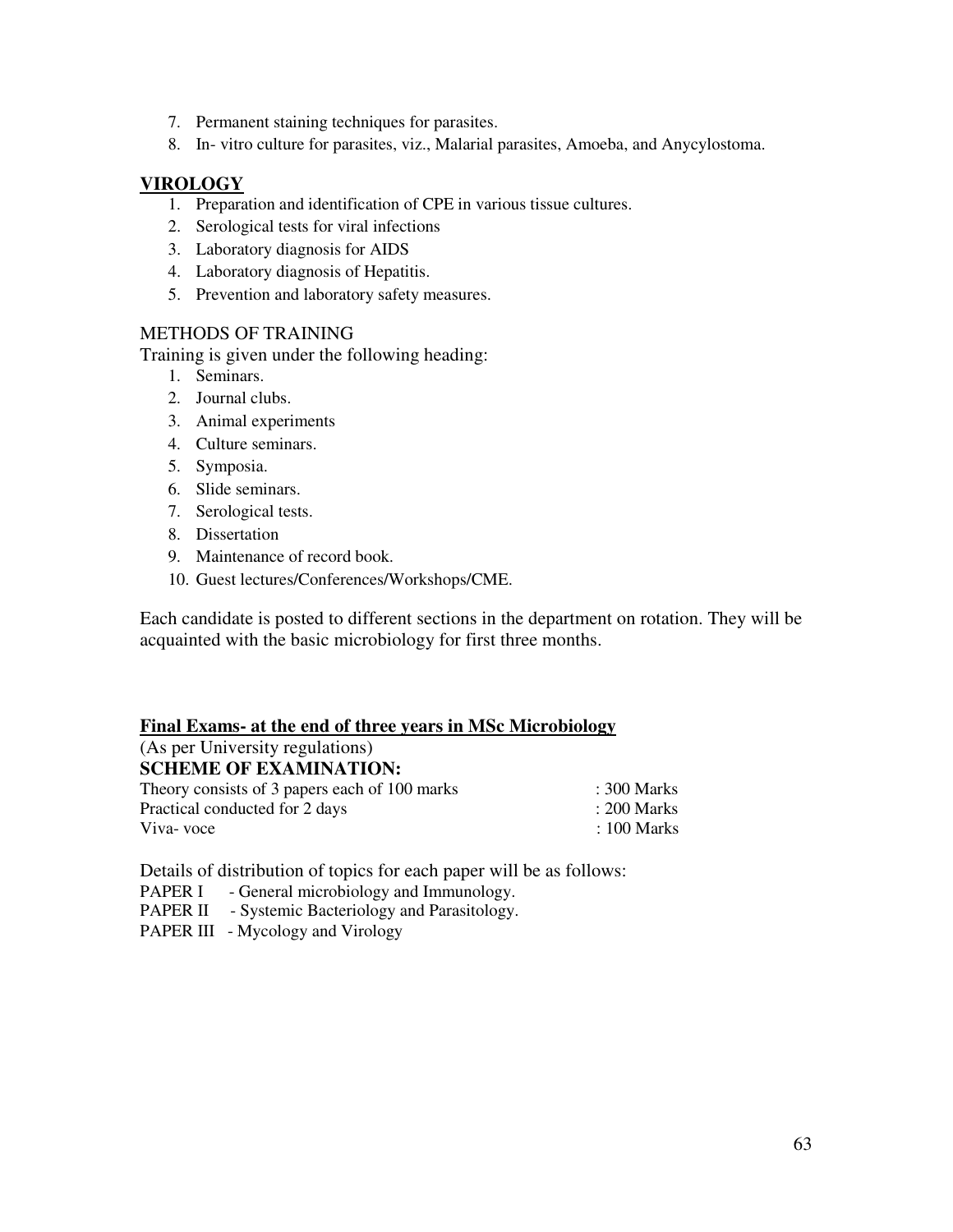# **PRACTICALS**

Duration of examination: 2 days(as per the scheme given below) Marks: 200 The examination will consists of the following exercises conjointly conducted and evaluated by examiners (1 internals and 1 externals)

- 1. Exercise in clinical bacteriology.
- 2. Isolation and identification of bacteria from various clinical samples.
- 3. Exercise in bacteriological techniques.
- 4. Isolation and identification of bacteria from a pure culture.
- 5. Identification of various fungi, and slide culture.
- 6. Animal experiments.
- 7. Exercise in virology techniques.
- 8. Exercise in Parasitology.
- 9. Serology exercise in Bacteriology and Virology
- 10. Applied bacteriological techniques-Staining or Serology exercise
- 11. Immunology exercise

#### **C. VIVA-VOCE Marks: 100**

The Viva-Voce examination consists of question on Bacteriology, Mycology, Virology, Immunology, and Parasitology topics, it will also include recent advances, history and scope of Microbiology.

- 1. Viva-Voce Examination: 80 Marks
- 2. Pedagogy: 20 marks

Students will be examined by all the examiners together about comprehension, analytical approach, expression and interpretation of data.

| <b>Maximum marks</b>     | <b>Theory</b> | <b>Practical</b> | Viva and         | Grand |
|--------------------------|---------------|------------------|------------------|-------|
| for                      |               |                  | pedagogy<br>ਰ ਹਾ | Total |
| <b>M.Sc.Microbiology</b> | 300           | 200              | $80 + 20$        | 600   |
|                          |               |                  |                  |       |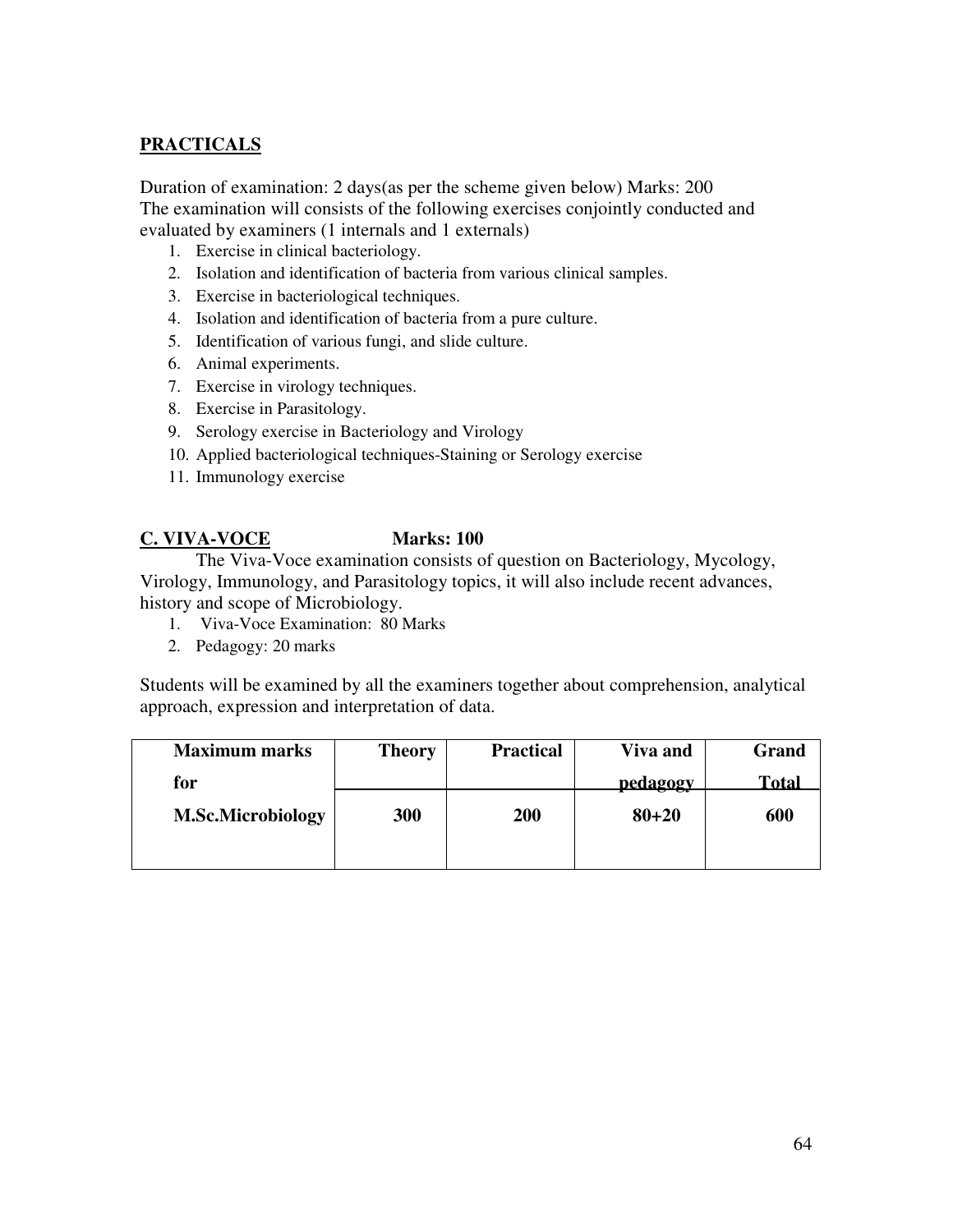| SI. | <b>Title</b>                | <b>Author</b>          | <b>Publishers</b>         |
|-----|-----------------------------|------------------------|---------------------------|
| No. |                             |                        |                           |
| 1.  | <b>Medical Microbiology</b> | <b>Samuel Baron</b>    | Churchill Livingstone     |
|     |                             |                        | Inc                       |
| 2.  | Laboratory Diagnosis of     | Edmin H                | Newyork Marcel            |
|     | <b>Viral Infections</b>     | Lennette               | Dekker, Inc               |
| 3.  | Manson's Tropical           | Gordon Cook            | London, ELBS              |
|     | <b>Diseases</b>             |                        |                           |
| 4.  | Bergey's Manual of          | John G Holt et al      | Maryland, Williams &      |
|     | Determinative               |                        | Wilkins                   |
|     | Bacteriology                |                        |                           |
| 5.  | <b>Manual of Clinical</b>   | <b>Albert Balwows</b>  | Washington D.C,           |
|     | Microbiology                |                        | American Society for      |
|     |                             |                        | Microbiology              |
| 6.  | Bailey & Scott's            | Ellen Jo Baron et      | Missouri, Mosby           |
|     | Diagnostic Microbiology     | al                     |                           |
| 7.  | <b>Clinical Virology</b>    | Douglas                | Newyork, Churchill        |
|     |                             | D.Richman              | Livingstone               |
| 8.  | <b>Burrows Textbook of</b>  | <b>Bob A Freeman</b>   | W.B.Saunders              |
|     | Microbiology                |                        |                           |
| 9.  | Anaerobes in Human          | <b>Brian I Duerden</b> | Great Britain, Edward     |
|     | Disease                     | & B.S.Drasar           | Arnold                    |
| 10. | Introduction to Diagnostic  | Elmer W                | Philadelphia, J.B.        |
|     | Microbiology                | Koneman el al          | <b>Lippincott Company</b> |
| 11. | Field's Virology Vol.1      | <b>Bernards N</b>      | Philadelphia, Lippincott- |
|     |                             | Fields et al           | Ramen                     |
| 12. | Field's Virology Vol. 2     | <b>Bernards N</b>      | Philadelphia, Lippincott- |
|     |                             | Fields et al           | Ramen                     |
| 13. | Medical Microbiology, A     | Danial                 | London, Chruchill         |

# **RECOMMENDED BOOKS: (LATEST EDITIONS)**